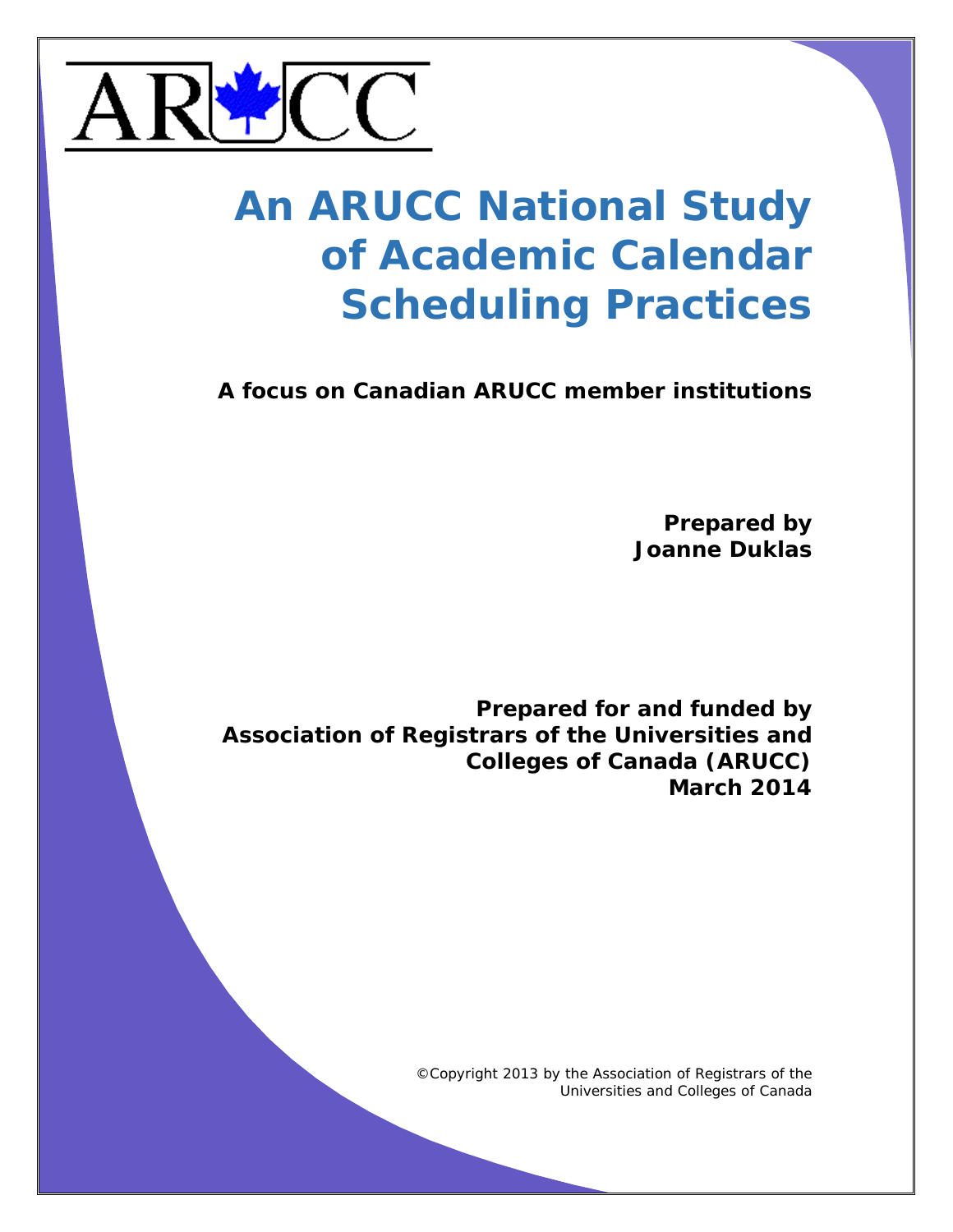# <span id="page-1-0"></span>**Project Leadership**

Leadership for the project was provided by an ARUCC Project Working Group comprised of the following individuals:

Kathleen Massey (Project Working Group Chair), ARUCC member and Executive Director, Enrolment Services and Registrar, McGill University

Richard Levin, ARUCC member and University Registrar, University of Toronto

Mike Sekulic, ARUCC member and University Registrar, Grant MacEwan University

Joanne Duklas, former ARUCC president, ARUCC honorary member

The project benefited enormously from their guidance and support throughout the duration of the project.

Additional advisory support was provided by members of the ARUCC Research Working Group, which includes the following people:

Kate Ross (Chair) – Associate Vice President and Registrar, University of British Columbia

Barb Davis – Registrar, Brock University

Ray Darling – Registrar, Wilfrid Laurier University

Aaron House – Manager, Scholarships, Brock University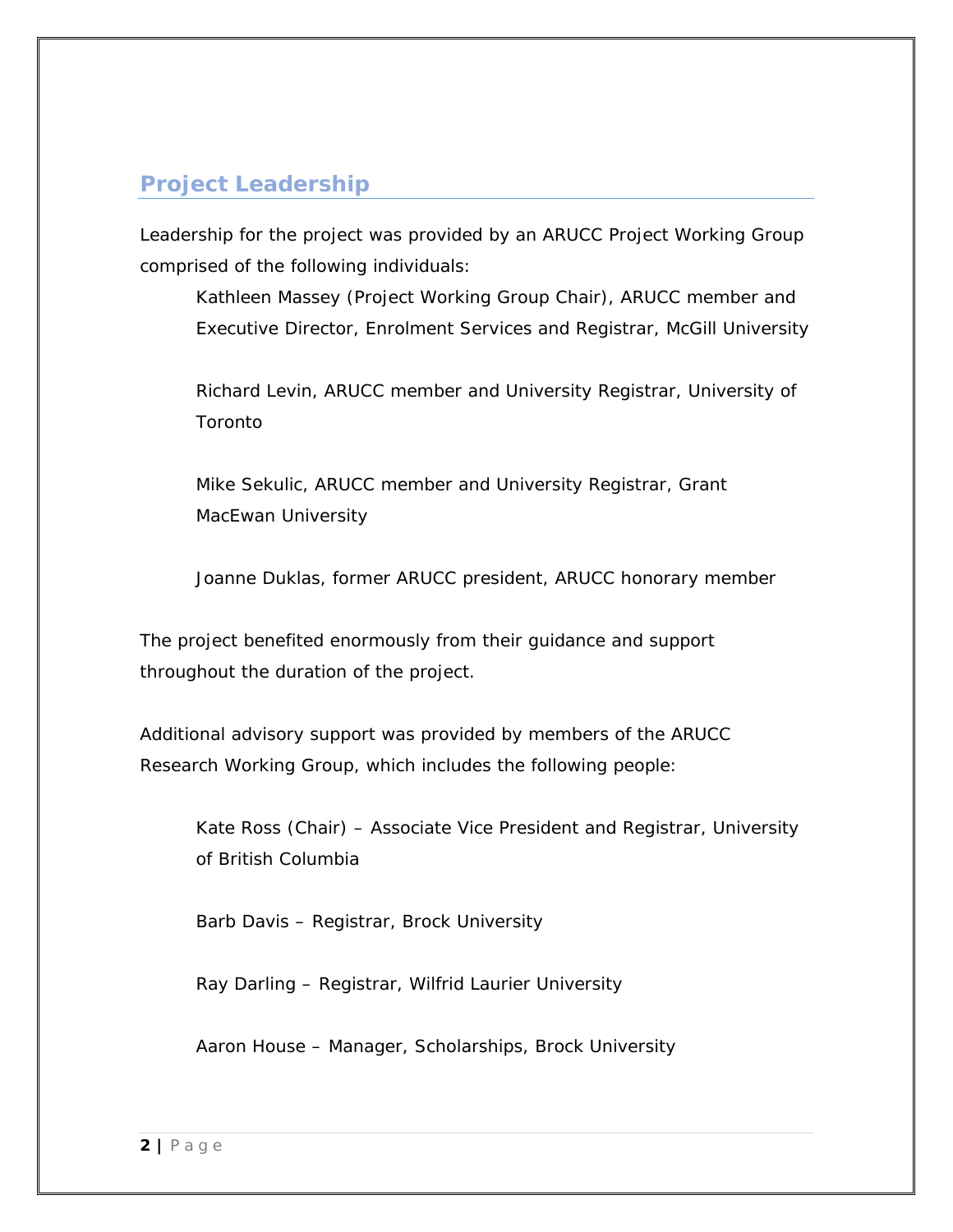Appreciation is also extended to Stephanie Lynn, research consultant, who was responsible for corralling and analysing the data and Stan Taman, a former Associate Registrar, who provided editorial and advisory input into the project. It would not have been possible to complete the project without the skill and expertise of all of these individuals.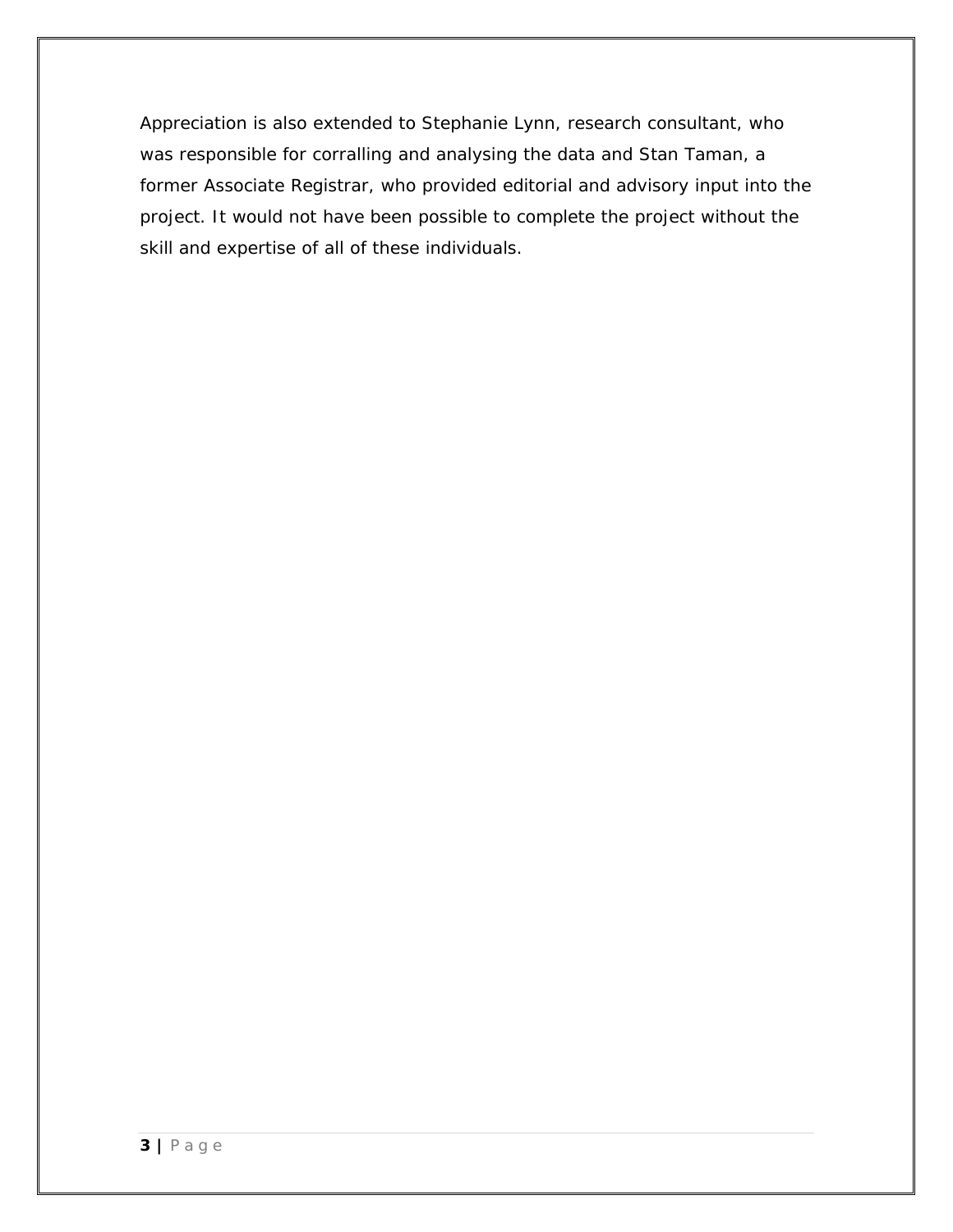## <span id="page-3-0"></span>ARUCC

The Association of Registrars of the Universities of Canada was created in 1964 in response to the professional needs of student administrative services personnel in universities. In 1974 the Association's name was changed to the Association of Registrars of the Universities and Colleges of Canada to reflect the increasing role of the colleges in this professional field and in the activities of the Association.

Today ARUCC has 182 member institutions from all regions of Canada. Personnel involved in ARUCC representing the universities, community colleges and CEGEPs include registrars, admission directors, student records managers, student services managers, student financial aid and student placement officers. ARUCC is an Associate Member of the Association of Universities and Colleges of Canada (AUCC) and of the Canadian Council for the Advancement of Education (CASE). ARUCC is a regional association of the American Association of Collegiate Registrars and Admissions Officers (AACRAO).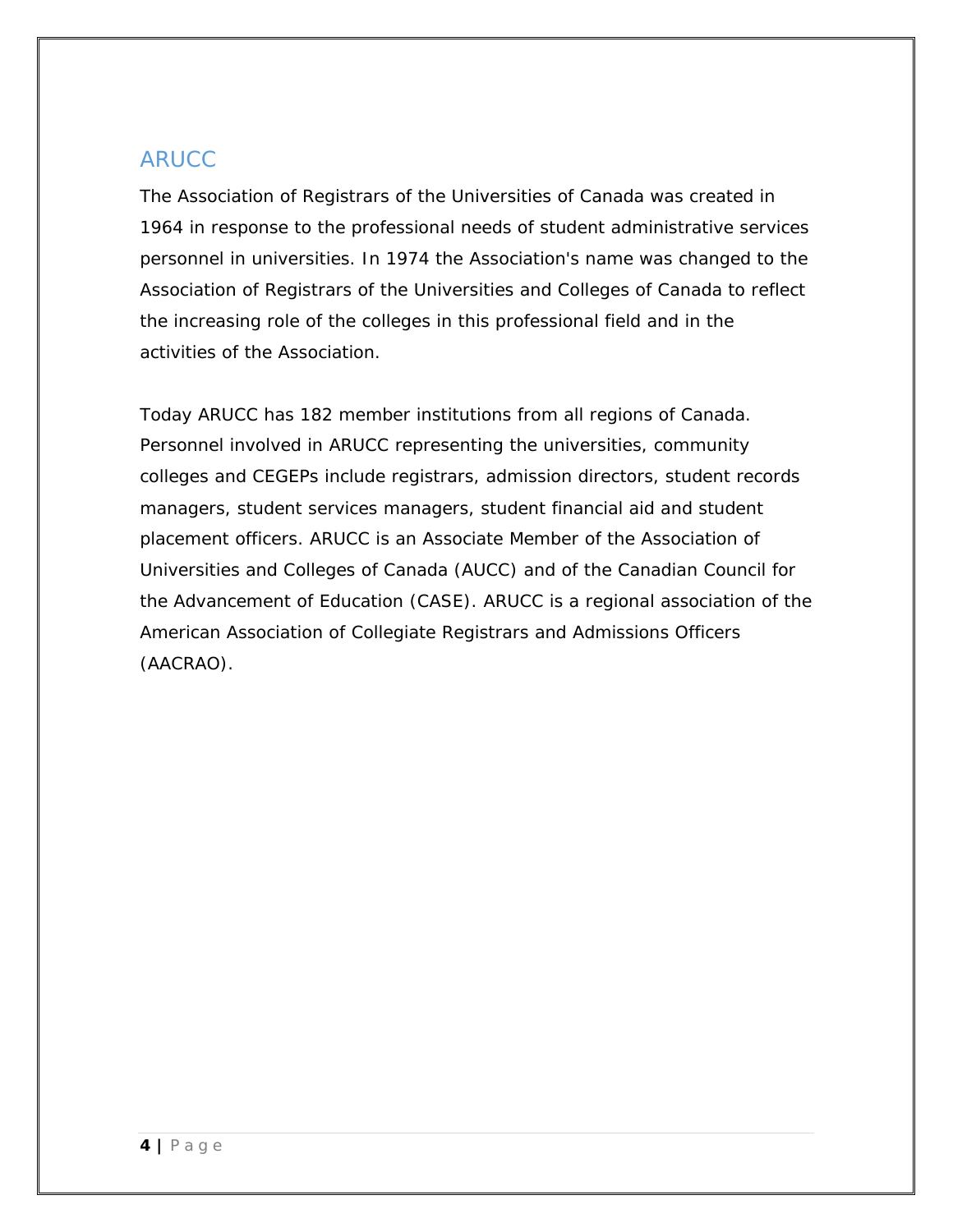# <span id="page-4-0"></span>**Table of Contents**

| Research Results: Canadian Sessional Dates Practices 23         |  |
|-----------------------------------------------------------------|--|
|                                                                 |  |
| Participating institutions by geographic location  24           |  |
| Participating institutions by population density 26             |  |
|                                                                 |  |
|                                                                 |  |
|                                                                 |  |
|                                                                 |  |
|                                                                 |  |
|                                                                 |  |
|                                                                 |  |
|                                                                 |  |
|                                                                 |  |
|                                                                 |  |
|                                                                 |  |
|                                                                 |  |
| Case example: Nova Scotia Community College 36                  |  |
| Case example: eastern universities - Nova Scotia 37             |  |
|                                                                 |  |
|                                                                 |  |
| Overlapping terms and breaking between December and January  38 |  |
|                                                                 |  |
|                                                                 |  |
|                                                                 |  |
|                                                                 |  |
|                                                                 |  |
|                                                                 |  |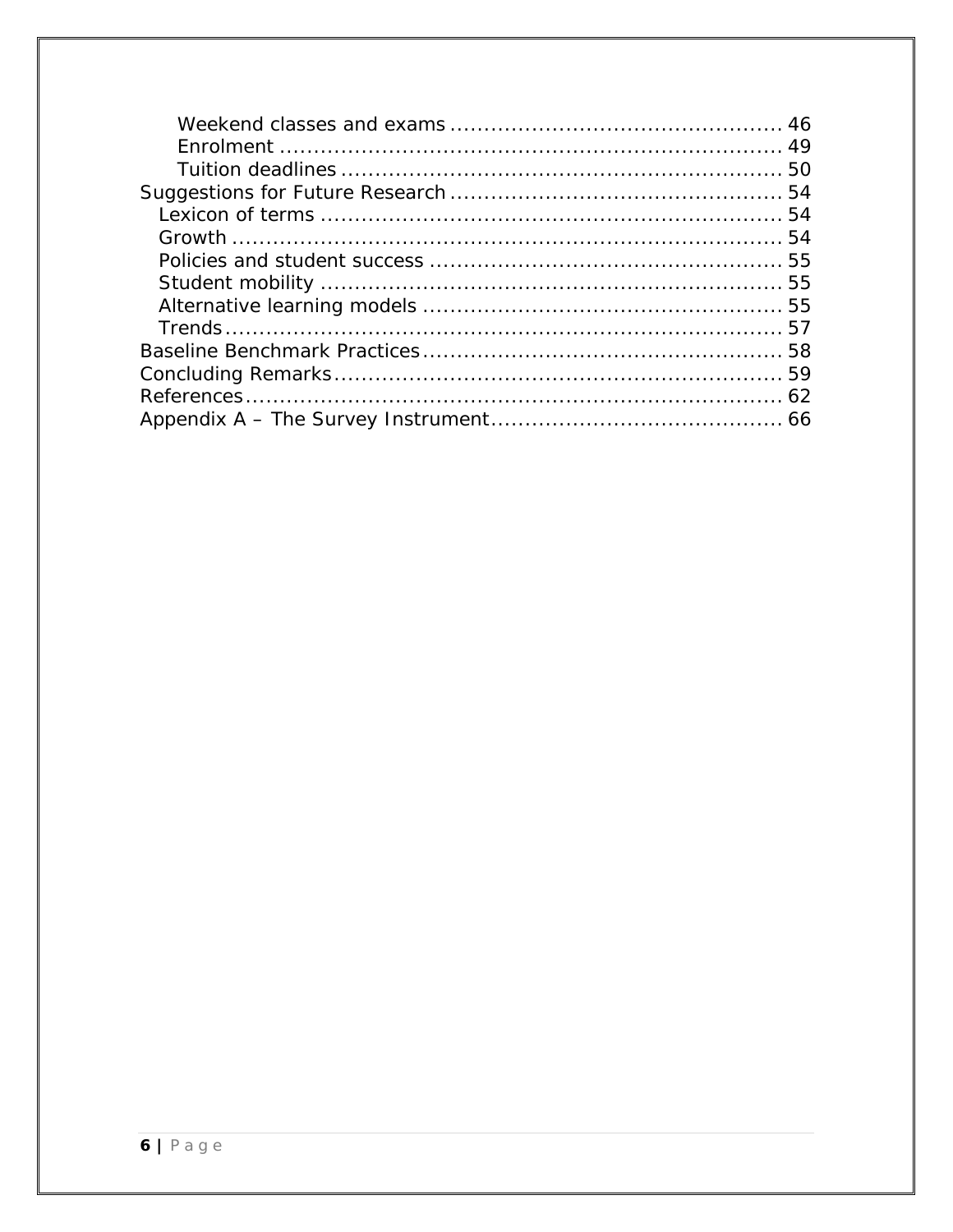# <span id="page-6-0"></span>**List of Tables**

| Table 1: Decision authority for sessional dates  12                     |  |
|-------------------------------------------------------------------------|--|
|                                                                         |  |
| Table 3: Participating institutions by most advanced credential offered |  |
|                                                                         |  |
|                                                                         |  |
|                                                                         |  |
| Table 6: Length of break between December and January (in days). 39     |  |
|                                                                         |  |
| Table 8: Are evening final exams held for daytime classes  48           |  |
|                                                                         |  |
| Table 10: Timing of first deadline for tuition payment 51               |  |
| Table 11: Timing of final deadline for tuition payment  51              |  |

# <span id="page-6-1"></span>**List of Figures**

| Figure 2: Reported language of instruction at participating institutions |  |
|--------------------------------------------------------------------------|--|
|                                                                          |  |
|                                                                          |  |
|                                                                          |  |
| Figure 5: Number of examination days in the fall 43                      |  |
| Figure 6: Number of days in the winter examination period 44             |  |
|                                                                          |  |
|                                                                          |  |
|                                                                          |  |
| Figure 10: Are evening exams held for daytime classes? 48                |  |
| Figure 11: Classes held in evening for fulltime students 49              |  |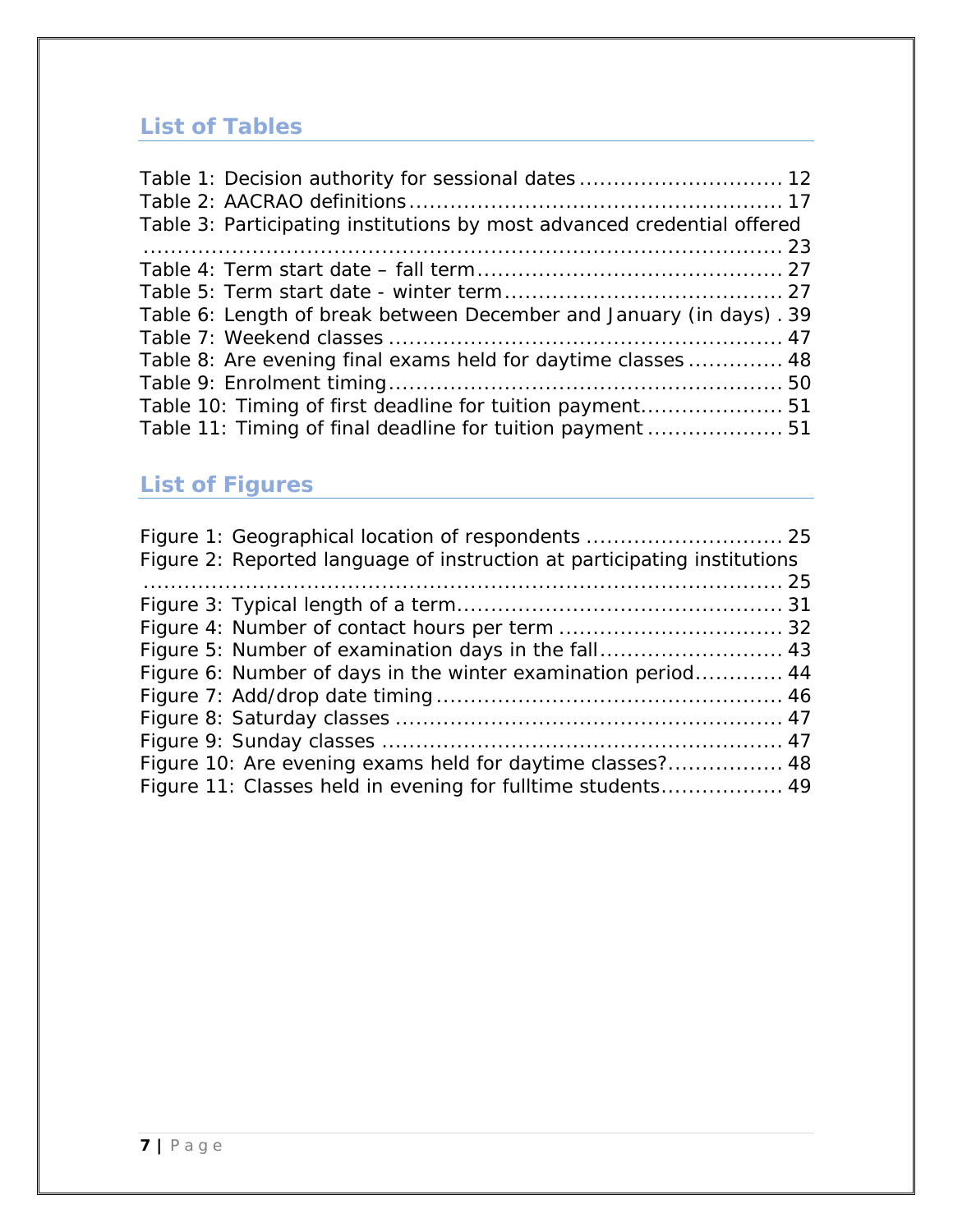## <span id="page-7-0"></span>**Executive Summary**

The attached report provides a summary of the research findings for an ARUCC Academic Calendar Study conducted in the spring of 2011. The focus of the original research and this report is to provide an initial overview of sessional date scheduling practices in use at postsecondary institutions across Canada. The objectives of the report include identifying benchmark practices to assist registrarial and academic professionals with developing institutional level policies and practices, recommending areas for future research and identifying initial emerging trends.

Seventy-seven (77) institutions out of a pool of 142 ARUCC member institutions responded to the survey, which represents a 54% response rate. Respondents provided information across the spectrum of scheduling considerations. Examples included identifying institutional approaches to academic scheduling, the length of teaching days and contact hours, and the practices related to breaks, exams, tuition deposits, and so forth. Appendix A contains the original survey instrument used for this study.

Probably not surprisingly, the final conclusion from the research indicates the traditional academic calendaring model is the predominant scheduling approach in Canada. It is characterized by two terms running from September to December and January to April respectively. Also apparent is the finding that individual institutions may be using different scheduling approaches at the same time (unless constrained by external factors such as government legislation). There also appears to be a growing need to provide customized scheduling support for non-traditional teaching. Other emerging trends in evidence suggest a growing focus on summer as a time to hold additional classes, an increase in the prevalence of fall breaks, and greater consideration for student needs in addition to academic needs when developing academic calendars. There also appears to be a growing focus on accountability and maximizing efficiencies; hence, the interest in increasing the amount of offerings throughout the entire year including summer. Defining 'credits' and exploring alternate measurement approaches appear to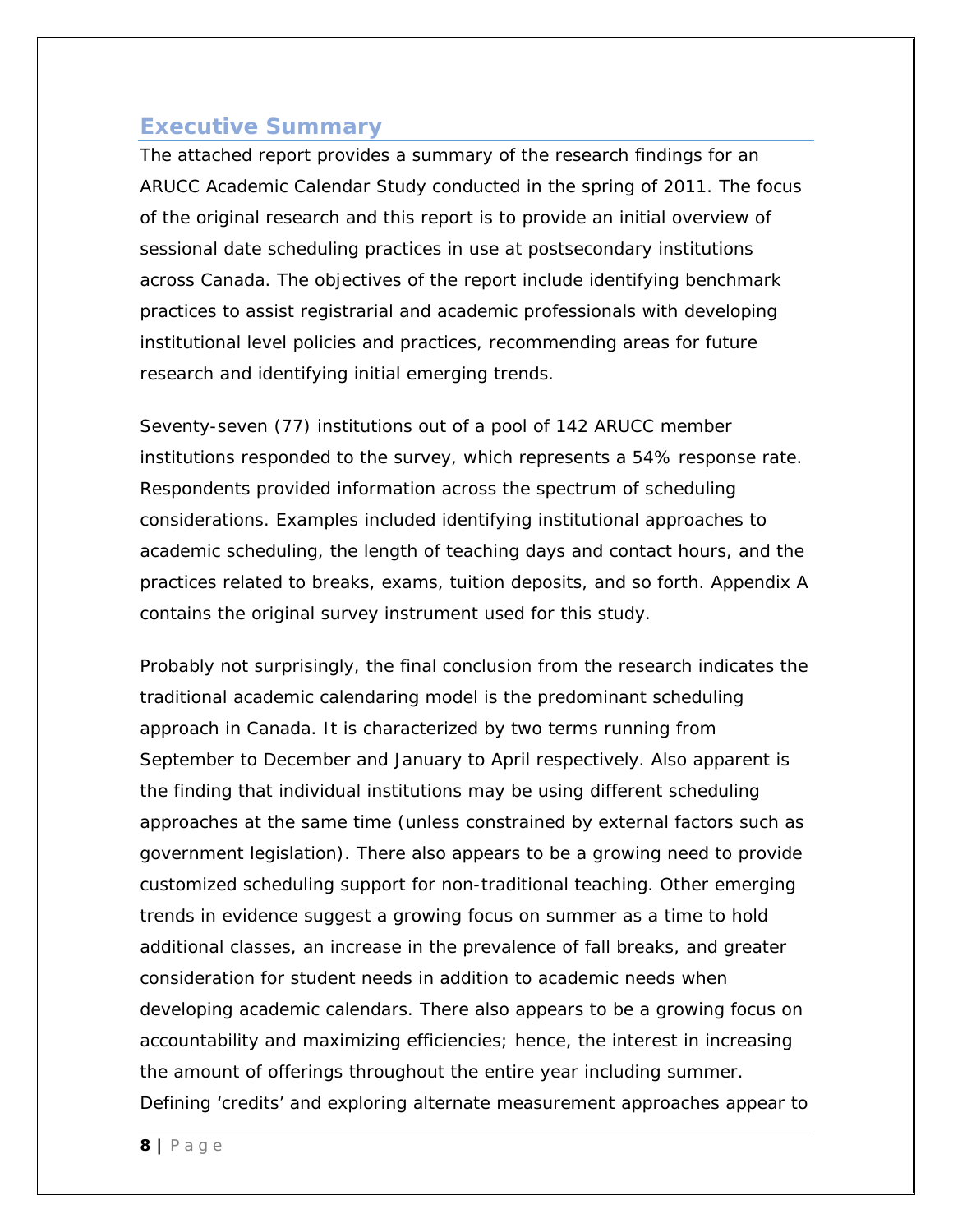be emerging conversations that are impacting institutional level academic calendaring policies and practices. With respect to the survey itself, the findings suggest there is a need to develop a scheduling lexicon to facilitate future research efforts.

In summary, the research provides a helpful and initial benchmark for sessional date scheduling to inform further study and postsecondary academic calendaring practices in Canada.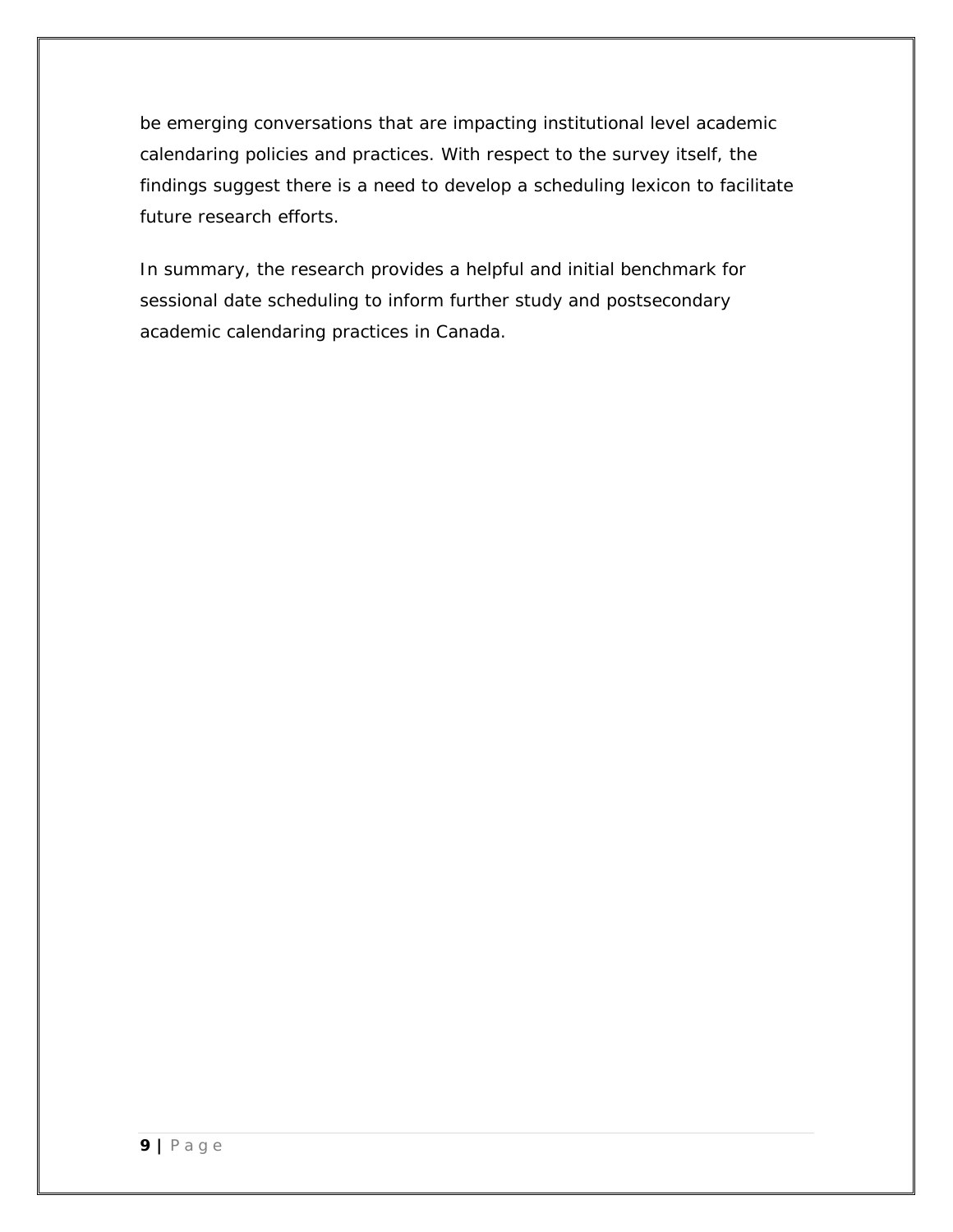## <span id="page-9-0"></span>**Introduction**

This report summarizes the findings from a Canada-wide survey of sessional date scheduling practices within the post-secondary sector. The research questions were shaped to elicit information on the current practices surrounding the scheduling of academic dates and the academic calendar models in use across Canada. In particular, the questions focused on identifying the scheduling practices and characteristics of the overall term structure along with probing specifics such as approval authority, course withdrawal dates, tuition payment deadlines and alternative term structures (e.g. summer, inter-session and overlapping terms). The survey and this subsequent report represent an initial foray into understanding general scheduling practices in Canada as a means to establish a baseline understanding. It is understood that future surveys will likely occur; therefore, suggestions for future exploration are provided.

The target audience was registrars of member institutions of the Association of Registrars of the Universities and Colleges of Canada (ARUCC). At the time of the survey, ARUCC had 142 member institutions representing a crosssection of Canadian institutions from all provinces and territories. Seventyseven (77) institutions responded to the survey, which represents a response rate of 54%. The participation rate indicates that matters surrounding the scheduling of academic dates strike a chord with administrators at the postsecondary level, validating the importance of this kind of research for ARUCC.

The report summarizes current practice findings in accordance with the following sections:

- Profile of institutions that participated in the study
- Academic sessional information
- Additional scheduling considerations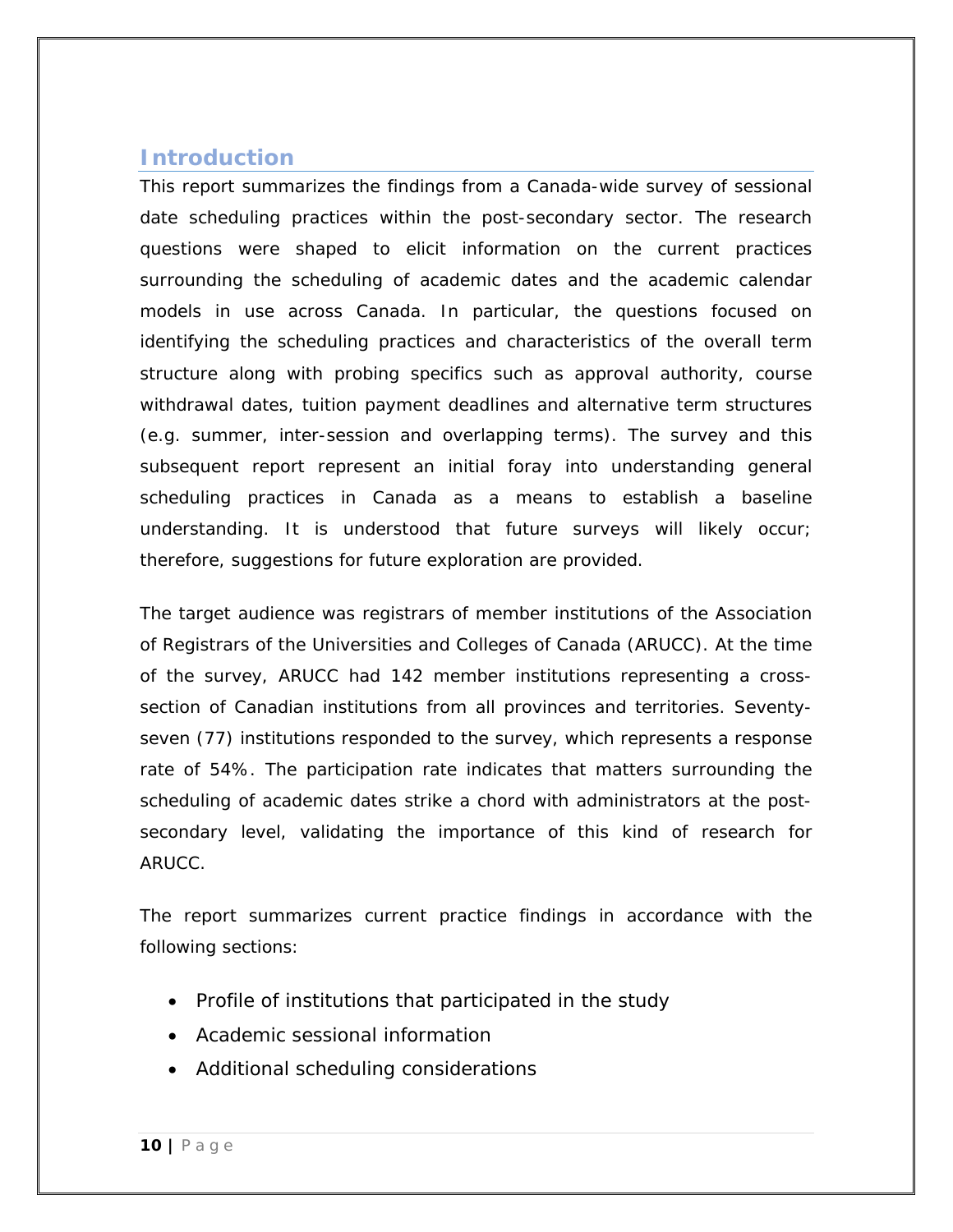Secondly, the report seeks to provide a benchmark against which future studies and practices can be compared in order to encourage reporting on emerging trends and best practices for those who are involved in the process of setting academic dates at post-secondary institutions across Canada. Implicit in the benchmarking process will be signalling the need to establish a survey lexicon of academic scheduling terminology. It is not expected that such a lexicon would be adapted by each institution, but rather allow for a common understanding of reports and surveys about academic calendar options if studies on this matter continue. In addition, the hope is to encourage registrarial practitioners to review and assess other scheduling options particularly those that support varied learning delivery models including competency-based learning.

Recommendations are made throughout the report on refinements and areas of inquiry that could be pursued in future surveys.

The final conclusion from the research indicates the traditional academic calendaring model is the predominant form in Canada. It is characterized by two terms running from September to December and January to April respectively. Current practices are evident and provide a useful benchmark for academic and administrative practitioners. Examples are provided in the report. There also appear to be a number of emerging trends which further research will help to confirm. A growing focus on summer, an increase in fall breaks, and greater consideration for student needs are evident. While the value of tying academic scheduling to academic principles is routinely apparent, less obvious is the tie to student considerations. Given the importance of retention to institutions, it is likely this will continue to evolve. The research provides a helpful and initial baseline to inform further study of academic calendaring in Canada.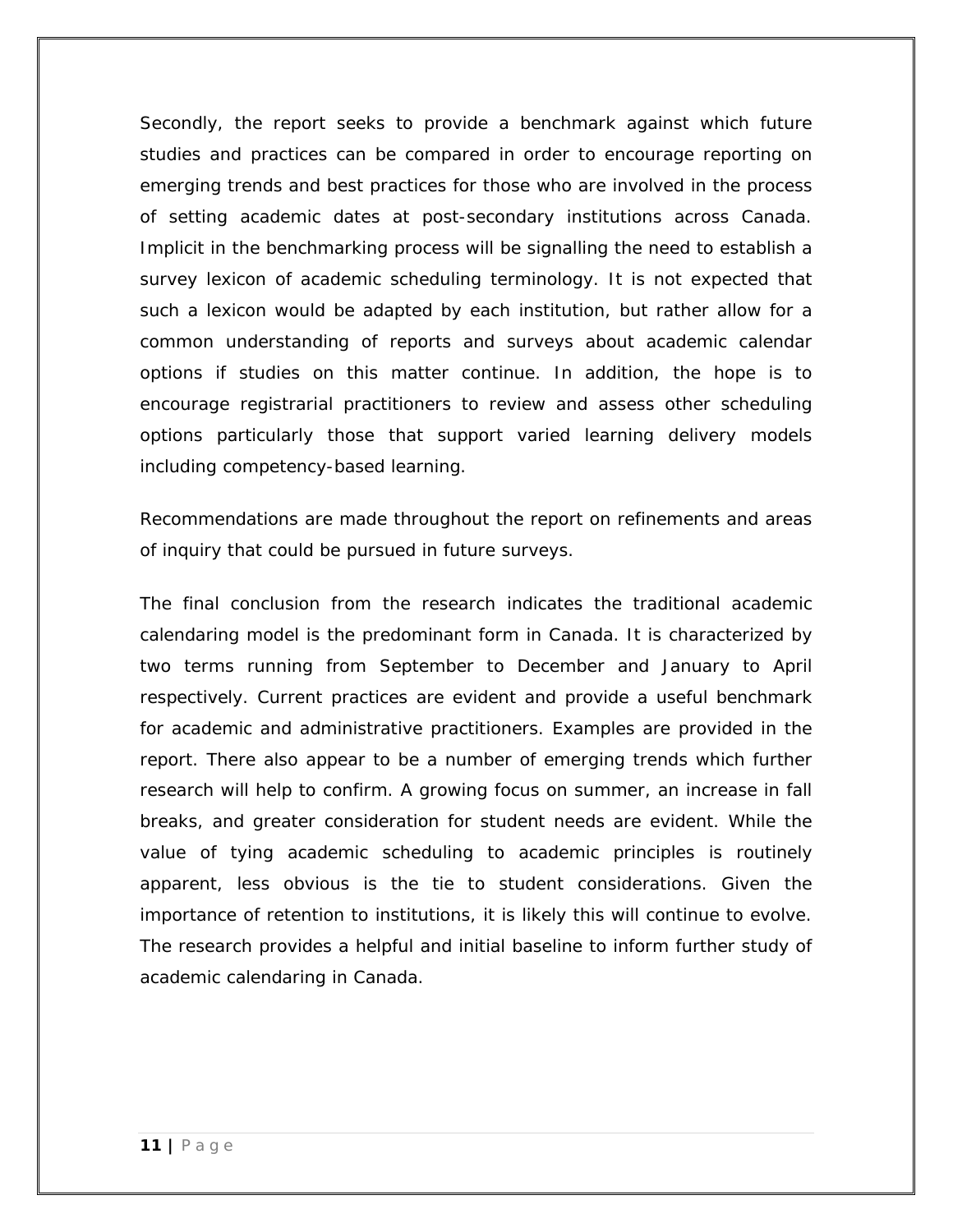## <span id="page-11-0"></span>**Background and Context**

From the results, it initially appeared to be a fairly simple task to summarize the findings, identify practices and report on indicators for successful approaches either in Canada or in other jurisdictions. Despite what appears to be a keen interest at Canadian institutions to share information on the matter there appears to have been very little written about this topic in Canada. The dearth of material on the subject is not necessarily obvious because anyone who has been involved in the process of setting academic dates can attest to how seriously the exercise is taken. As an illustration, when asked, "What committee or person has final authority to approve sessional/academic dates at your institution?" 76% (50) responded that it was the highest academic governing body (Table 1). The remaining 25% (16) noted positions such as the Provost or Registrar maintained approval authority; however, most added that the academic dates had to be forwarded to the highest governing academic body or its executive for either information or additional approval.

| TWATER TO BE COLORED WANTED THE TEST COOPDIGHT WATER                                             |            |       |  |
|--------------------------------------------------------------------------------------------------|------------|-------|--|
|                                                                                                  | Percentage | Count |  |
| Registrar                                                                                        | 14%        | 9     |  |
| Academic Provost                                                                                 | 2%         |       |  |
| Highest academic governing body<br>(e.g. Senate, General Faculties<br>Council, Academic Council) | 76%        | 50    |  |
| Secretary General                                                                                | 0%         |       |  |
| Other                                                                                            | 9%         | 6     |  |
| <b>Total responses</b>                                                                           |            | 66    |  |

#### <span id="page-11-1"></span>**Table 1: Decision authority for sessional dates**

Although there has not been extensive research of Canadian academic calendaring practices, there is a long established commitment to maintaining teaching days and educational contact hours. This appears to historically result from a commitment to ensuring a defined number of credit hours are met prior to awarding a credential, an approach that aligns in part with the practice informing the secondary sector referred to as the "Carnegie Unit"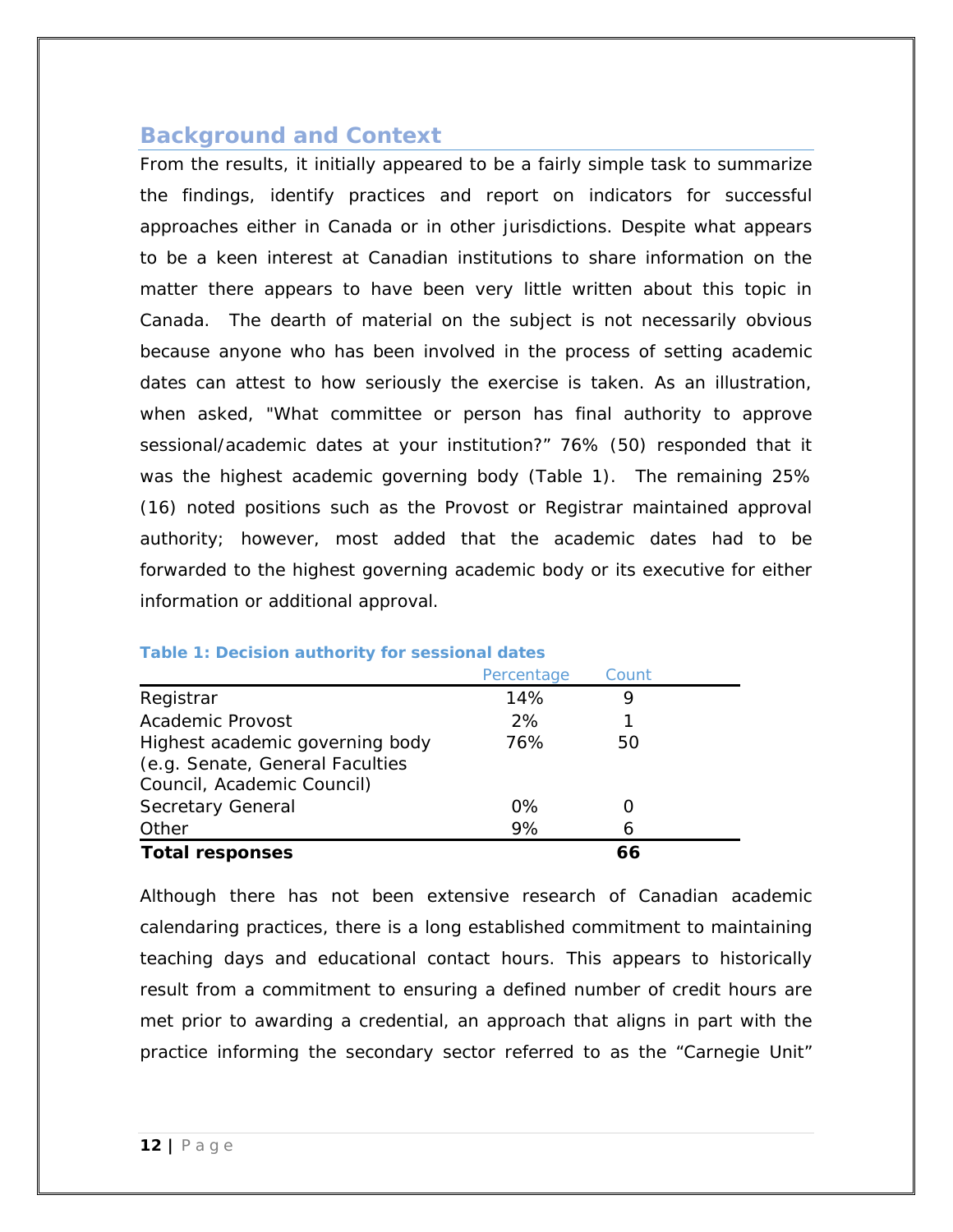(Carnegie Foundation for the Advancement of Teaching, 20[1](#page-12-0)2). $1$  For more than a century in North America, the structure of secondary and higher education seems to have been influenced by this concept although the "Carnegie Unit" is not the term used at the postsecondary level. Often, although not always, government funding is informed by evidence of registration in courses and/or programs which are often based on a defined number of credit hours. Institutional policies appear to entrench this concept, particularly at the undergraduate level. As an undergraduate example, course credits are often one of the criteria used to inform student enrolment calculations in the post-secondary sector nationally, provincially and institutionally for purposes such as reporting and funding (Statistics Canada, 2009; BC Ministry of Advanced Education, Innovation and Technology, 2012). At the graduate level, accommodation is typically made to allow institutions to define the full and part-time criteria.

Course credits have had considerable impact on sessional date planning; for example, many postsecondary institutions in Canada tend towards 36 to 39 contact hours per term and a 12 or 13-week term as evidenced by the findings in this survey. Courses with varying credit weights underpin these approaches.

The postsecondary sector appears to be focusing more assertively on alternative delivery models such as blended<sup>[2](#page-12-1)</sup>, competency-based education<sup>[3](#page-12-2)</sup>,

<span id="page-12-0"></span>l  $1$  Carnegie Foundation definition of the Carnegie unit: "The unit was developed in 1906 as a measure of the amount of time a student has studied a subject. For example, a total of 120 hours in one subject—meeting 4 or 5 times a week for 40 to 60 minutes, for 36 to 40 weeks each year—earns the student one "unit" of high school credit. Fourteen units were deemed to constitute the minimum amount of preparation that could be interpreted as "four years of academic or high school preparation." (2012) The Carnegie unit or similar concepts may have influenced development of a similar approach in the postsecondary sector.

<span id="page-12-1"></span><sup>&</sup>lt;sup>2</sup> 'Blended' learning integrates in-person and online learning, and "fundamentally …[rethinks]…course design to optimize student engagement, and restructuring and *replacing traditional contact hours*." [Emphasis added] (Collaboration for Online Higher Education and Research, 2011, page 2)

<span id="page-12-2"></span><sup>&</sup>lt;sup>3</sup> While acknowledging there are different definitions to competency-based education, the following definition from Spady is provided to heighten appreciation for the focus on learning outcomes which involves a fundamental recognition of the 'concept of competency': "…a databased, adaptive, performance-oriented set of integrated processes that facilitate, measure,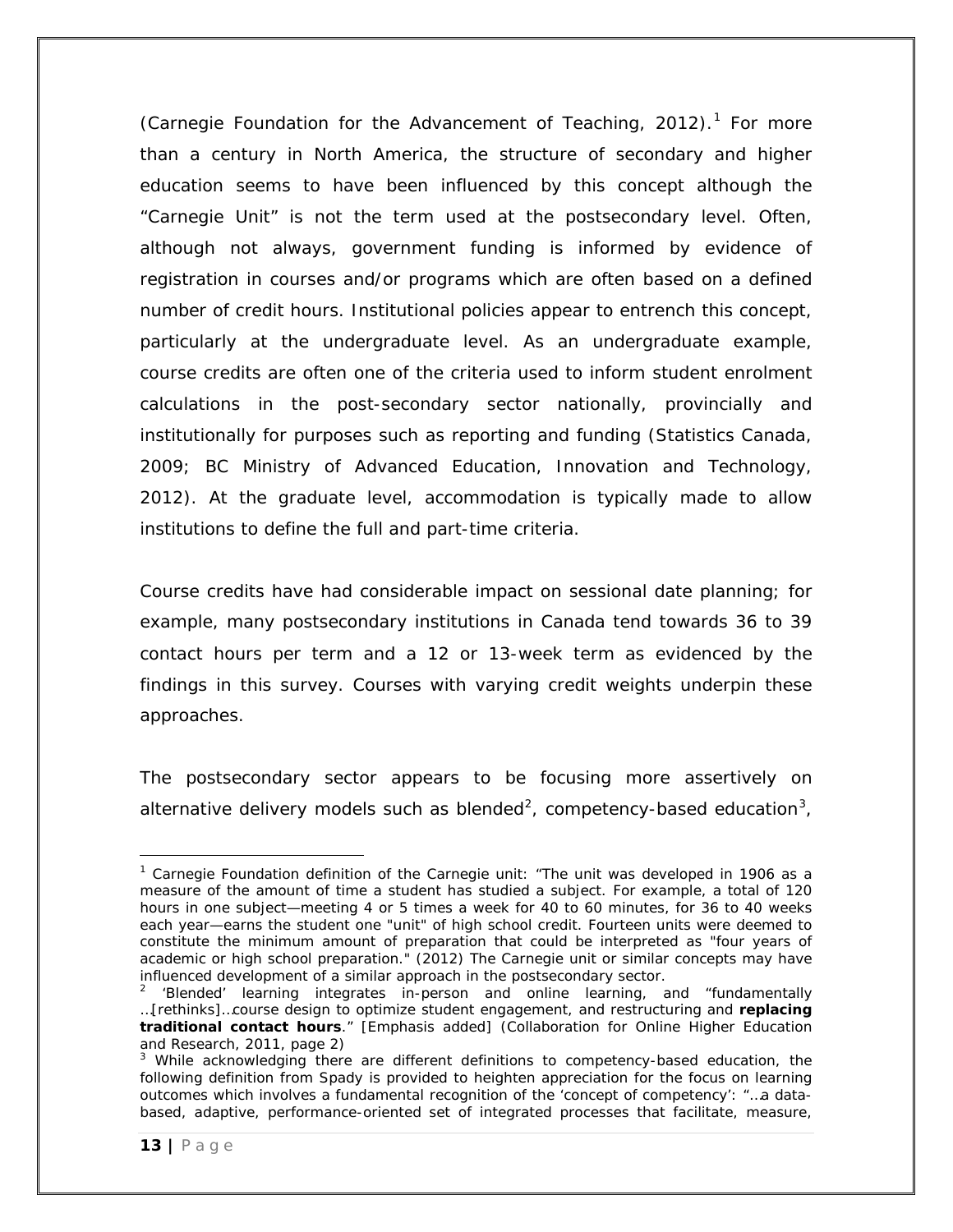'flipped' classrooms,  $4$  experiential learning<sup>[5](#page-13-1)</sup> and other methods of assessing the capture of skills and knowledge. These approaches sometimes result in moving away from or, in some way, modifying traditional time-reliant, inclass teaching. Therefore, examining these different models may serve to inform Canadian scheduling practices.

To illustrate the point, Dr. Mendenhall in the Huffington Post Canada defined the core difference between traditional term structure and competency-based education – the former relies on measuring time as evidence of achieved learning, the latter measures learning.

"The most important characteristic of competency-based education is that it measures learning rather than time. [With competency-based education] Students progress by demonstrating their competence, which means they prove that they have mastered the knowledge and skills (called competencies) required for a particular course, regardless of how long it takes. While more traditional models can and often do measure competency, they are time-based – courses last about four months, and students may advance only after they have put in seat time. …So, while most colleges and universities hold time requirements constant and let learning vary, competency-based learning allows us to hold learning constant and let time vary." (Mendenhall, 2012)

Sessional date planning is an outgrowth of this reliance on measuring time. To ensure the appropriate duration of learning occurs, a term structure must be established; ergo, academic calendars with predefined start and end dates

record and certify *within the context of flexible time parameters* the demonstration of known, explicitly stated and agreed upon learning outcomes …." [Emphasis added] (Spady, 1977, page 10).

<span id="page-13-0"></span><sup>4</sup> 'Flipped' classrooms involve providing pre-recorded lectures which students view at home allowing class time to be reserved for "exercises, projects or discussions" (Educause, 2012, page 1).

<span id="page-13-1"></span><sup>5</sup> 'Experiential' learning is defined as the "…process whereby knowledge is created through the transformation of experience" where the focus is less on outcomes and content (Kolb, 1984, page 38).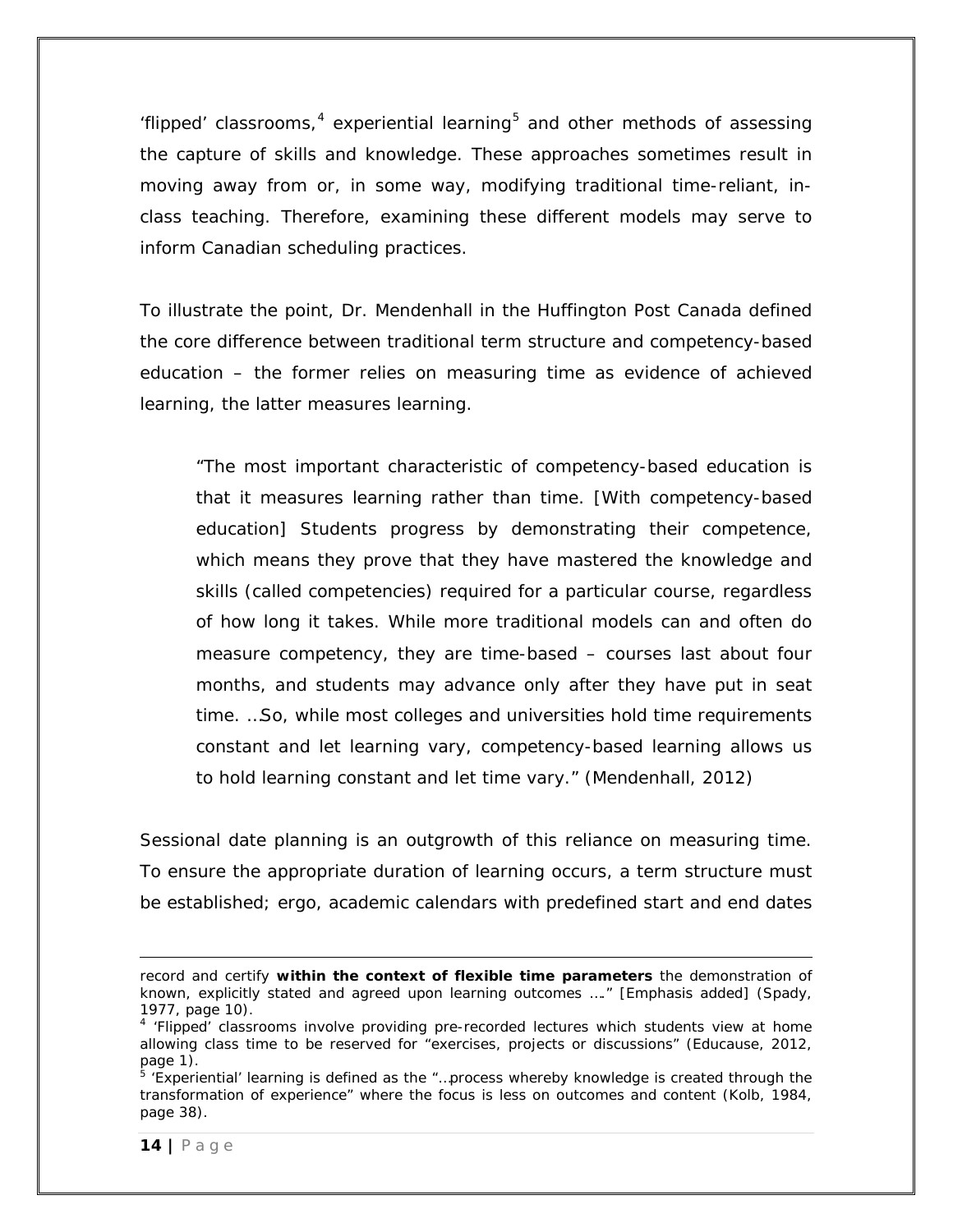result. This predominant approach is being challenged as enrolment increases and capacity and funding decrease.

The growth in undergraduate level enrolment has been significant in the past decade (Association of Universities and Colleges of Canada, 2011, page 6). Funding available on a per student basis has fallen behind the US and is predicted to lose ground in comparison to the UK (Association of Universities and Colleges of Canada, 2008, pages 10-11). There have also been calls both nationally and provincially for enhanced efficiencies in the postsecondary sector given constrained resources. Ontario with the "Drummond Report" is one such example (Commission on the Reform of Ontario's Public Services, 2012, page 239), New Brunswick with its "Be inspired, be ready, be better…" plan is another (Donnelly, 2008).

Space utilization, which is heavily impacted by sessional date planning, plays a considerable role in discussions about efficiencies and has risen as an area of focus for governments and institutions (Drolet, 2012). In the Ontario example provided by the Commission, there is a specific recommendation focused on having universities and colleges "demonstrate increased use of space and consider year-round optimization of existing spaces" and a call to "Compel post-secondary institutions to examine whether they can compress some four-year degrees into three years by continuing throughout the summer." (Commission on the Reform of Ontario's Public Services, 2012, page 256)

One challenge experienced by other jurisdictions when attempting to ensure full utilization is a failure to capture student interest in a summer term. In the *Innovative University*, Christenson and Henderson highlight the example provided by the California system that attempted to restructure the academic calendar and maximize summer intake (2011, pages 256 to 257). They indicate that although one university saw improvements to summer enrolment (University of California), relative summer utilization across the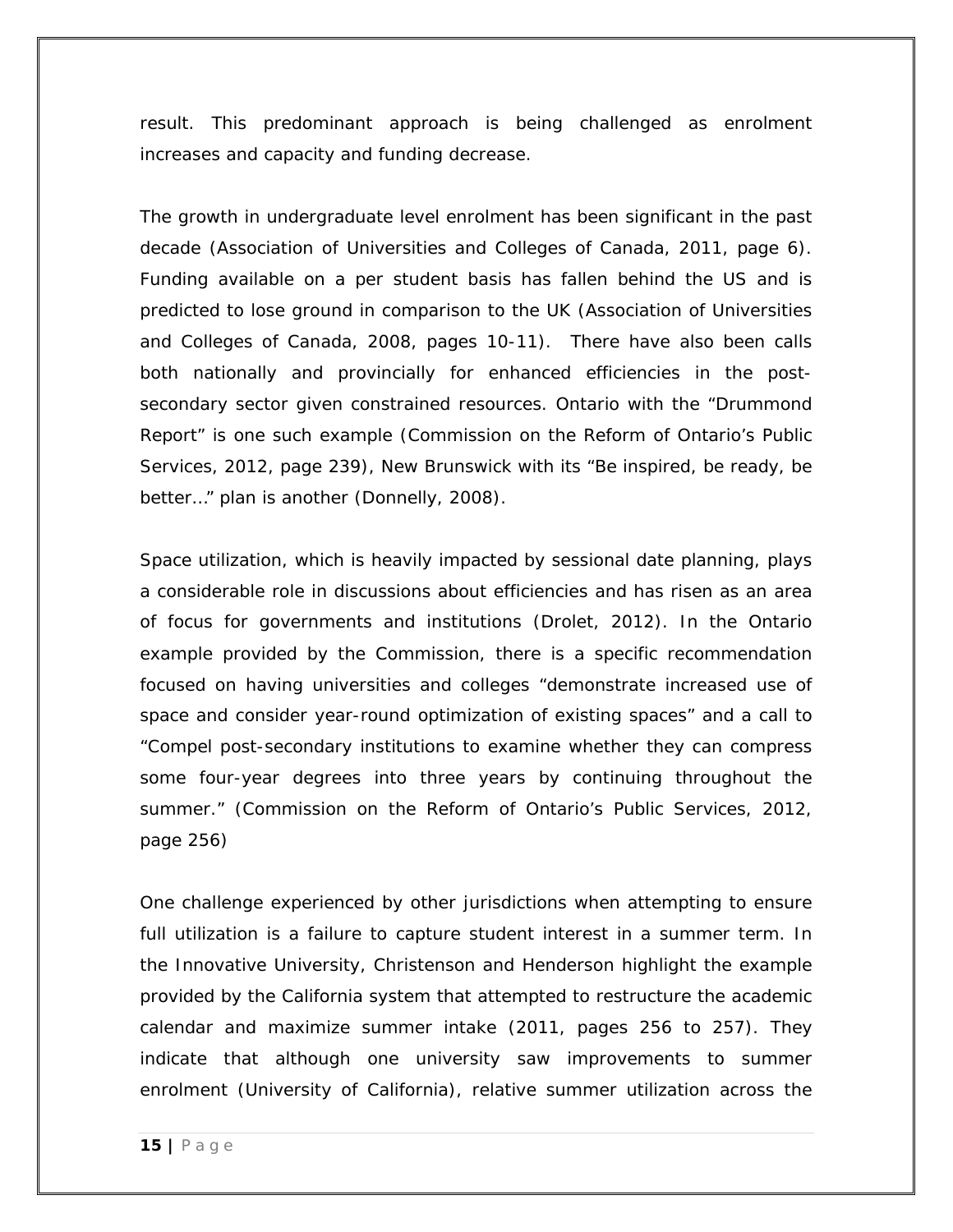state declined over 10 years despite otherwise broad efforts. Clarifying current Canadian academic calendaring practices is very timely in light of the above context.

Despite the larger focus on seat time as a measure of student enrolment, academic dates, whether held in common or not at various institutions, appear to be established almost completely at the individual institutional level. The Quebec CEGEP system highlighted in the case example is slightly different than this norm.

The findings provide a baseline for how institutions in Canada establish academic dates, identify the academic calendar models in use and provide comparators against which to assess future changes. Advancing an initial baseline to benchmark change processes represents one of the objectives of this study.

## <span id="page-15-0"></span>An alternate academic calendar framework

To assist the project, a framework for the survey was partially informed by a US calendar study (Ashford, 2002) carried out under the auspices of the American Association of Collegiate Registrars and Admissions Officers (AACRAO). Table 2 provides a summary of the definitions used in the AACRAO study. The phrase "calendar system" in the ACCRAO study is used to describe the entire sessional date structure; "term", "session" and "unit" are used interchangeably throughout the ACCRAO report. While research on Canadian sessional date structure and practices is relatively nonexistent, the AACRAO study represents a comprehensive jurisdictional example of the type of research possible. It also provides a useful benchmark against which the Canadian post-secondary education industry can be compared.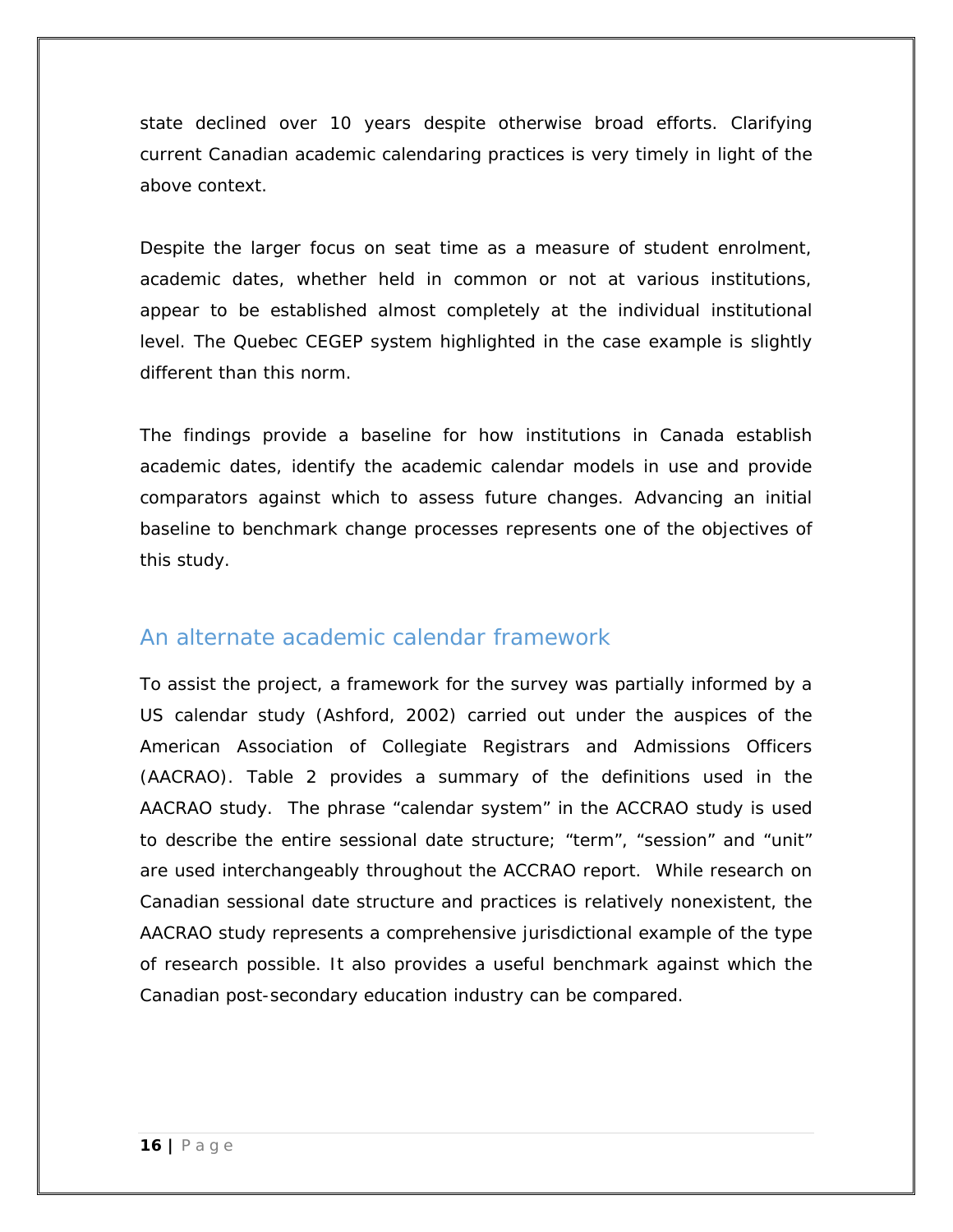| <b>Calendar system</b>      | <b>Characteristics</b>                                                            |
|-----------------------------|-----------------------------------------------------------------------------------|
| <b>Early Semester</b>       | Two terms: 15-17 weeks                                                            |
| - the "dominant             | First term: end of August to mid-December<br>$\qquad \qquad \blacksquare$         |
| calendar" in the US since   | Second term: second week of January to early or mid-May<br>$\blacksquare$         |
| the 70s                     | possible summer session<br>$\overline{\phantom{m}}$                               |
| $4 - 1 - 4$                 | Four-month term plus a one- month short term and a<br>$\overline{\phantom{a}}$    |
|                             | subsequent four-month session                                                     |
|                             | First term: late August to early-September to early<br>$\overline{\phantom{a}}$   |
|                             | December                                                                          |
|                             | Second term: a one-month session (typically in January)                           |
|                             | Third term: mid-January or early February to May<br>$\overline{a}$                |
|                             | Possible summer session<br>$\overline{\phantom{a}}$                               |
| <b>Quarter Semester</b>     | Divides the academic year into three units: Fall, Winter and<br>$\blacksquare$    |
|                             | Spring                                                                            |
|                             | Each term equals 10-12 weeks (some had up to 15 weeks)                            |
|                             | Variations with start and end dates for terms evident: Fall                       |
|                             | quarter - mid-semester to early October start, ends early-                        |
|                             | to-mid December; Winter term - early January start, ends                          |
|                             | second or third week of March; Spring tern - starts end of                        |
|                             | the Winter term, ends early to mid-June                                           |
|                             | Possible summer session<br>$\overline{a}$                                         |
| <b>Traditional semester</b> | Two terms of 15-17 weeks<br>$\blacksquare$                                        |
|                             | Term one: September to middle of December                                         |
|                             | Term two: mid-January to early/mid-May<br>$\overline{\phantom{a}}$                |
|                             | Possible summer session                                                           |
| <b>Trimester</b>            | Calendar year divided into three equal terms, each lasting<br>-                   |
|                             | approximately 11 weeks                                                            |
|                             | First term: early to mid-September to late November/early                         |
|                             | December                                                                          |
|                             | Second term: early to mid-January to late March/early April<br>$\overline{a}$     |
|                             | Third term: April to June<br>$\overline{\phantom{a}}$                             |
| Non-specified calendar      | Example: rolling entry points throughout the year<br>$\qquad \qquad \blacksquare$ |
|                             |                                                                                   |

#### <span id="page-16-0"></span>**Table 2: AACRAO definitions**

(Ashford, 2002, pages 1-2)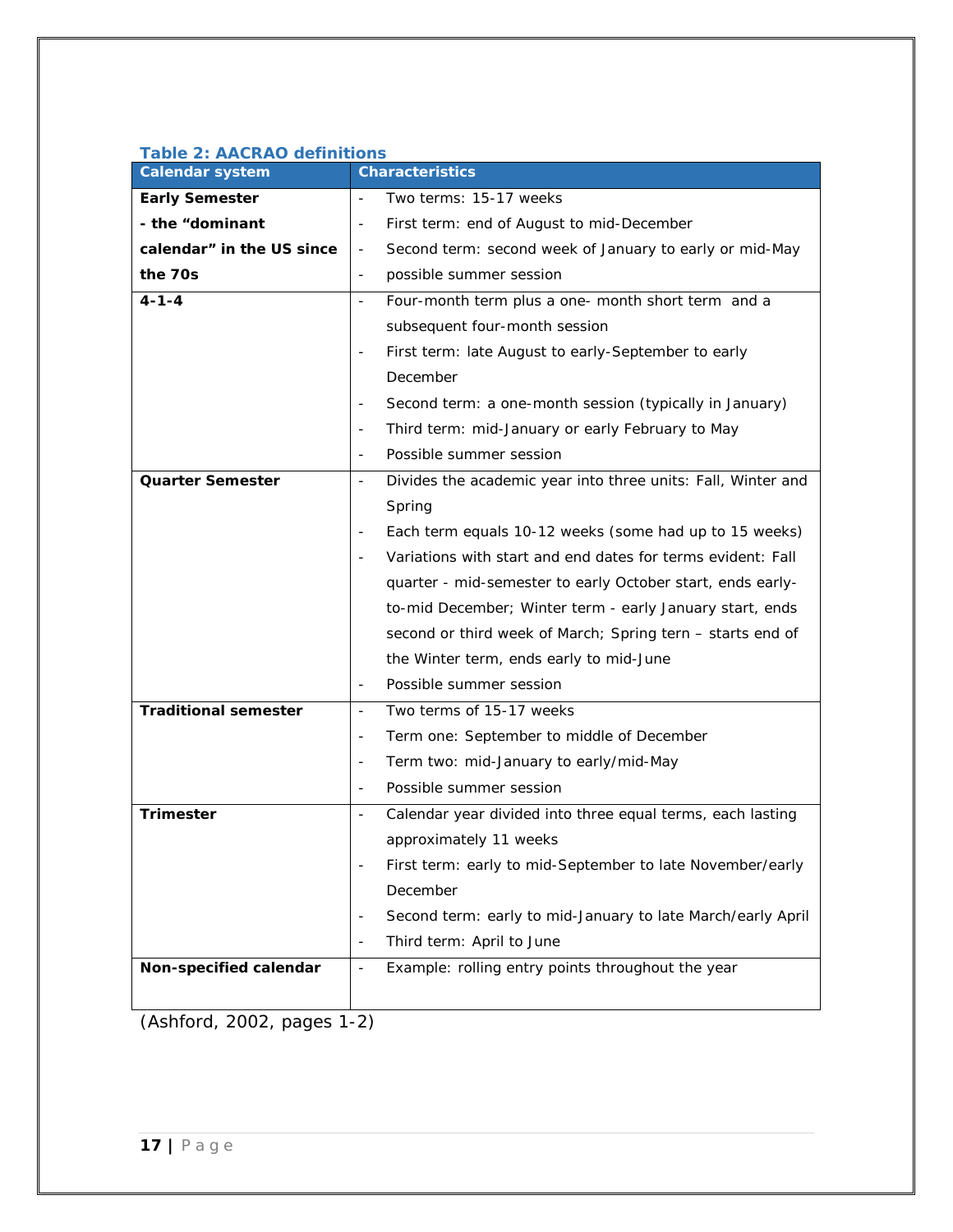The AACRAO study reports 70% of more than 4000 participants used a form of the semester system in 2001 (2001, page 2). Specifically, the Early Semester model was the most prevalent (66%) with the Quarter system second at 15%. The other approaches were used by five percent (5%) or less institutions. The study goes on to report that 385 (9.2%) of the institutions converted to a new calendar system in the 2000-2001 academic year; 48% of this group converted to an Early Semester calendar and seven percent (7%) to a Traditional Semester calendar.

At the time of the AACRAO study, 83% of the community colleges, 71% of the four-year institutions, 59% of professional schools, 52% of the junior colleges, 40% of graduate schools and 17% of trade schools used the Early Semester model. The study concluded that the dominant calendar in 2000- 2001 for the more than 4000 study participants was the Early Semester model. This was true regardless of institutional size. The findings in the ARUCC survey suggest a different trend – towards sustaining what AACRAO defines as the "Traditional Model"; however, with shorter weeks evident (i.e. 12 to 13 weeks) although once the exam period is added, the length aligns.<sup>[6](#page-17-0)</sup> More specific details regarding the Canadian findings are contained in the body of this report.

<span id="page-17-0"></span>l  $6$  It is important to note that the Canadian 12 – 13 week standard does not include the time needed to conduct exams whereas the American survey included the exam time period.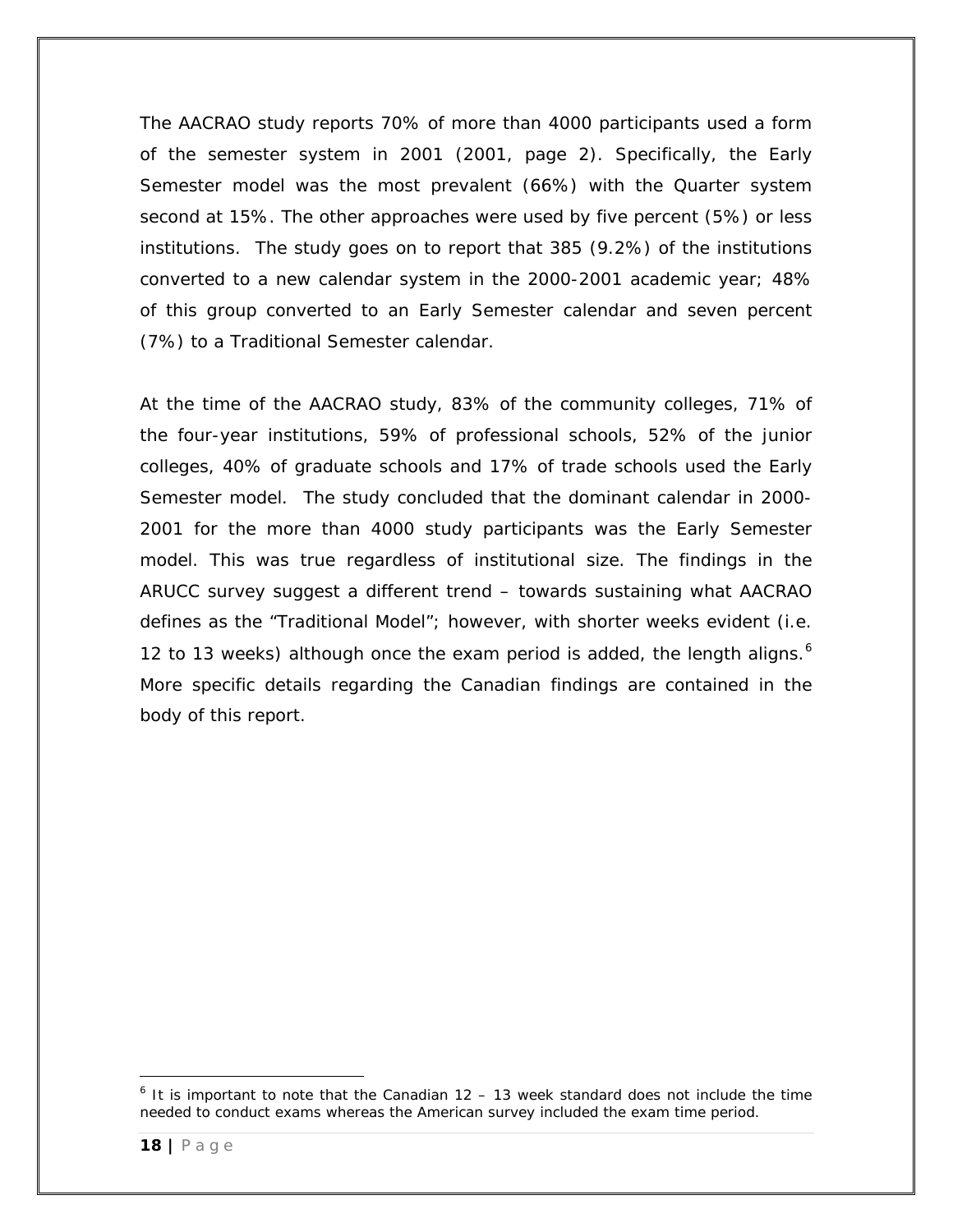<span id="page-18-0"></span>*Case example: Quebec system (Emami et al, 2013)*

*Canada (Ministry of Education, 2013). Each year between July 1 and June 30 in the required to ensure 45 contact hours per term per course. The sector typically starts* 

*In contrast, the Quebec university system exhibits similar characteristics to those run from September to December. As for term two, classes typically run from January to April but not all start after New Year's Day (some institutions start a week later).*

*While the details are somewhat different between the sectors with the CEGEPs and colleges being subject to very specific government regulations, a traditional term session structure is evident in universities in Quebec. The colleges and CEGEPs appear to be following the early semester approach (using the AACRAO definition in Table 2).*

## <span id="page-18-1"></span>**Project Objectives**

The project was focused on satisfying the following objectives:

 $\triangleright$  Identify a beginning understanding of current practices surrounding the establishment of sessional dates at post-secondary institutions including clarify the predominant form of academic calendaring in use in Canada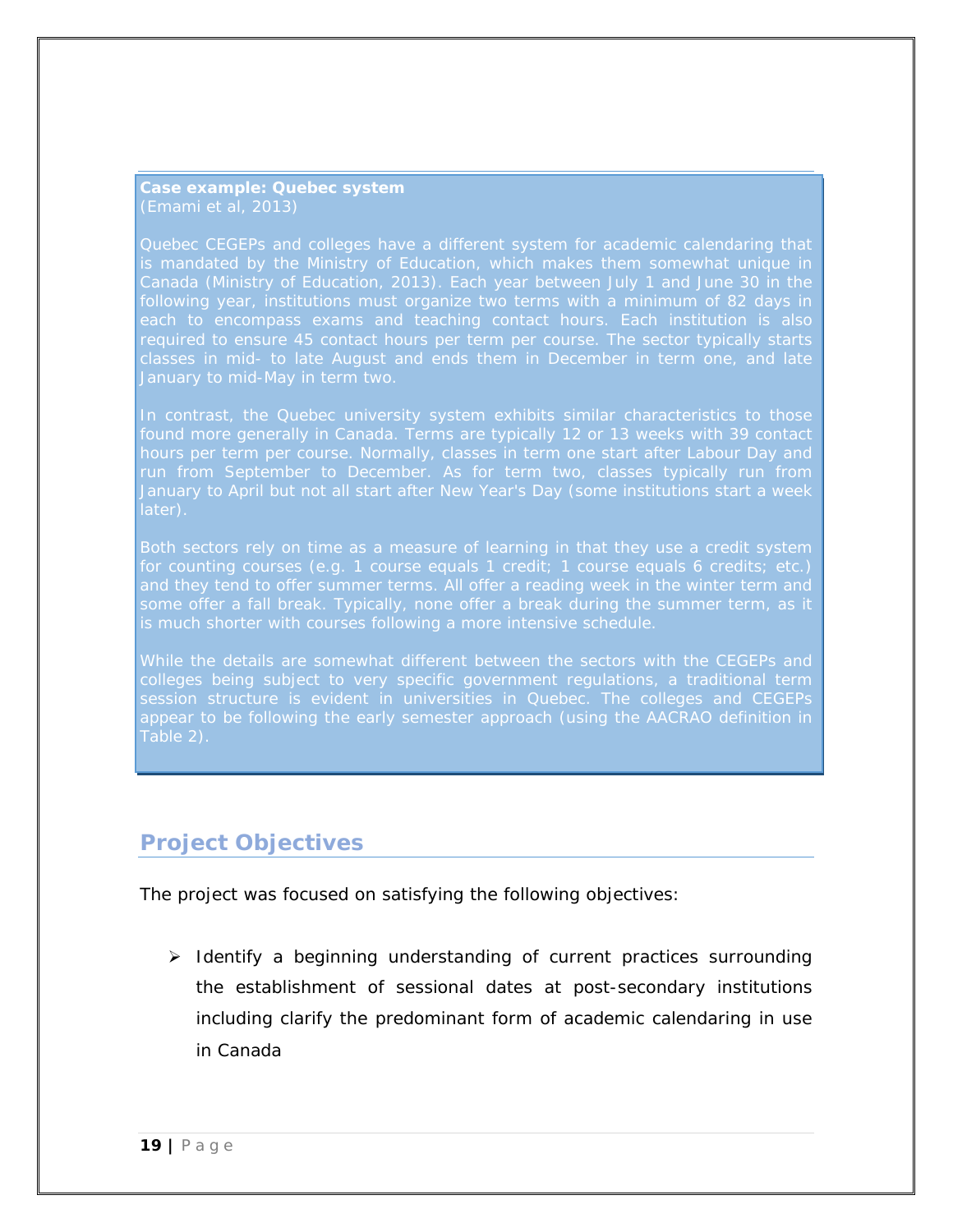- Conduct initial primary research focused on sessional dates, an area relatively under-researched in Canada
- $\triangleright$  Provide a baseline benchmark as a means to inform future research on sessional dates
- $\triangleright$  Develop the first Canada-wide lens on scheduling practices as a means to assist institutional practitioners and policy makers with developing future enhancements

## <span id="page-19-0"></span>**Project Principles**

The ARUCC sessional dates project leadership was intent on ensuring specific principles were adhered to for this initiative.

- Ensuring broad consultation amongst registrarial leadership
	- o The study maintained a particular focus on engaging Registrars.
- Emphasizing a national scope
	- o ARUCC has representative membership from every province and territory. Using the ARUCC listserv and the supporting regional associations ensured the survey, related communications and this final report were published in both French and English.
- Providing for engagement from the regional registrarial associations
	- o All regional registrarial associations across Canada currently support ARUCC. Each was contacted to facilitate participation in this project; their support helped ensure the high response rate. Additionally, the project was supported by a national ARUCC project working group, the ARUCC Research Working Group and the ARUCC executive, a body with national representative membership.
- Contributing to Canadian registrarial research
- Supporting the preservation of institutional autonomy
	- o To that end, the report avoids suggesting prescriptive practices.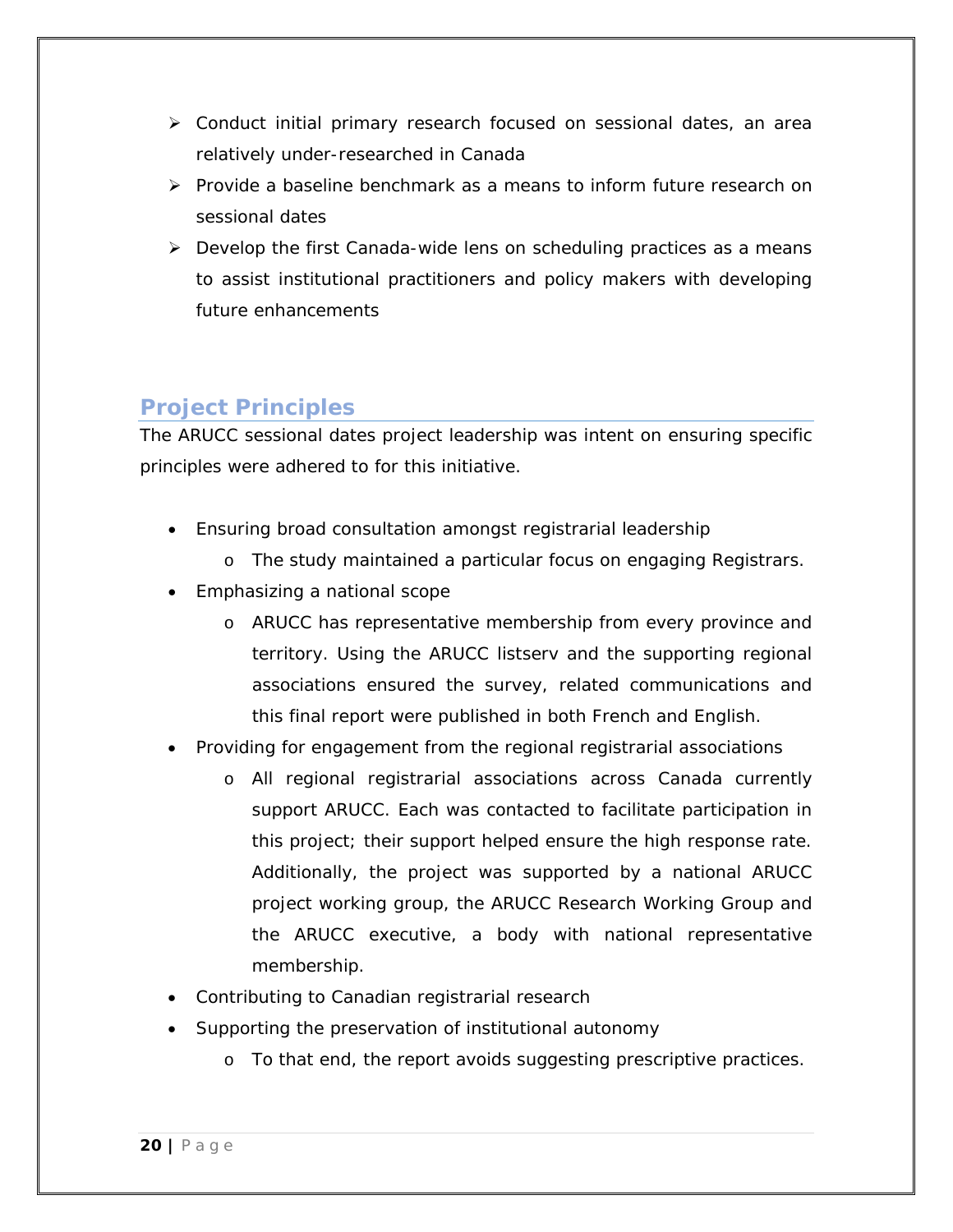Taken together, these principles represent commitments on the part of ARUCC to ensure relevant research is routinely conducted in keeping with the national association's constitutional mandate.

## <span id="page-20-0"></span>**Methodology**

Data for this project came from an online survey comprised of quantitative and open-ended qualitative questions (see Appendix A) and targeted interviews of registrarial leadership representing select sectors in Canada. An early notice of the intention to send a survey was distributed first to members of the Association of Registrars of the Universities and Colleges of Canada (ARUCC). The bilingual (French/English) survey was emailed to members of ARUCC in March 2011 via the association's listserv and two reminders were sent. Institutions were asked to ensure that only one response per institution was submitted. In addition to the above, each ARUCC regional association was contacted and asked to encourage the participation of its regional members, all of which are typically also ARUCC members. As a result of these efforts, 77 institutions responded to the survey (54% of ARUCC members). Using a pre-notification, an invitation and reminders likely contributed to the higher response rate (Andrews et al, 2003, page 192).

The questions were developed by the ARUCC Project Working Group and subsequently pretested with a pilot group of 10 registrars at select and varied institutions across Canada. The final question set resulted from that beta testing.

This final report was reviewed for clarity and accuracy by the ARUCC Project Working Group, the ARUCC Research Working Group and the ARUCC Executive.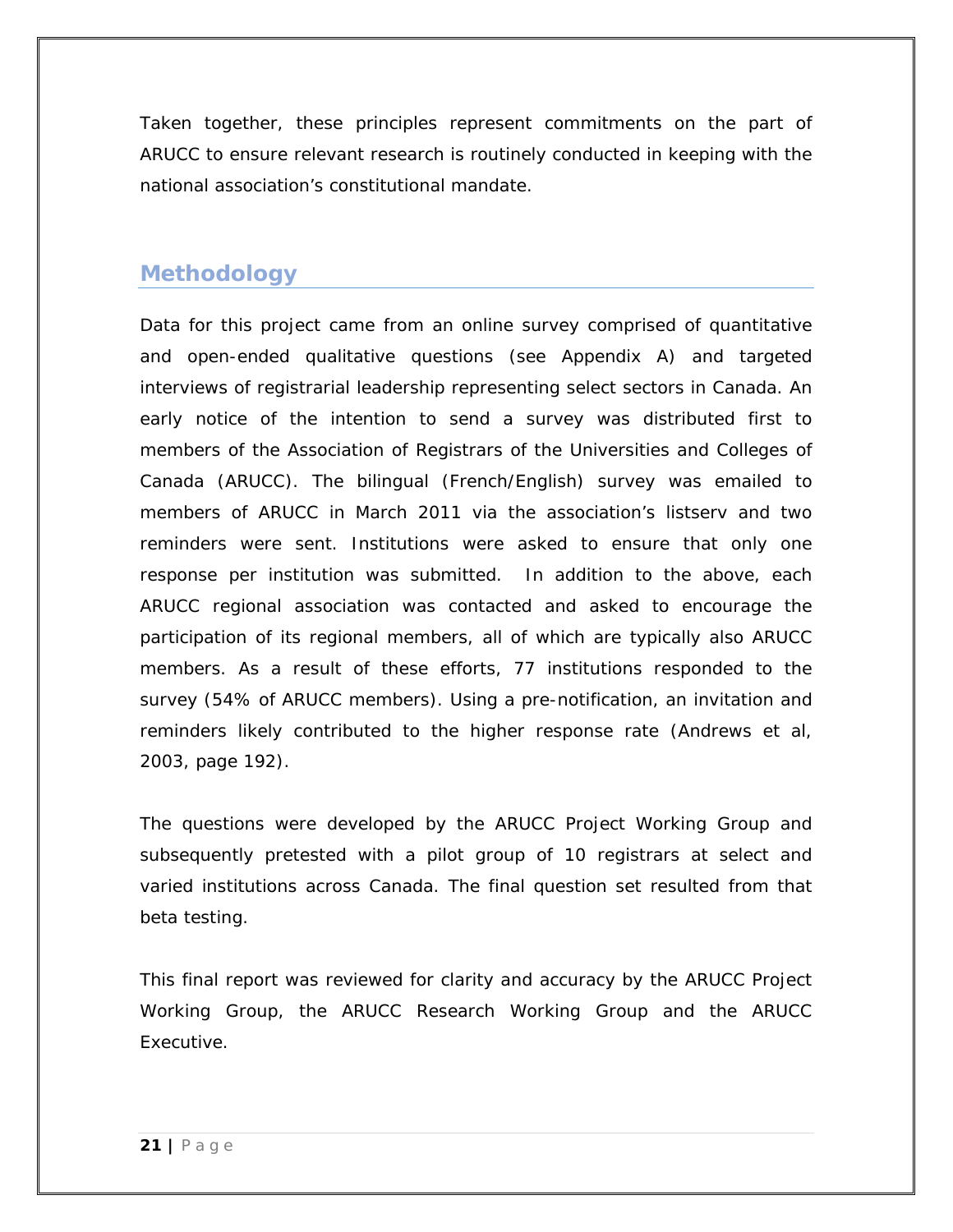#### <span id="page-21-0"></span>Limitations of the study

Unlike the AACRAO study mentioned previously, a comprehensive data set for academic calendar systems does not exist in Canada, nor does a lexicon of models and terminology beyond teaching weeks and instructional contact hours; therefore, the study relied on information captured primarily from an online survey sent directly to registrars. This approach presented some challenges. For example, the survey questions did not allow for maximum breadth of institutional responses. The questions could not fully capture the practices of the most flexibly structured institutions (such as those that have rolling registration, rather than term-based registration).

One finding that emerged was the different use of terminology. This hampered respondents somewhat even though the survey was initially beta tested with a group of registrars from across Canada representing different types of institutions. As a result, some respondents skipped questions; therefore, in the body of the report, total responses are routinely provided for the individual questions.

It became apparent that the survey data would be enhanced by select sector-specific information and additional research. All the findings illustrate the academic calendaring similarities and subtleties across institutional types and the influence government legislation can have on academic calendaring models chosen (as the Quebec CEGEP example illustrates).

Having noted the above limitations, the results of the survey provide an initial understanding of current practices and serve as a baseline from which future study and trends can be explored and documented.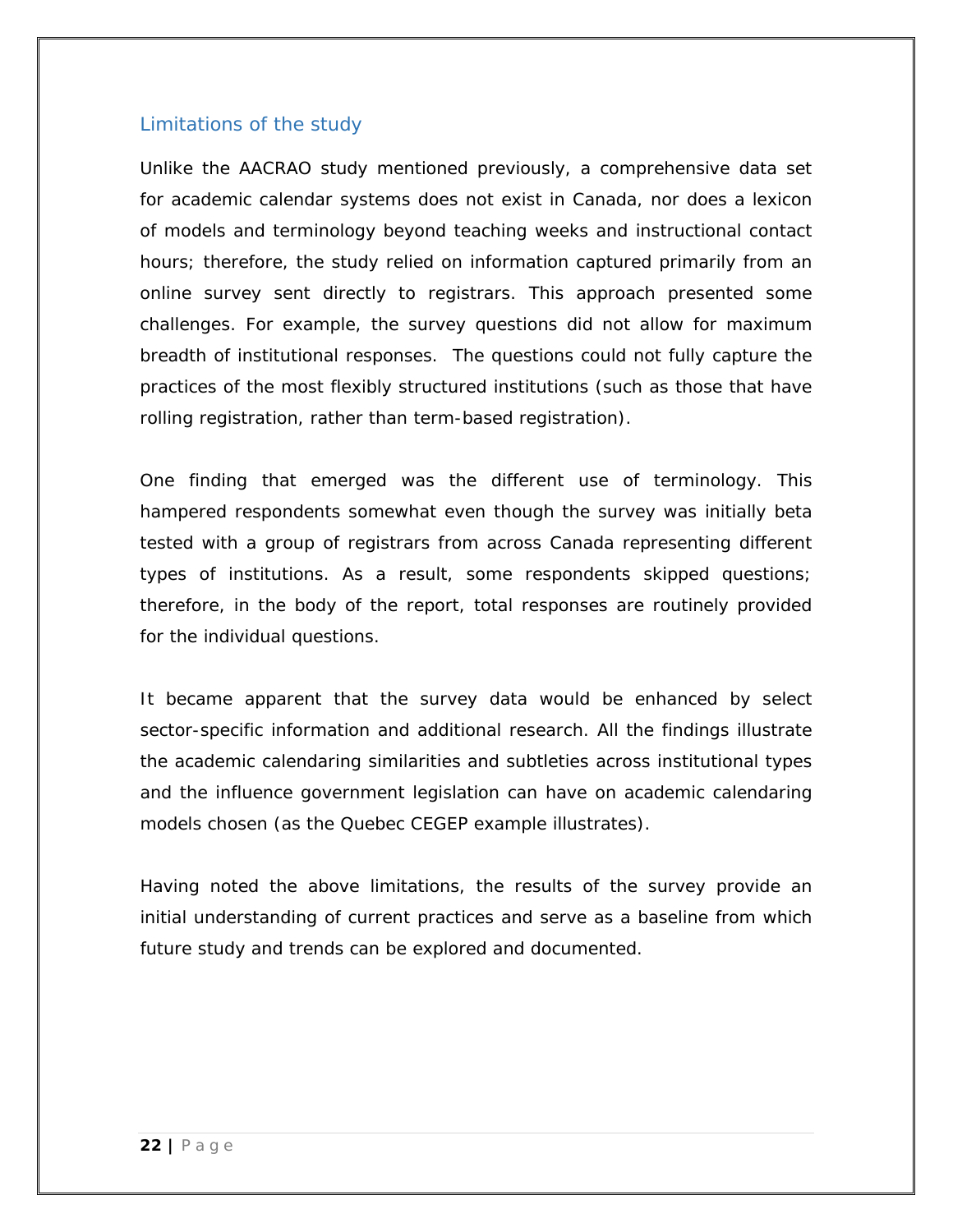## <span id="page-22-0"></span>**Research Results: Canadian Sessional Dates Practices**

### <span id="page-22-1"></span>Profile of institutional respondents

Seventy-seven (77) Canadian postsecondary institutions participated in the online survey, which resulted in a response rate of 54%. Seventy-five percent (75%, 58) of the responding institutions' highest level of credential offered was a graduate degree. The full breakdown is provided in Table 3.

|                           | Percentage | Count |
|---------------------------|------------|-------|
| Diplomas and certificates | 8%         |       |
| 3 year degrees            | 3%         |       |
| 4 year degrees            | 14%        | 11    |
| Graduate degrees          | 75%        | 58    |
| <b>Total responses</b>    |            | 77    |

## <span id="page-22-2"></span>**Table 3: Participating institutions by most advanced credential offered**

Generally speaking and at the time of the survey, the typical profile for responding institutions included an urban location in one of Ontario, Quebec, Alberta or BC, a student body of less than 20,000 with strong international and out-of-province student enrolment, graduate degrees and language of instruction in English. Having noted this, a caution is appropriate: it is important to set the findings into regional context; hence, the value of the examples and cases featured throughout the report.

The profile of participants is relevant to the discussion of complexity. It is typically assumed that medium to large institutions serving diverse populations in urban communities deal with a more complex sessional date planning reality than smaller institutions. Of course, this depends on many factors including the variety of programs offered, institutional policies, government regulations, funding requirements, the predominant approach to curriculum delivery, space availability and constraints and the types of labour relations influences that may be affecting the scheduling parameters. The larger majority of respondents enrolled under 20,000 students. As such, it does not seem reasonable to conclude that the probable need for more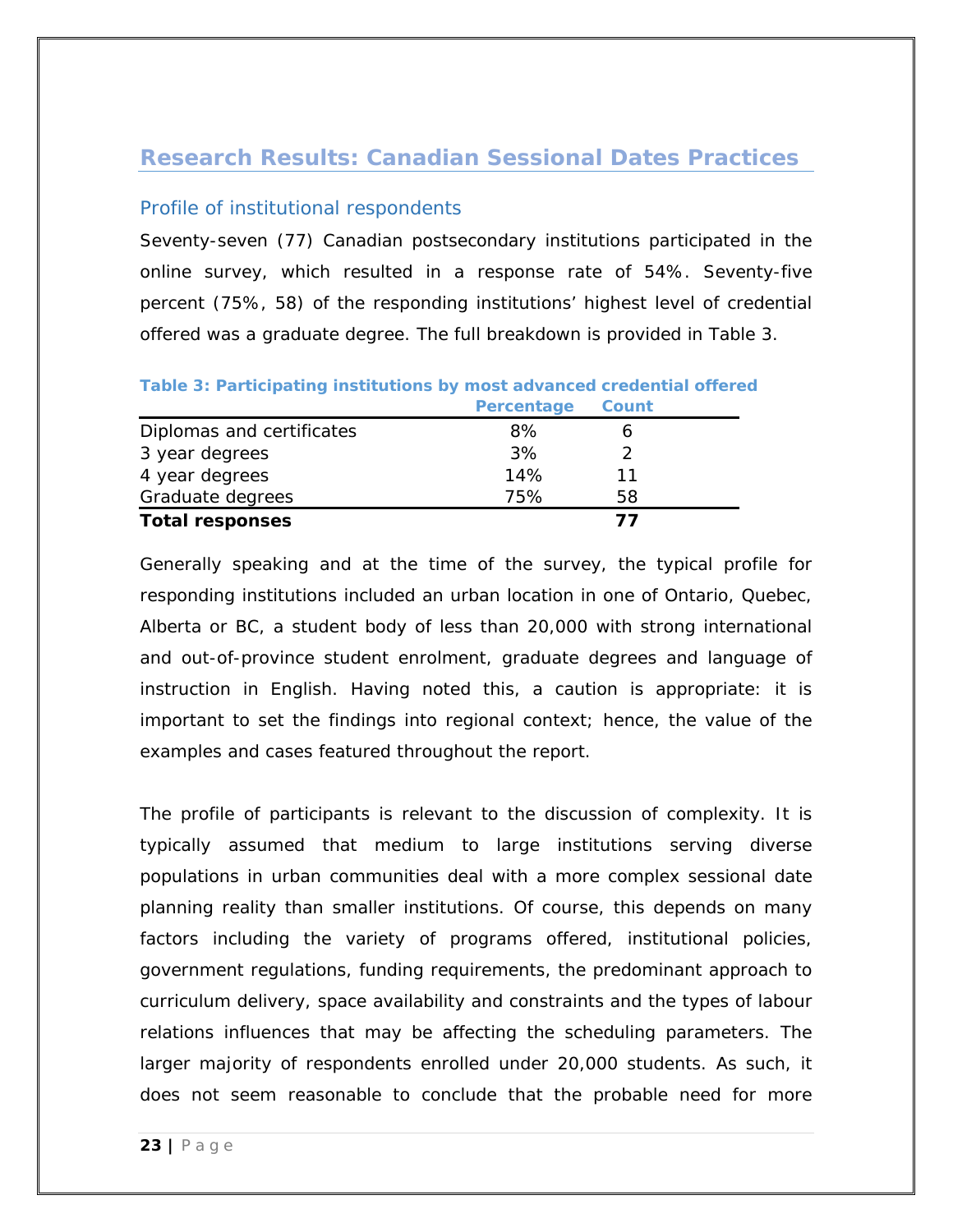complex sessional date planning grows with institutional complexity and size. Rather, a more reasonable conclusion would be that all institutions regardless of size are facing scheduling complexities.

#### *Survey highlights*

*The findings below illustrate the typical profile of the responding institutions that* 

- *Seventy-five percent (75%, 59) had their largest campus located in one of Ontario, Quebec, Alberta or British Columbia (see Figure 1 for specific data)*
- 
- 
- 
- 
- 
- *Eighty-five percent (85%, 68) provided language of instruction in English, 14% (11) offered French, and 1% (1) indicated "other"*

#### <span id="page-23-0"></span>Participating institutions by geographic location

Institutional participation by geographic location for the 77 respondents is outlined in Figure 1: Ontario had the largest number of participants (27), followed by Alberta (13), and British Columbia (11). There were no respondents from Newfoundland and Labrador, Northwest Territories, Nunavut, Prince Edward Island or the Yukon. As a small but relevant contextual note, the survey went to ARUCC members only as a subset of the Canadian postsecondary sector. A total of eight respondents from Quebec appears low and illustrates the importance of looking at regional context. For example, there are not many Quebec CEGEP members in ARUCC. This may account for the low response rate from French speaking institutions as depicted in Figure 2. Conversely, seven of eleven Nova Scotia institutions participated in the survey, which represents a solid participation rate from that region.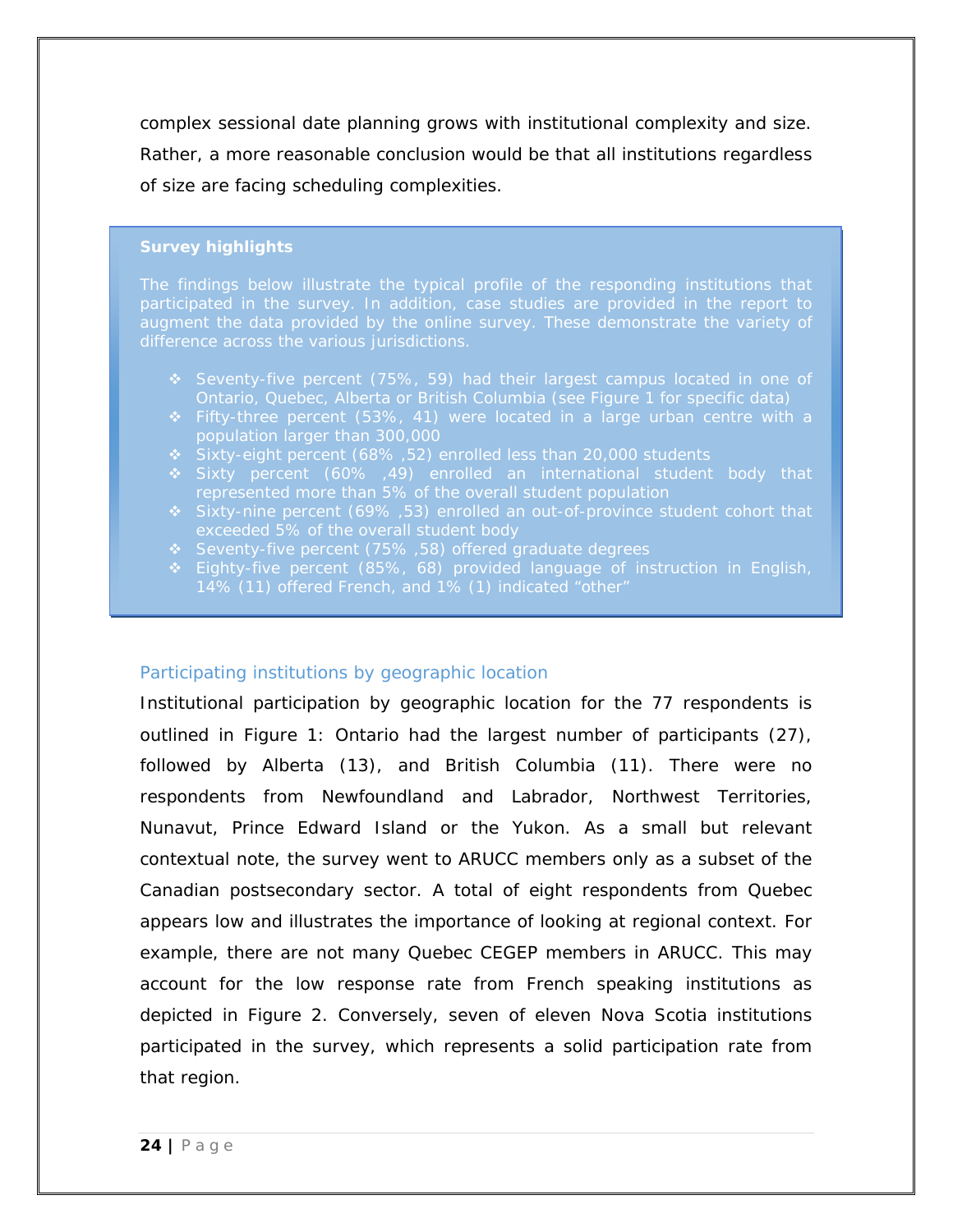Figure 2 indicates 85% (68) of responding institutions' dominant language of instruction at the time of the survey was reported as English with 14% (11) identifying as French and 1% (1) as other. Three of the institutions provided more than one response to this question as they had campuses with languages of instruction different then the main campus. These responses are included; therefore, the total respondents to this question equalled 80.



#### <span id="page-24-0"></span>**Figure 1: Geographical location of respondents**

<span id="page-24-1"></span>

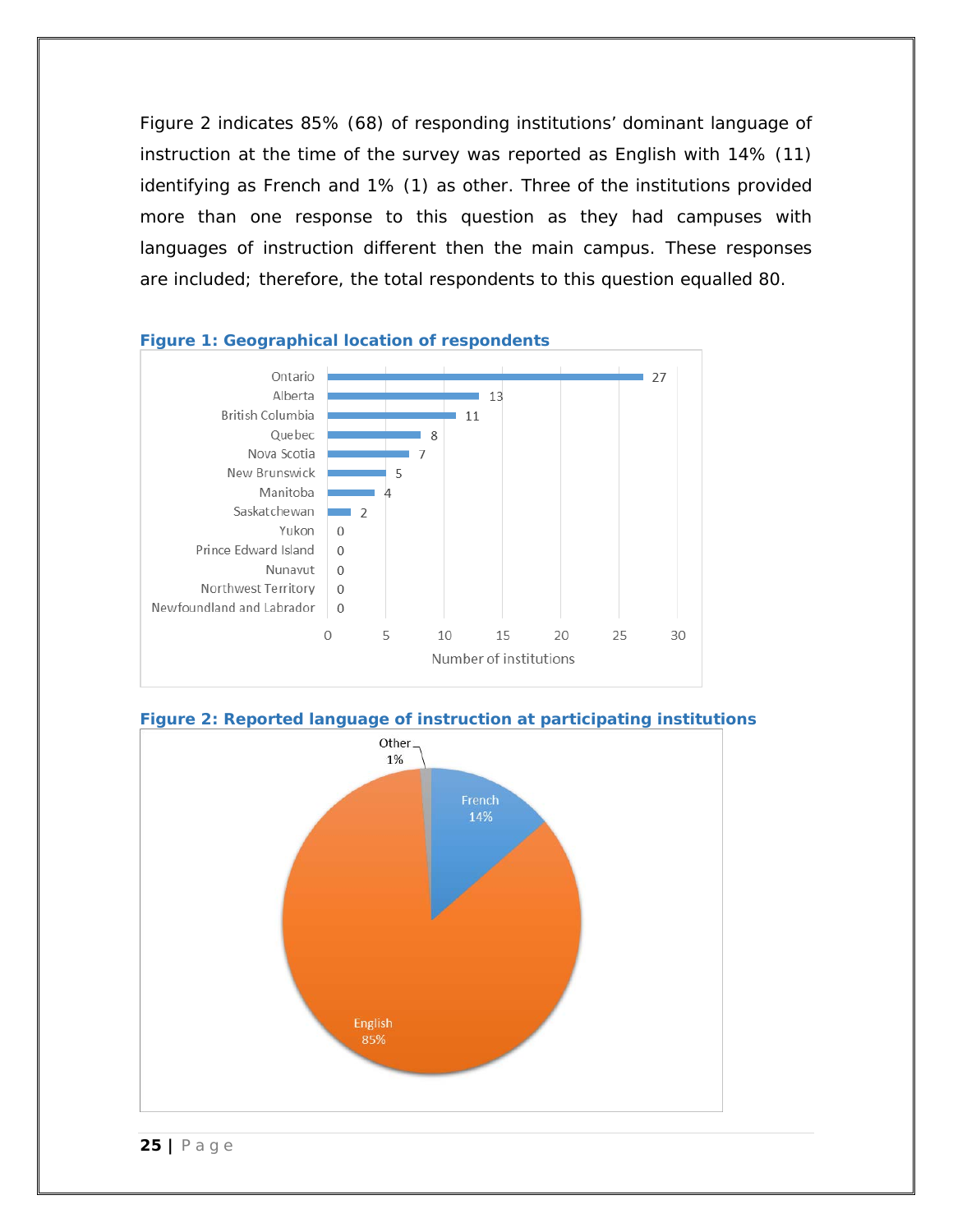#### <span id="page-25-0"></span>Participating institutions by population density

Fifty-three percent (53%, 41) of the institutions reported having their largest campus located near a large urban centre (over 300,000 population). Twenty-two percent (22%, 17) reported having their largest campus near a medium-sized urban centre (100,000-300,000 population), 14% (11) near a small-sized urban centre and 8% (6) near a rural or small town (less than 30,000 population). Two institutions checked "other".

#### <span id="page-25-1"></span>**Enrolment**

#### <span id="page-25-2"></span>Full-time enrolment

Thirty-three percent (33%, 25) or the responding institutions reported student enrolment that equalled or exceeded 20,000 students. Having noted this finding, 68% (52) enrolled student populations of less than 20,000. Specifically, 22% (17) of the institutions reported enrolment of fewer than 5000 students, 21% (16) had enrolment of 10,000 to 14,999 students, 16%  $(12)$  enrolled 5,000 – 9,999 students, and 9%  $(7)$  reported an enrolment of 15, 000 – 19, 999.

#### <span id="page-25-3"></span>International student enrolment

Of the 77 participating institutions, 40% (31) reported their international student enrolment totaled fewer than or equal to five percent (5%), 31% (24) had 6 to 10 percent, 17% (13) had 11-15% and 12% (12) had greater than 16%.

#### <span id="page-25-4"></span>Out-of-province student enrolment

Thirty-one percent (31%, 24) of the responding institutions reported out-ofprovince enrolment comprised fewer than or equal to five percent (5%). Twenty-nine percent (29%, 22) indicated the cohort represented 6 to 10% of enrolment, 23% (18) reported 11-21% and 17% (13) reported it exceeded 21% of the overall student population.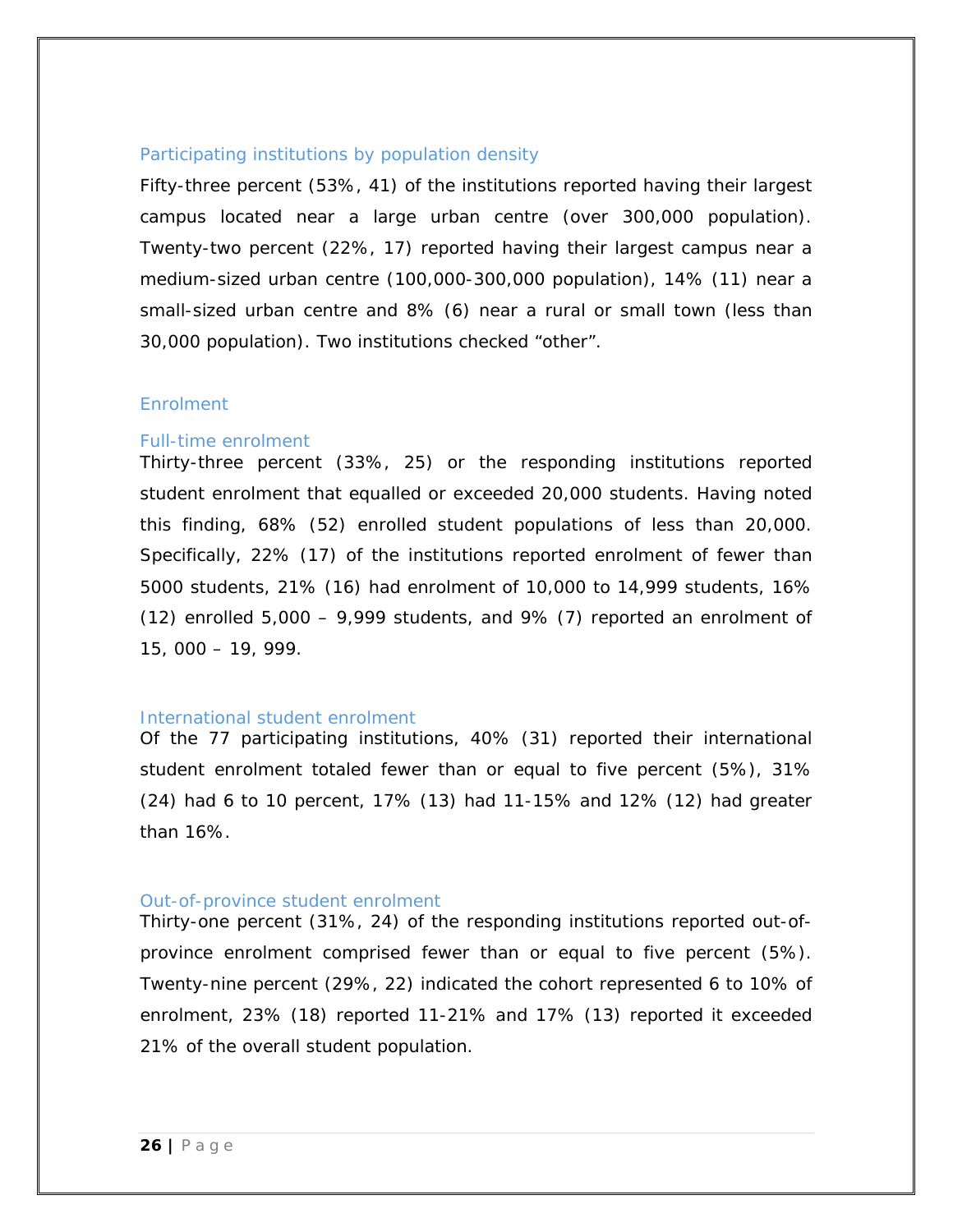## <span id="page-26-0"></span>Academic Session Information

#### <span id="page-26-1"></span>Statutory holidays

For 41% (27) of the respondents, term start dates were anchored around Labour Day in the fall; most of these (33%, 22) fell after Labour Day as shown in Table 4. The data for the winter term was similar in that half of the respondents anchored the start of term to New Year's Day (Table 5).

#### <span id="page-26-3"></span>**Table 4: Term start date – fall term**

<span id="page-26-4"></span>

|                                                | Percentage | Count |  |
|------------------------------------------------|------------|-------|--|
| Before Labour Day?                             | 8%         | 5     |  |
| The day after Labour Day?                      | 33%        | 22    |  |
| After an orientation period?                   | 36%        | 24    |  |
| Other                                          | 23%        | 15    |  |
| <b>Total responses</b>                         |            | 66    |  |
| Table 5: Term start date - winter term         | Percentage | Count |  |
| First available Monday after New<br>Year's Day | 30%        | 20    |  |
| First working day after New Year's<br>Day      | 20%        | 13    |  |
| Other                                          | 50%        | 33    |  |
| <b>Total responses</b>                         |            | 66    |  |

The institutions that selected "other" presented an exception to the Labour Day start of term. This tended to be as a result of professional accreditation requirements or because they included exams within the course length. Others in this category reported the start of winter term could range from one day to one week after New Year's Day. By and large, the reported start day typically avoided falling on a Thursday or a Friday.

#### <span id="page-26-2"></span>Semester structures

Table 6 contains the findings regarding term structure. There were three evident semester structures which is not readily apparent from the statistical data in Table 6: one represented a more traditional model which involved either two terms, one term or a mixture of both all of which ran from September to December and January to April; another was a modularized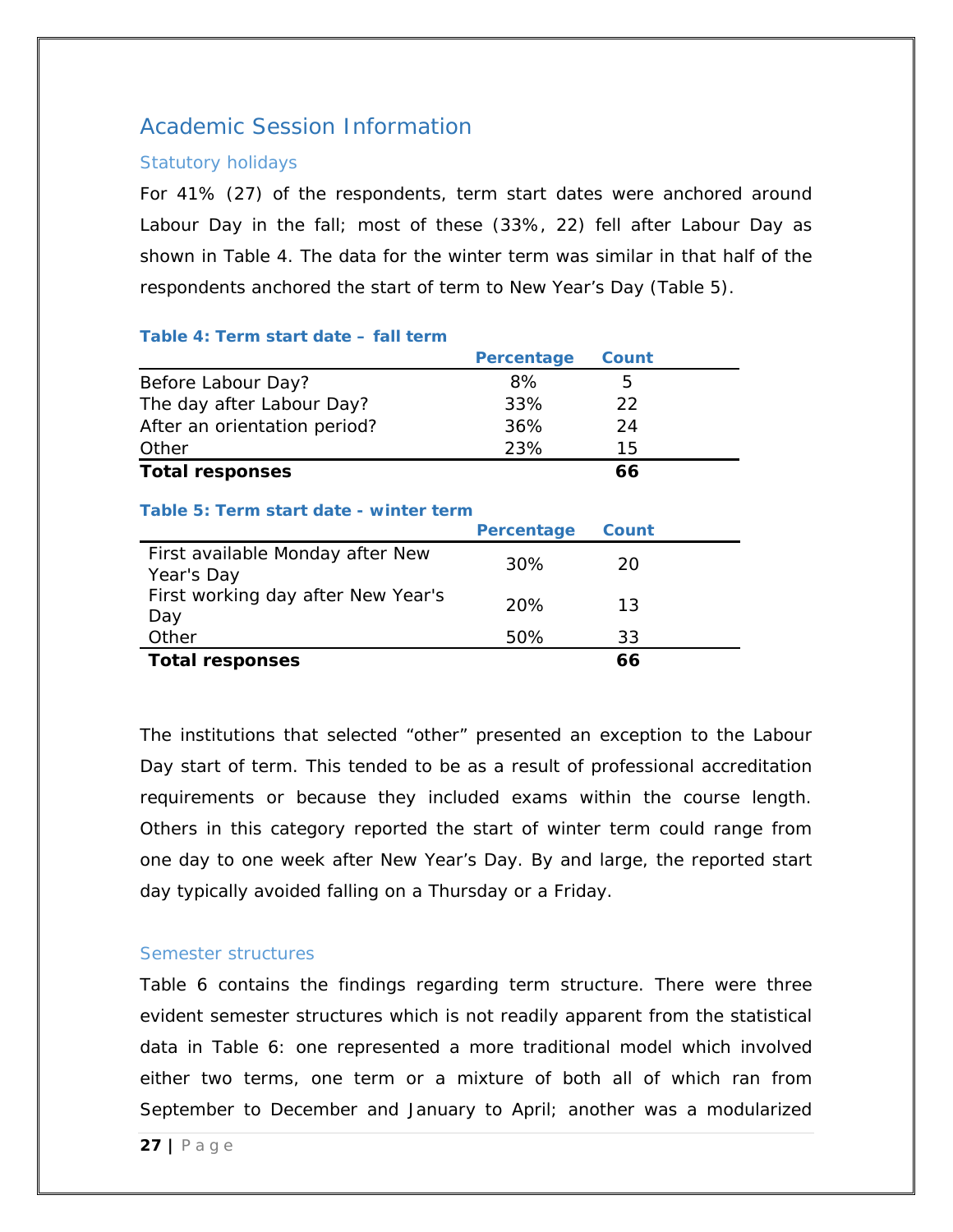system (distance education, apprenticeship, executive formats), and a third was a modified modularized approach with rolling start dates. This model appeared to be very flexible.

|                                            | Percentage | Count         |  |
|--------------------------------------------|------------|---------------|--|
| A mix of one-term and two-term<br>classes? | 55%        | 33            |  |
| All categories represented                 | 22%        | 13            |  |
| Only one-term classes?                     | 17%        | 10            |  |
| Only two term classes?                     | 3%         | $\mathcal{P}$ |  |
| Other                                      | 3%         | 2             |  |
| Modularized classes that are less          |            |               |  |
| than a term in length (e.g.                | 0%         |               |  |
| apprenticeships)                           |            |               |  |
| <b>Total responses</b>                     |            | 60            |  |

Twenty-two percent (13) responded "all of the above" which provides an indicator of the variety evident at any given institution. This also suggests there are a number of institutions that are engaged in modularized classes less than a term in length in addition to providing other term structures; equally evident is the finding that none of the respondents reported offering that particular term structure exclusively. A number of institutions (17) skipped this question; as such, it could be reasonably inferred that the "all of the above" response did not adequately capture the different possibilities at many institutions. As a cautionary note, the findings could also suggest differences in nomenclature are such that select institutional respondents interpreted the categories differently.

A closer look at select systems highlights nuanced similarities and differences to the survey findings and provides a deeper examination. The college sector in Ontario, the previously shared Quebec CEGEP case study and Nova Scotia Community College, which operates province-wide, provide three examples of systems that demonstrate some of the variety in Canada. In many instances and even with obvious differences, the reliance on the traditional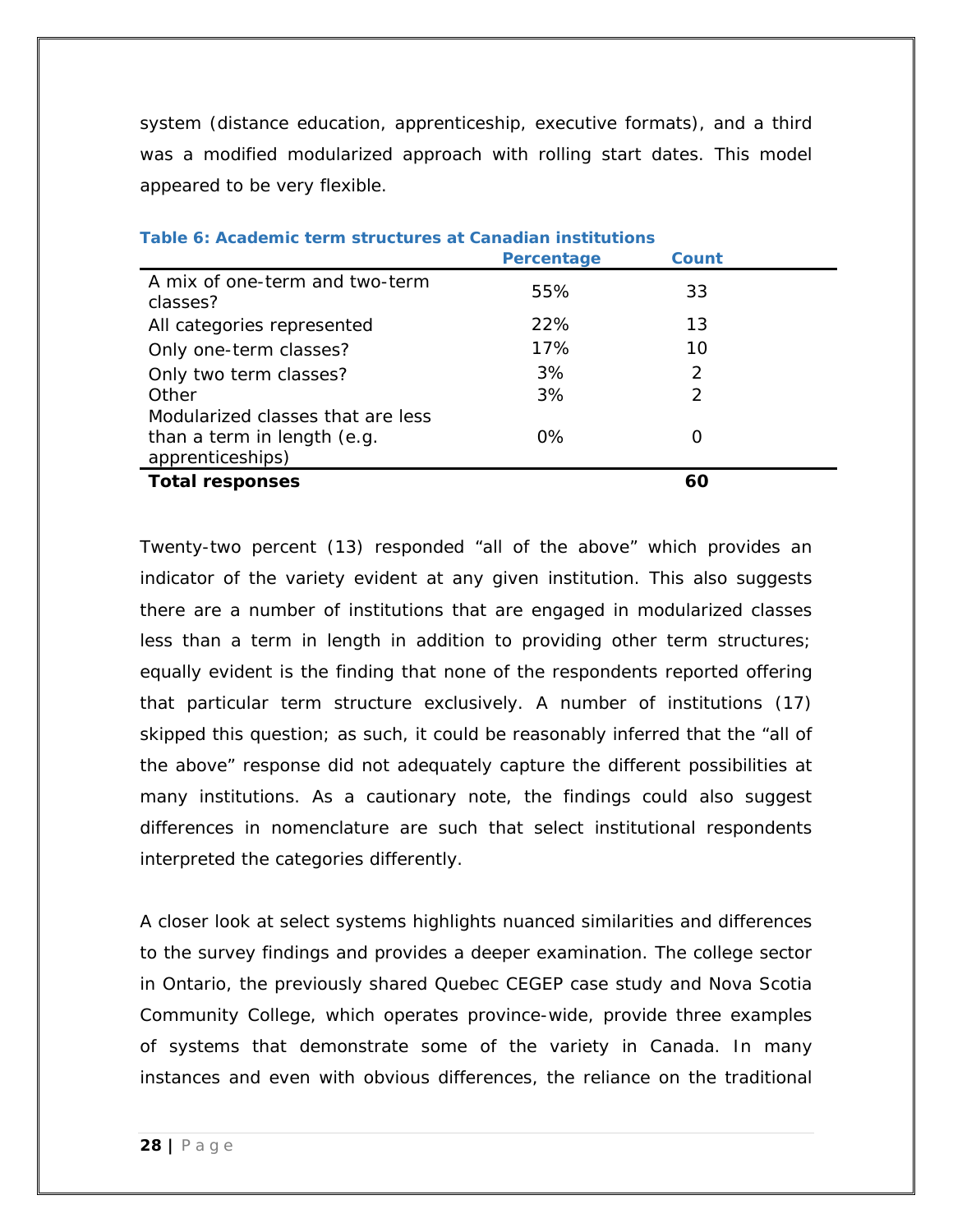terms running primarily from September to December and January to April is evident. These cases are featured in the report.

With respect to the overall findings, there are examples of institutions and faculties or schools within institutions that employ a one-term structure, each of equal length with one term running from September to December and the other from January to May. Some even extend to a third term in the summer. McGill University is an example of an institution that predominantly uses a mix of one and two-term options within a September to April/May timeframe (Massey, 2013). Royal Roads University is an example of an institution offering a modularized structure with rolling entry points (Dueck, 2013).

More research is recommended particularly in terms of discovering more details about the alternative term structures at Canadian institutions. At minimum, refinement of this question would be helpful. Expanding the list of term options from which respondents could choose and allowing open-ended qualitative commentary about the inherent characteristics would be helpful.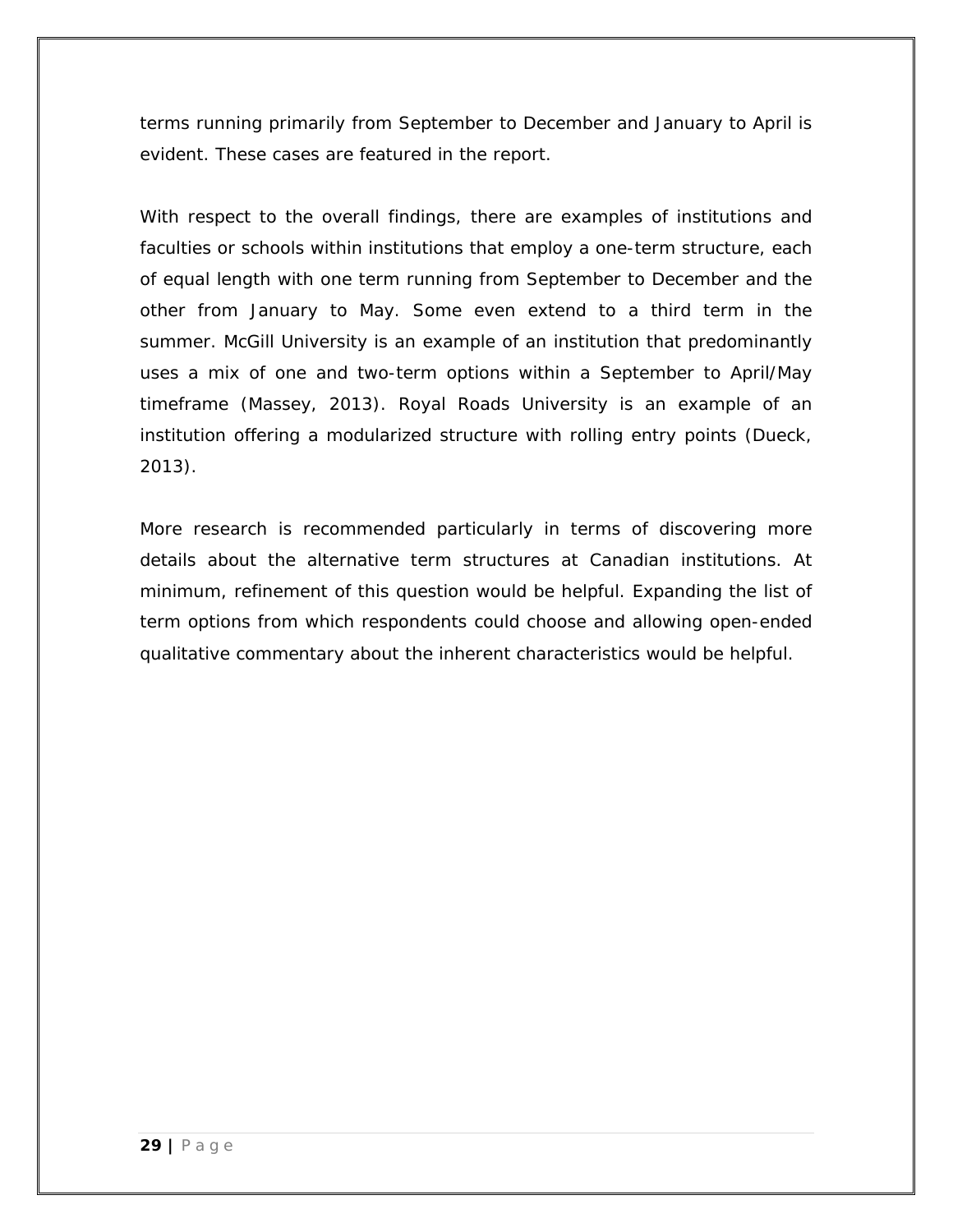#### *Case example: Ontario colleges (Curtis, 2013*)

*The Ontario college sector provides an interesting academic calendaring example. There are 28 colleges and institutes in Ontario. Most run classes year round although one-third of the schools use an approach referred to as "7-1-7" wherein each term is exams; however, some will incorporate exams at other points in the semester. The breaks. There are also compressed terms available and some offer courses that span* 

In most of the above models, the majority of the teaching typically occurs from *September through to December for the fall term and January through to April for schedule the start of classes in each term following Labour Day and New Year's Day. The Ontario colleges also offer significant part-time studies, upgrading and apprenticeship training that follow non-traditional schedules.* 

*is evident in the Ontario college system although colleges may weight courses differently (e.g., one course totalling one credit might equal one hour of teaching per week; similarly, a course taught four hours per week may equal four credits).* 

#### <span id="page-29-0"></span>Term lengths

The majority, 50% (33), of responding institutions reported term lengths ranging between 12-13 weeks (Figure 3). As a relevant aside, external accrediting bodies can influence lengths of term and, according to the qualitative responses, generally result in extensions occurring. For example, the Canadian Engineering Accreditation Board (CEAB) has very specific criteria for the number of units (termed "association units", each represents 50 minutes of contact time) which is considered the minimum standard for university engineering programs (2012, pages 16 to 20). These requirements can result in extended terms. Field experience and practicum needs (e.g., for education degrees) were also noted as reasons for longer terms. Regardless, the survey findings and the CEAB example highlight the degree to which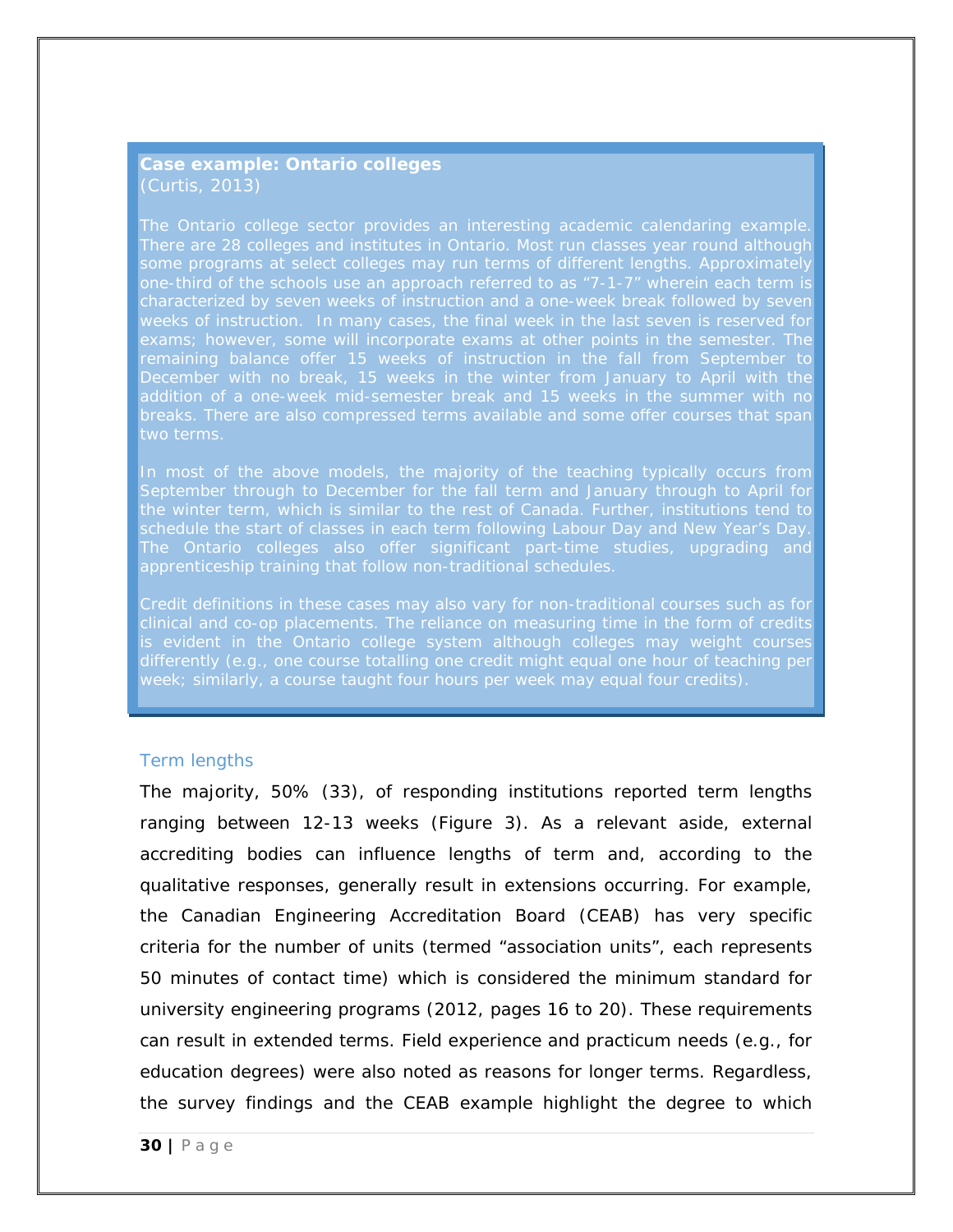institutions in Canada support a standardized, time-based approach to sessional date management. Demonstrating formally in institutional policy and/or practice a minimum of teaching weeks and/or contact hours is not unusual and is indicative of an academic commitment to a measure that signals the delivery of quality education to other institutions.

<span id="page-30-0"></span>

Typically post-secondary institutions offer 120 to 150 days of teaching time per course per academic year; the higher end usually includes final exams in each term. This represents 60 to 75 teaching days per term and a minimum of 12 to 13 teaching weeks. The ARUCC survey findings confirm this reality exists in Canada. Here are a few examples:

- o McGill University (2011), 130 teaching days over two terms with 13 weeks and 39 contact hours per term (excluding final exams)
- o University of Alberta (2013), 126 teaching days over two terms with 15 weeks (includes exams) per term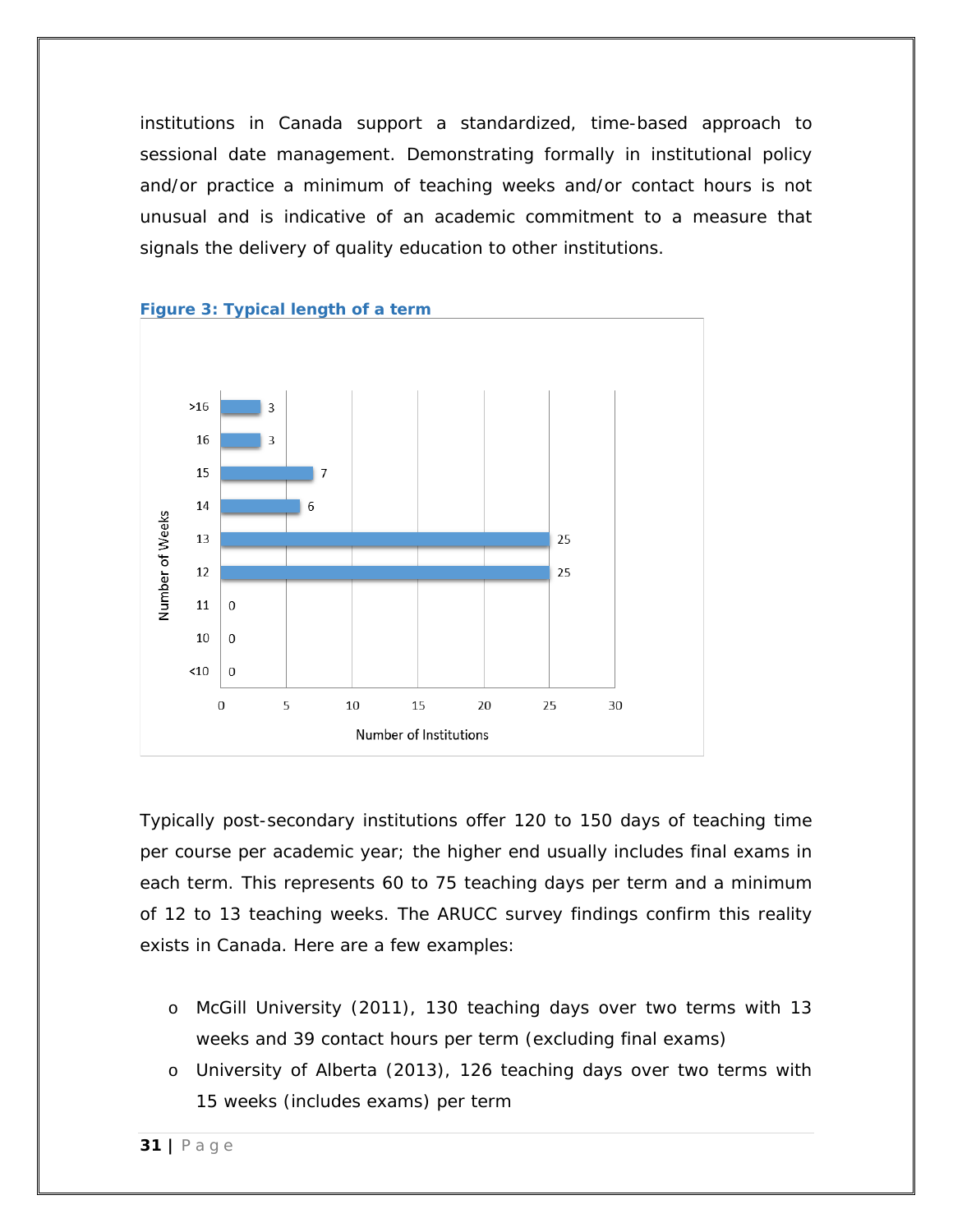o University of British Columbia (2013), 120 teaching days over two terms

Eastern universities also follow a similar approach. They are featured in this report and provide a deeper look at academic calendaring practices across a sector within a province.

#### <span id="page-31-0"></span>Contact hours

Respondents were asked to indicate the number of contact hours provided to students in each course. In keeping with the above examples, 59% (41 of 70 institutions that responded to this question) reported 36 or 39 contact hours were provided to students in each course (see Figure 4). The number of contact hours supports the 12 to 13 week length of term finding; specifically, this equates to three hours per week of contact time for 12 or 13 weeks. Again, it is evident that time is being used as a proxy for ensuring learning outcomes are being met.



<span id="page-31-1"></span>

The reasons cited by the respondents for variation on scheduled contact hours included the following: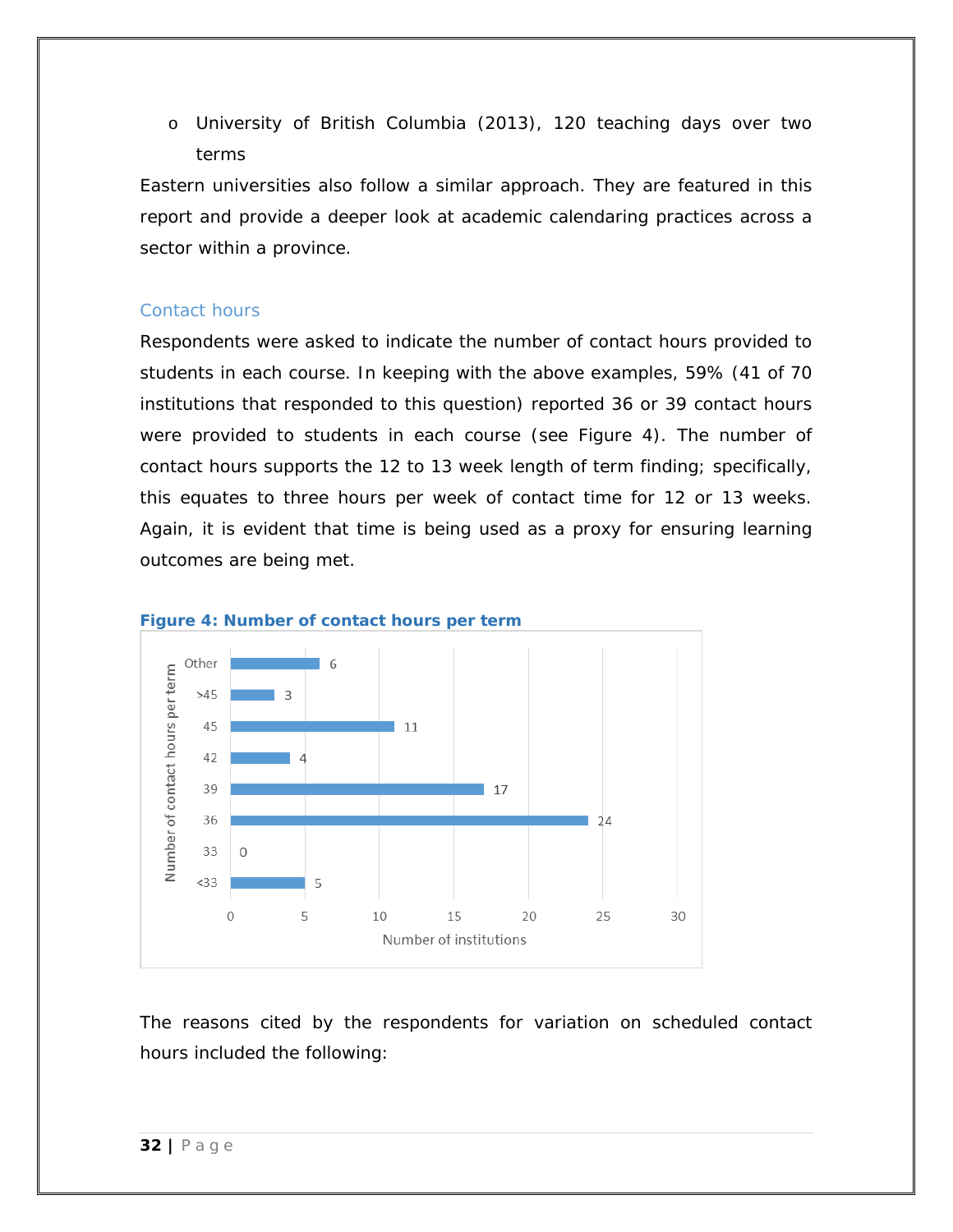- Courses included a tutorial, lab and/or studio component
- An institution used the 'quarter' calendaring system (i.e., three terms) as opposed to the early semester system (two terms)
- Course sessional dates were different for graduate and professional programs
- Field experience and/or practicum course requirements introduced differences
- Provincial legislative requirements (e.g., in Quebec) introduced expectations that led to differences

The CEAB example noted in the previous section is yet another example.

#### <span id="page-32-0"></span>Make-up classes

Table 7 outlines the responses from Canadian institutions for whether or not days lost due to statutory holidays are accommodated. Of the 66 institutions that responded, there was an even split between those that make up classes lost due to statutory holidays and those that do not (41%, 27 equally for "yes" and "no").

**Table 7: Does your institution make-up classes lost due to statutory or public holidays?**

|                        | Percentage | Count |
|------------------------|------------|-------|
| Yes                    | 41%        | 27    |
| No                     | 41%        | 27    |
| Other                  | 18%        | 1つ    |
| <b>Total responses</b> |            | 66    |

#### <span id="page-32-1"></span>Summary findings

Taken together, the findings regarding academic calendar structures suggest a degree of alignment exists across Canada. There is a heavy reliance on fairly standard measures of time and related contact hours. Having noted this, divergence from normative approaches is evident as a result of institutional policy changes. For example, McGill University has introduced a retention and student success-focused initiative. It involves a longer break between fall and winter classes, ensuring that its many international and out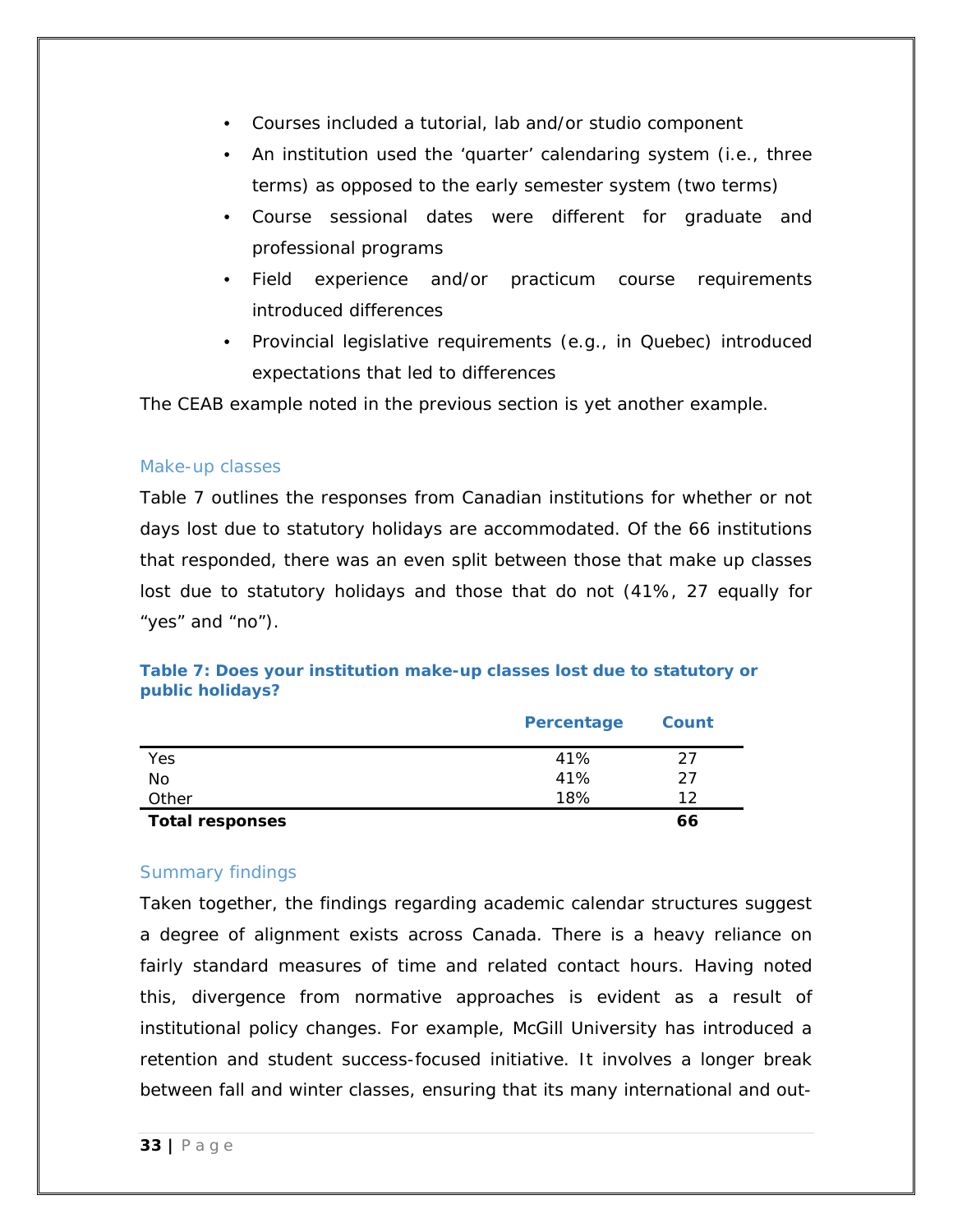of-province students have time to travel globally before returning for the winter term (Massey, 2013).

Unlike the US, it does not appear that the *Early Semester* calendar has experienced the same ascendancy in Canada. Rather and using the AACRAO definitions, the *Traditional Semester* model is the most prevalent in Canada. It reinforces start dates following Labour Day and New Year's Day. The survey data varies somewhat from trends pointed out in the AACRAO study primarily because it would appear most of the calendaring exceptions at Canadian institutions have been incorporated as special cases in the administration of a traditional semester system. As a result, these appear to be relatively ignored from a systematic structural perspective. This phenomenon is best illustrated by the comment of one institution in this study: "We offer one program on a Quarter system instead of a semester system. It's not related to accreditation - we just do it." This begs the question about the degree to which anomalous term structures are potentially growing in Canada. Further study is needed to probe this point.

One possible reason for the apparent difference with the American institutions could lie in the fact that accredited Canadian institutions are primarily publicly funded, $<sup>7</sup>$  $<sup>7</sup>$  $<sup>7</sup>$  whereas American institutions are both privately and publicly funded</sup> leading to potentially greater differentiation and specialization of institutions in the American system. In this sense, it was acknowledged in the AACRAO study that while the predominant calendaring system was the *Early Semester*, its frequency varied widely by type of institution (Ashford, 2001, page 2).

The ARUCC study provides evidence of variation in sessional dates within professional programs; however, since these programs are typically departments or faculties within institutions, the variance tends to be seen as an exception to the institution's calendaring rules. In other words, the predominance of comprehensive as opposed to specialized institutions in the

 $\overline{a}$ 

<span id="page-33-0"></span> $<sup>7</sup>$  There are privately funded, accredited institutions with membership in ARUCC.</sup>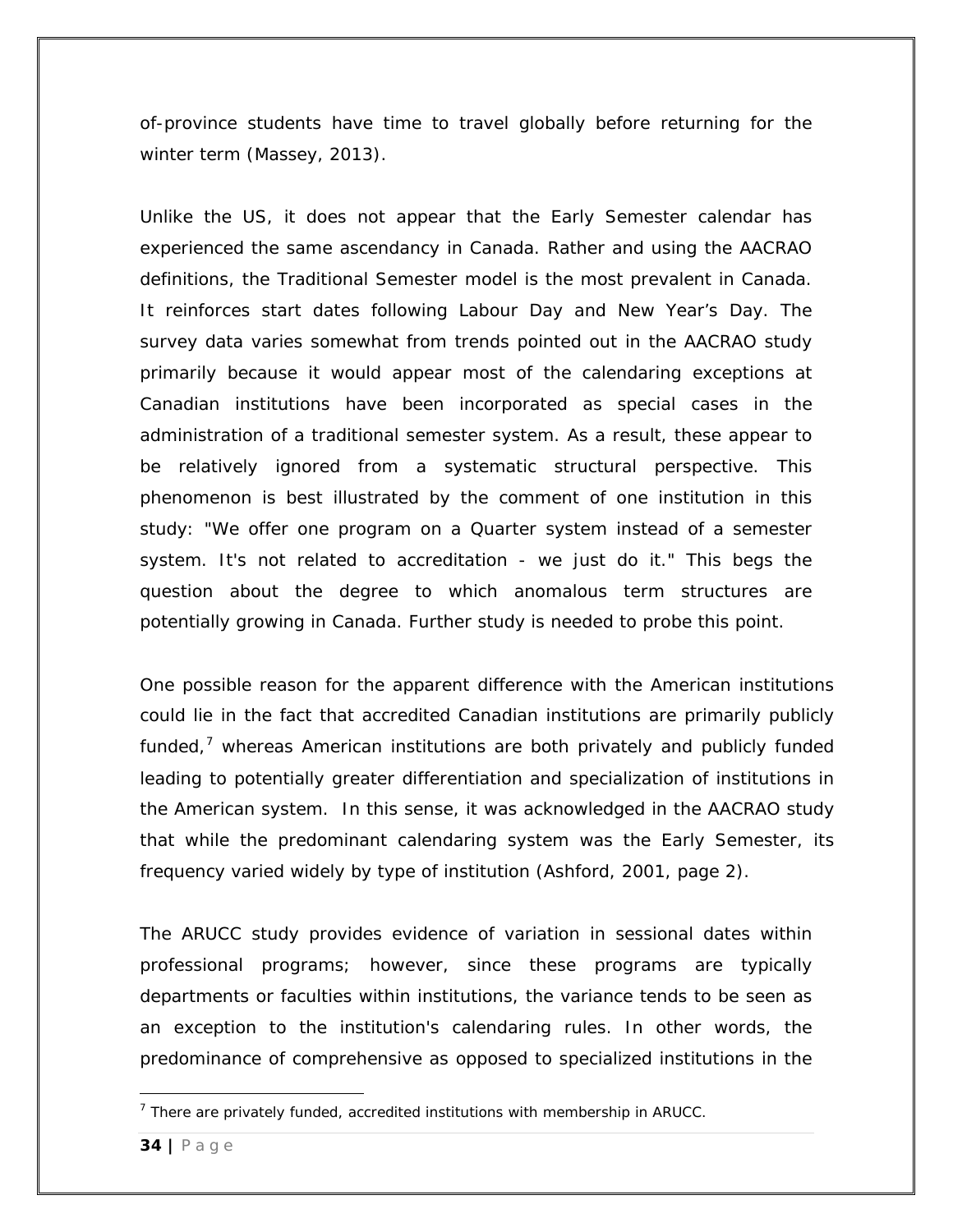Canadian context may account for what appears to be a more homogeneous trend in the Canadian institutions. Having noted the above, the next section provides select insights into alternative terms.

#### <span id="page-34-0"></span>*Case example: Nova Scotia*

*Tne province provides an illustrative example of academic calendaring practices (Paquet, 2013). Nova Scotia has 10 institutions now that the Nova Scotia Agricultural declining enrolment and fiscal constraints are significant challenges facing the restructuring including intensive rationalization, outsourcing and enhanced efficiencies are some of the recommendations entrenched in this report.* 

*alternative learning models. By default, this discourse is shaping conversations about*  course delivery models and related term structures. Concepts such as teaching *weeks, credit hours and new modes of learning delivery such as competency-based* 

*Emerging conversations in the east reflect what is happening in the rest of Canada.*  Fundamental questions are under debate such as what constitutes a degree, is the *traditional design and delivery appropriate, what are the learning outcomes and are hybrid options a viable route. Additional reflections on concepts such as credit hours,* 

*According to Patsy MacDonald (2013), registrar at Nova Scotia Community College,*  emergent discourse evident in the province regarding academic calendaring appear *to be emphasizing the importance of using summer to enhance capacity, examining the impact of online learning on sessional date structure[8](#page-34-1) , recognizing the value of impact of the expectations resulting from increased use of technology. Student expectations are pressuring the traditional in-class setting and related calendaring to*  be delivered in a fashion that adds value, does not detract from the learning *experience and is responsive to students.*

*With respect to Nova Scotia, it will be interesting to see how impacted institutions*  will innovate through the challenges facing the province and what impact that will *have on academic calendaring.*

<span id="page-34-1"></span>l <sup>8</sup> For example, online programs at NSCC start and end one week later than the in-person courses (even for the same degree).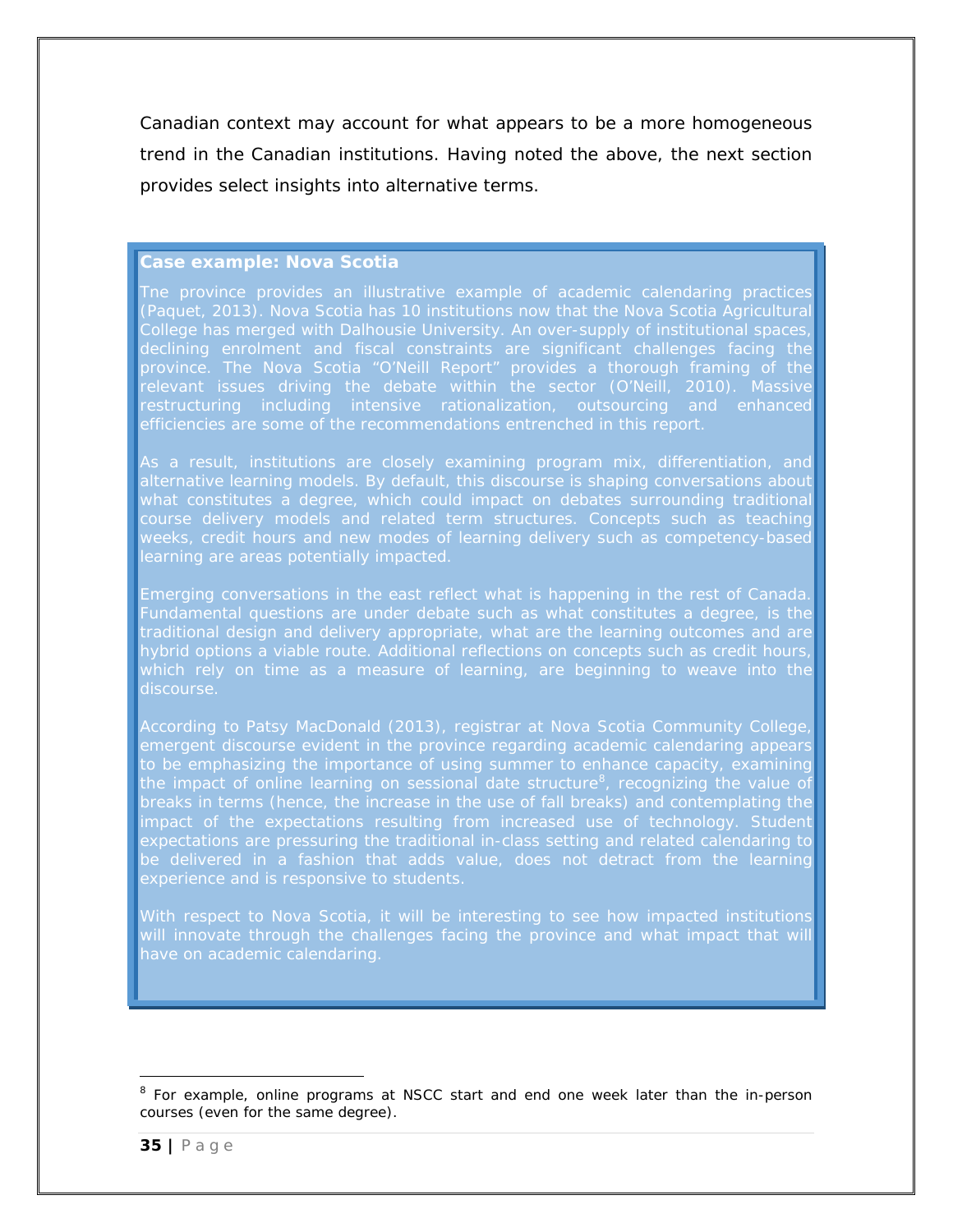<span id="page-35-0"></span>*Case example: Nova Scotia Community College (MacDonald, 2013)*

*The Nova Scotia Community College (NSCC) is somewhat unique in Canada as it delivers programming province-wide through 13 campuses. It is the only college in Brunswick Community College, which has 5 Francophone and 6 English campuses in locations across that particular province.* 

*As such, NSCC is required to ensure 195 teaching days per year and attempts to do this through three terms. The school holds a fall and winter term each 15 weeks in annual teaching days. A 15-week summer session is also offered; however, continuing education and part-time options are delivered primarily during that time period.*

*after New Year's Day; for the winter term, similarity to the national approach is*  apparent as starting classes on a Thursday or Friday is typically avoided. The extra *(e.g. working with at-risk students, reviewing grades, etc.).* 

*that results in four hours of contact hours per week per course and 24 contact hours*  learning through time and therefore uses a credit system, which is currently called *"units".[9](#page-35-1) The number of units per course differs by program. Further, alternative delivery options such as online courses and competency-based learning (the latter is and provides students and faculty with a traditional semester format.*

*Following what appears to be a national trend, NSCC implemented a fall break about*  five years ago. The driver was to respond to the need to support student mental *"study/professional development day", tied to the Remembrance Day weekend.* 

The break in the winter is one week in length and is aligned with the elementary and *high school March Break. A referendum approximately five years ago was held to*  families, the financial constraint that would result from a change in winter break *timing (i.e. to arrange for child support during March Break) was noted as a primary* 

l

<span id="page-35-1"></span><sup>&</sup>lt;sup>9</sup> NSCC is in the process of moving to use of the term "credit" in place of "unit" to align it with other institutional approaches.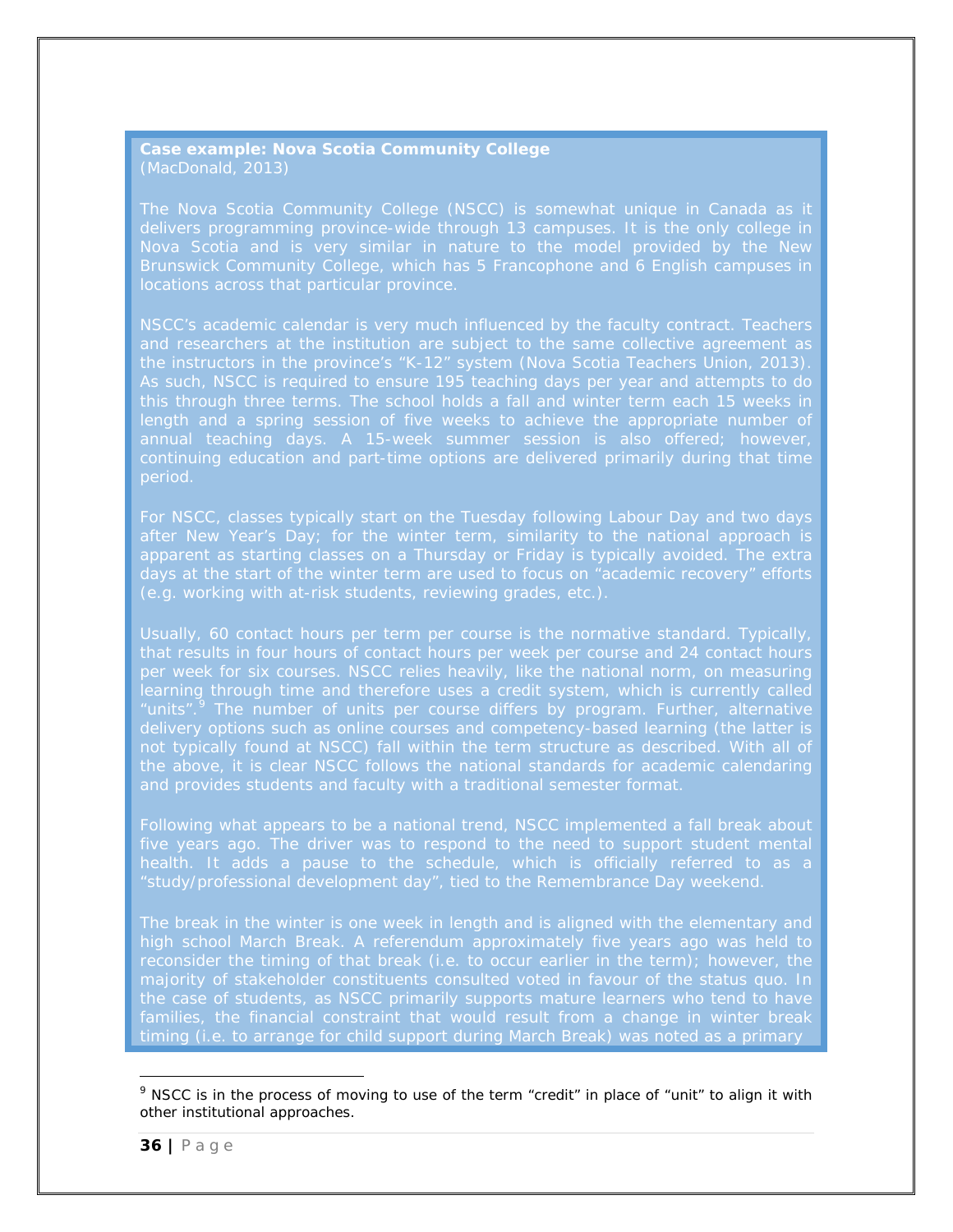*considering student needs when making changes to the academic calendar. NSCC is similar to institutions across Canada, which appear to be increasingly engaging* 

*Case example: eastern universities – Nova Scotia (Paquet, 2013)* 

*The eastern universities demonstrate similar trends to the national findings in the* 

- *agreements*
- *A minimum of 36 teaching contact hours per course; science-based programs tend to require longer contact hours per term*
- *A traditional term format with classes beginning after Labour Day in September and finishing in December for term one*
- *Classes starting after New Year's Day and finishing in April for term two*

*Remembrance Day weekend or are contemplating some form of a fall break. Offering a winter break continues to remain a standard approach as does the practice of the format of the fall and winter terms.*

#### Alternative term structures

#### Inter-session terms

Twenty-four percent (24%, 17) of 70 institutional respondents reported offering inter-session terms; 76% (53) responded "no" to this question. Of those that responded "yes", several reported the inter-session term to be one week in length. The rationale provided for the occurrence of this term type indicated some courses are best taught in a concentrated format. Respondents also noted this structure might be necessary when accommodating the pedagogical style of the instructor and/or the unique needs of the program. For example, one program could be targeted to an executive style audience and therefore offers classes on the weekend in a compressed format to accommodate those that are working.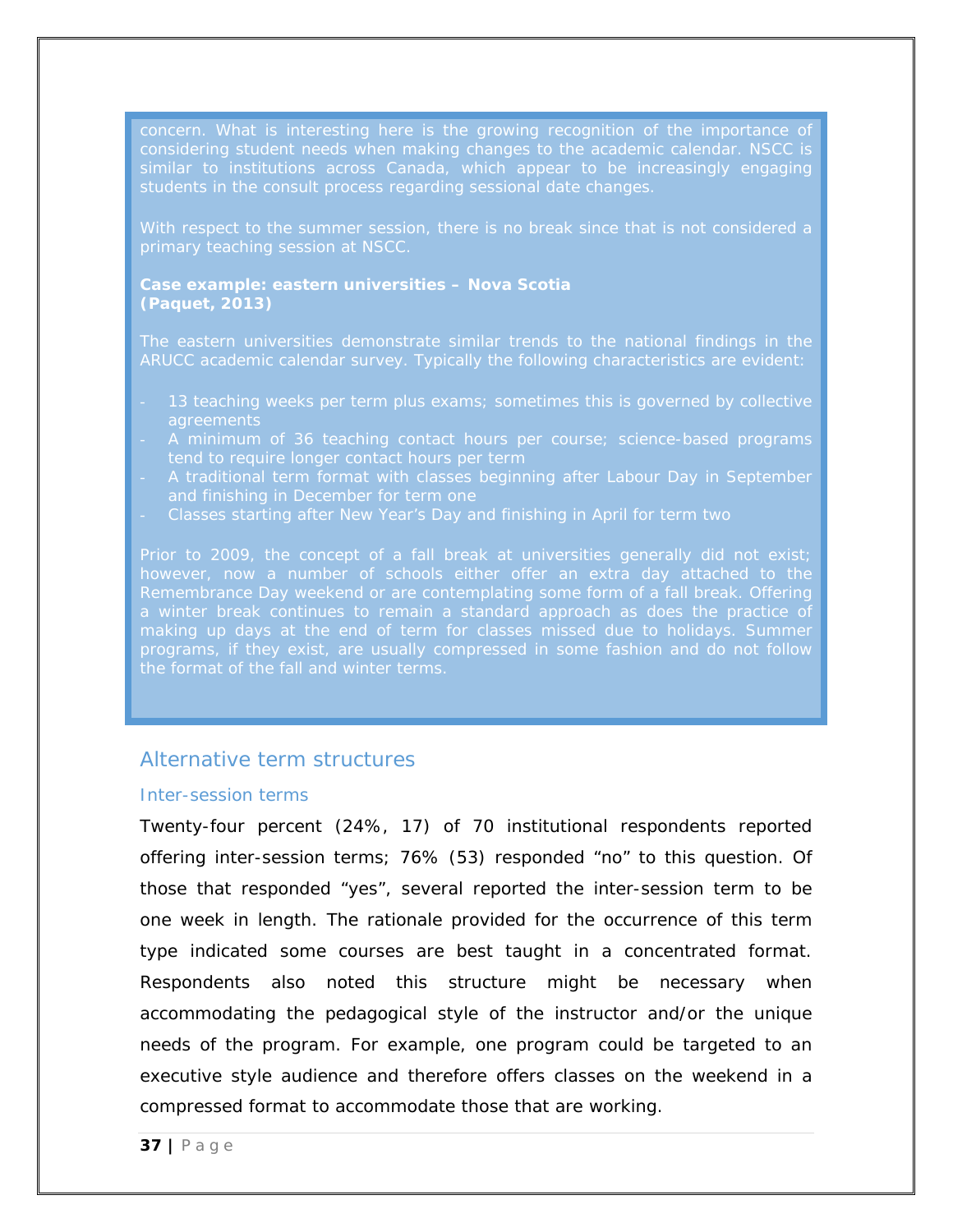#### Overlapping terms and breaking between December and January

Sixty-four percent (64%, 45) versus 36% (25) of 70 institutions that responded to this question reported classes were offered in one term and ended in another i.e. courses did not follow the traditional term structure and instead overlapped terms. While this finding seems to suggest the traditional term structure was not followed at Canadian institutions, the qualitative commentary suggested use of this approach was selectively employed at the course level and not universal. For example, some split the affected courses between the two terms and reported using "in progress" or "CTN" (continuing) as a means to report the seeming lack of a grade for the first term portion of the course. In these instances, some institutions reported students were automatically registered in the second term of the course or students were required to formally and separately register in both. One institution had monthly start dates, twelve months per year. This school appeared unique in Canada due to the heavy reliance on overlapping terms and rolling start dates.

Some institutions reported developing modifications within their student information system (SIS) in order to accommodate start and end dates that did not align with traditional term dates. Other institutions reported having systems that allow for the configuration of multiple modules within one term, each with unique start and end dates. Student information system capacity was noted in the qualitative commentary as a challenge negatively impacting these types of situations.

The reported time frame for breaks between the end of the December term and the beginning of the January term was fairly consistent. The largest majority reported having breaks between 10 to 18 days (87%, 54). It seems fairly common to break for the full period between the Christmas holiday and New Year's but it would also seem that institutions add days at either end. Table 6 provides the findings.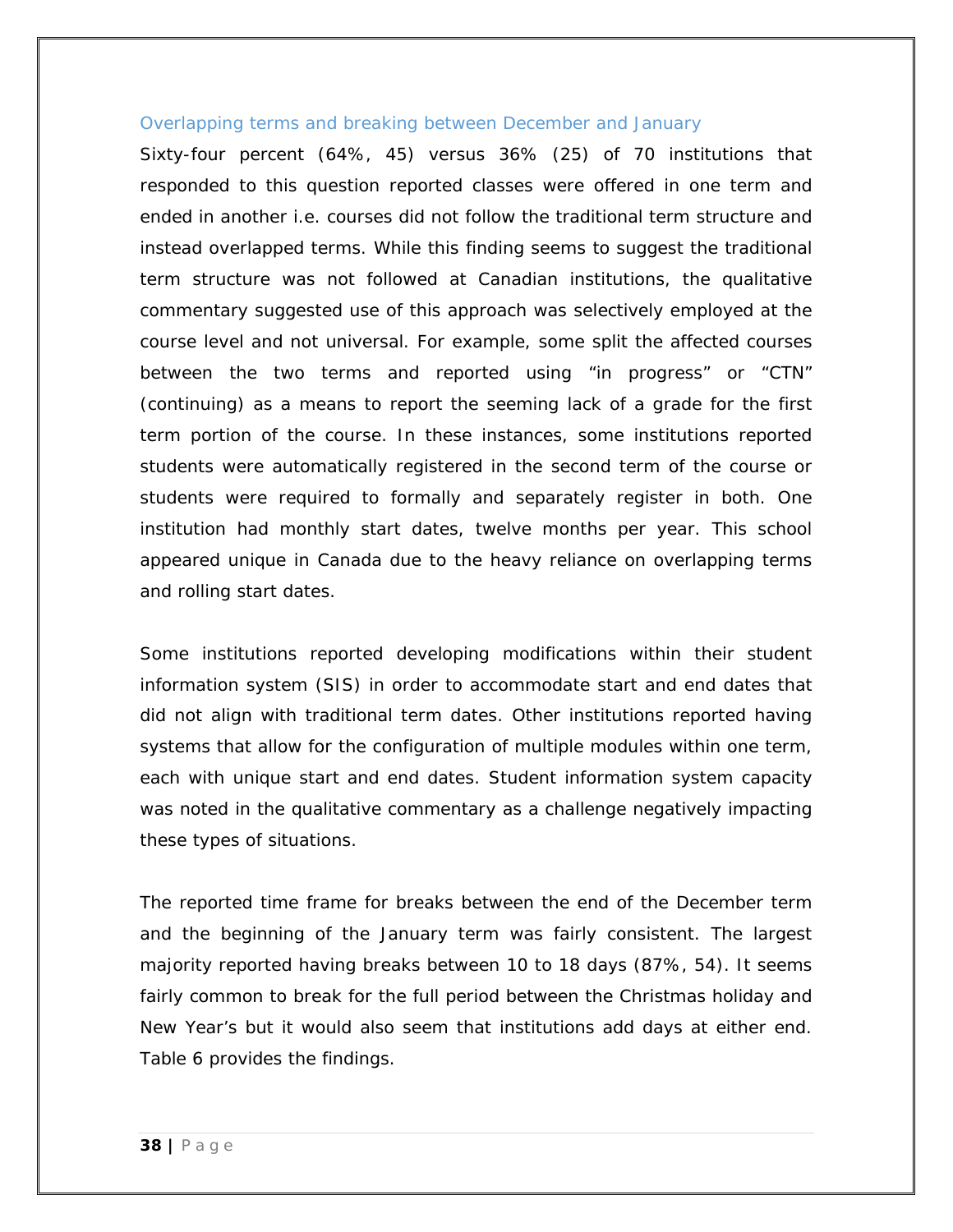|                        | Percentage | Count |
|------------------------|------------|-------|
| $<10$                  | 7%         | 4     |
| $10 - 12$              | 31%        | 19    |
| $13 - 15$              | 27%        | 17    |
| $15 - 18$              | 29%        | 18    |
| $19 - 21$              | 5%         | 3     |
| >21                    | 3%         | 2     |
| Other (please specify) | 7%         | 4     |
| <b>Total responses</b> |            | 62    |

#### **Table 6: Length of break between December and January (in days)**

#### Summer terms

Ninety-nine percent (99%, 69) of the 77 respondents reported offering a summer term. Many institutions reported different term lengths were delivered in the summer ranging from one to 12 weeks; even a 15-week term was reported. These terms were referred to as "sub-terms" by one institution; others described the delivery as "compressed", "condensed" or "accelerated". Some even spoke of offering upwards of four terms in the summer. It would not be incorrect to conclude that all manner of options are evident in term structure during the summer at Canadian institutions.

Currently and as the findings illustrate, examples exist of Canadian institutions or schools/faculties within institutions running courses throughout the entire year (e.g., York University, University of Waterloo, Simon Fraser University, numerous Quebec institutions, various business schools, etc.); however, the suggested characteristics ("sub-terms", "compressed", etc.) do not appear to imply the trimester model if one uses the AACRAO definition purely. The debate of the merits of one model over the other was beyond the scope of this study; however, additional Canadian data would be helpful to the discourse. Specifically, it would be interesting to analyse the emerging prevalence and characteristics of summer term models more deeply to ascertain the degree to which forms of trimester models may be growing, if at all.<sup>[10](#page-38-0)</sup> In the past, there has been debate and research put forward

l

<span id="page-38-0"></span> $10$  As a point of clarification, the ACCRAO definition of a trimester model has the third term running from April to June. This nuance needs to be contemplated in future surveys assuming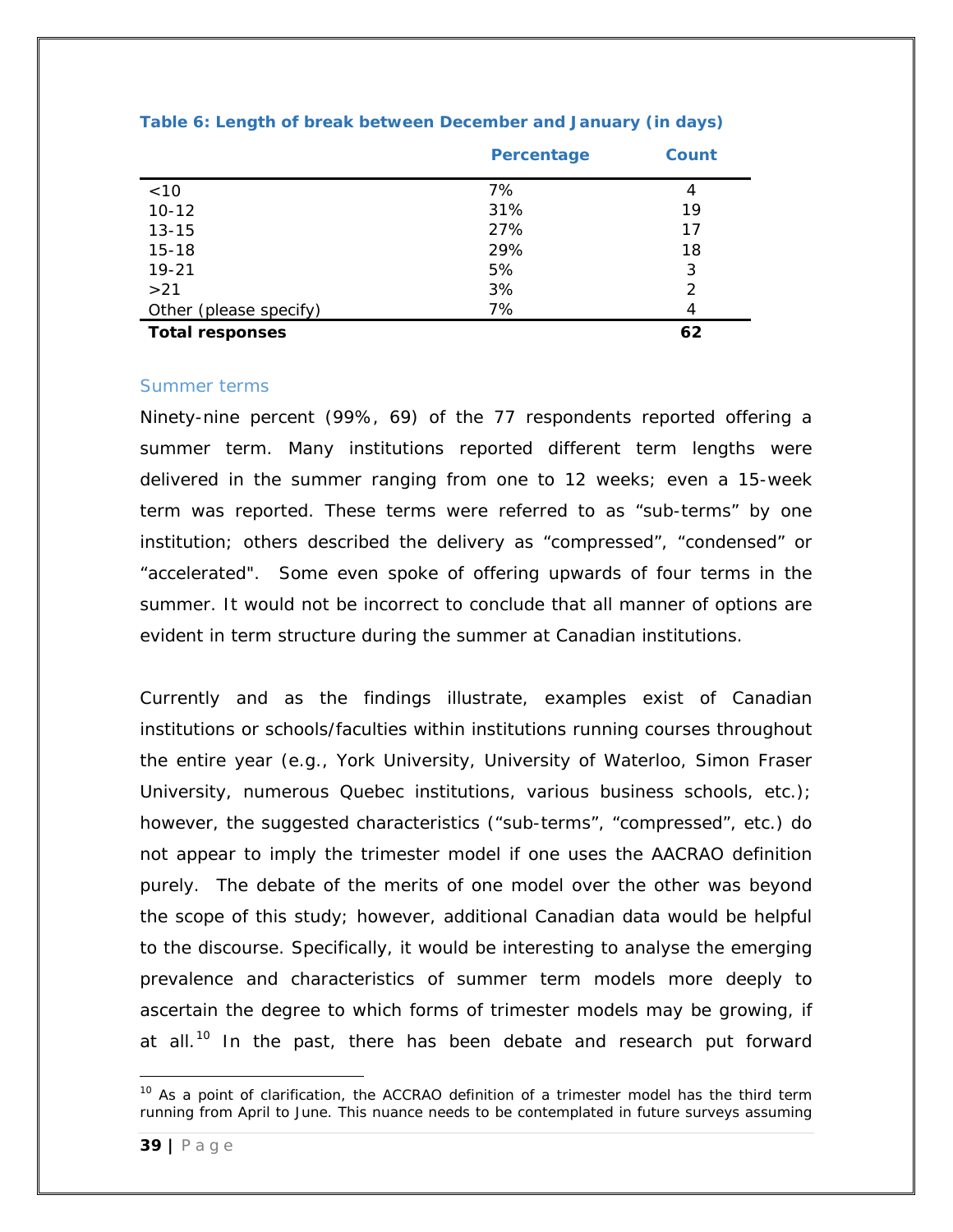outlining the pros and cons of different calendar system models (including the trimester option) from academic colleagues and others both in the US (Mayberry, 2009) and in Canada (Johnson, 2010). In Canada, the trimester model comprised of three 13-week terms spread equally throughout the year was one example of a recent call for change (Johnson, 2010). It remains to be seen where this discourse will lead.

As an important side note, different use of terminology was evident throughout the survey responses making it difficult at times to identify a particular standard. This was particularly true with the responses regarding the summer term. Further, participating institutions sometimes used 'sessions' as distinct from 'terms' or interchanged their meaning. At minimum, there would appear to be a need to develop a survey lexicon to assist future researchers.

#### Modularized structures

Modularized academic calendaring systems exist at postsecondary institutions in Canada. Typically, the descriptors included words such as 'customized', 'flexible', and 'atypical'. It is not unusual to find these models in executive masters programs; however, Royal Roads University provides a case example of an institution that offers this structure at the undergraduate, masters and doctoral levels (Dueck, 2013).

While approximately 20% to 30% of Royal Roads programs begin in September, it is not unusual to find programs starting and ending at different points throughout the academic year – in fact there are 70 program entry points. As some of these occur on the same date, there are ultimately 30 to 35 start dates in any given year. Royal Roads offers probably one of the few Canadian examples of an institution that predominantly uses what the American AACRAO study coins a "non-specified" calendaring approach.

the ACCRAO lexicon for academic calendar structures is the platform. Alternatively, the argument could be made to create a Canadian definition of trimester when exploring further.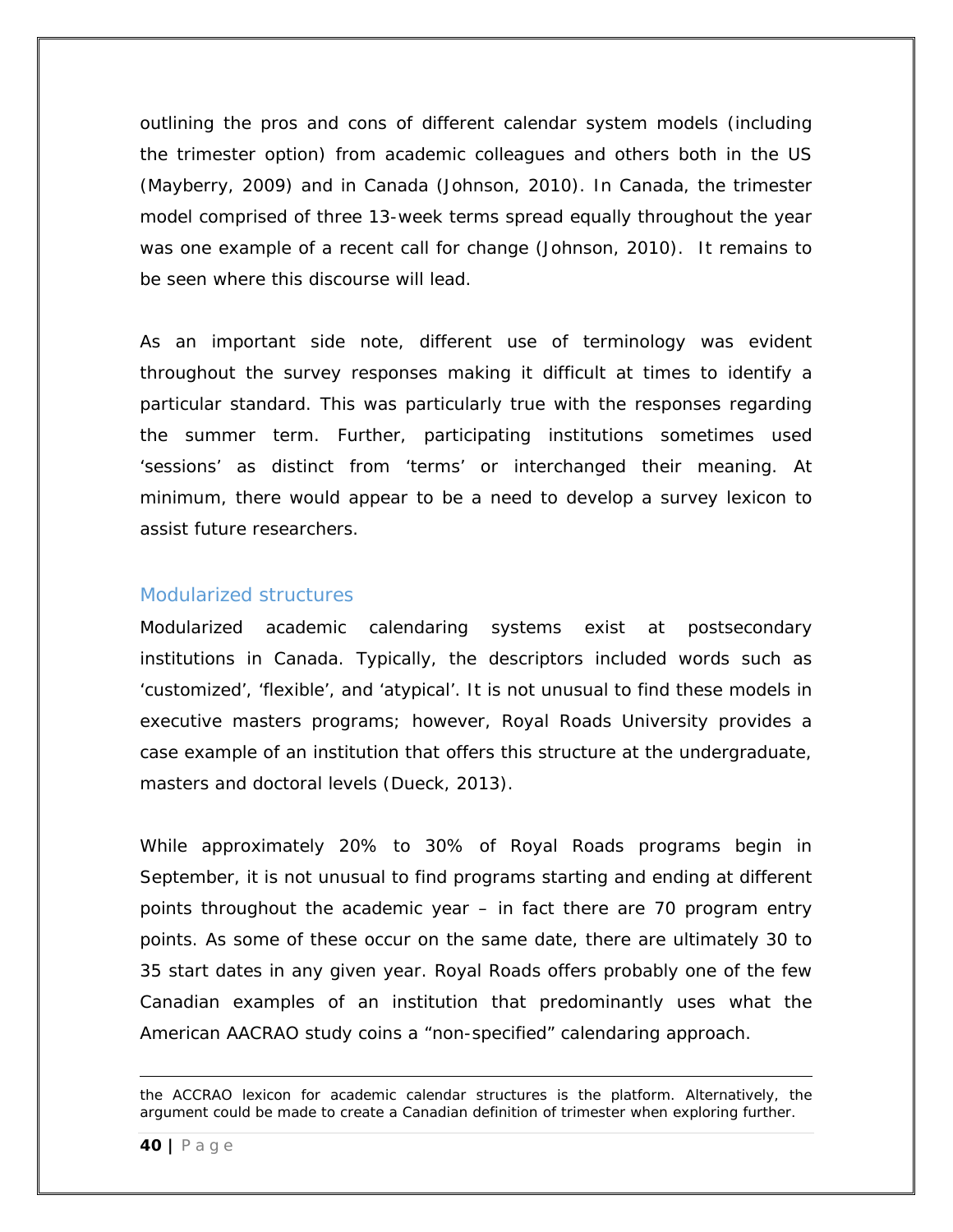According to Dueck, the traditional lexicon of "terms," "sessions," semester" and concepts such as what defines a "registered student" in a particular "term" do not fit particularly well in a modularized academic calendaring model. While the University traditionally structured transcripts based on a modified use of terms and sessions, it has become too confusing given the many different terms identified on a student transcript. Therefore, Royal Roads is moving to a model wherein it will no longer reference terms and sessions on transcripts; rather, the intention is to be explicit only at the course level and to leave it to the reader to decide whether a term or session model is a necessary overlay. It is becoming important for Royal Roads to move to a simpler model to minimize confusion with students and other organizations. The challenge still remains with regard to government reporting in that the courses do not neatly overlap government mandated reporting deadline dates. Such a situation requires registrars to assign a course to a reporting date even without overlapping between the two occurring, an approach not unusual in Canada for these kinds of accelerated, extended or compressed programs.

At Royal Roads, programs usually start at the beginning of the week – Monday if there is no orientation and Sunday if one exists. According to Dueck, the modularized approach is particularly suited for programs with residential components, when dealing with student target audiences that, for their profession and program, require unique accommodation and when limited space is available for residential components thereby preventing a full start of programs in September.

The modularized approach also appears particularly well suited to programs that rely heavily on alternative, competency-based teaching delivery or for online studies. Program development at Royal Roads makes early and deliberate efforts to establish learning outcomes for programs and their courses, a pedagogical approach that began in 1995 when the institution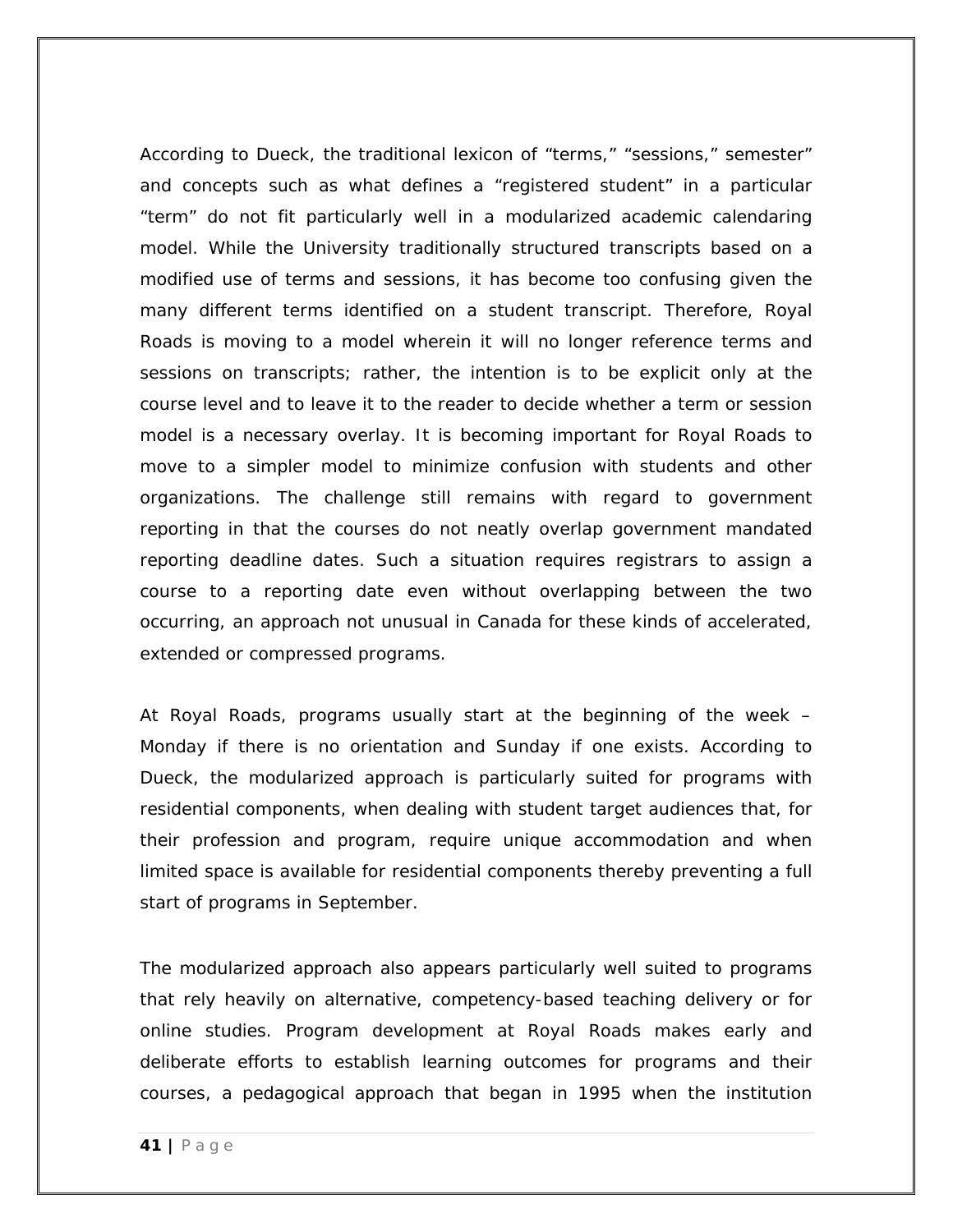opened. The goals are many and include ensuring each student is assessed more than once in any given learning outcome and across numerous courses. This touches on the concepts surrounding contact hours and teaching weeks because students are assessed in part by the degree to which they contribute to their courses through experiential participation and qualitative input. This engagement is considered critical given the intensive, team-based, experiential teaching approach at Royal Roads, which is facilitated by online instruction and virtual collaboration. Ultimately, a grade by the instructor is assigned and this directly informs transcripts. To augment this, Royal Roads applies a credit approach wherein one credit equals approximately 33 hours of "learner effort"; on average, a course is typically worth three credits. This ultimately aligns with approximately three hours of contact time over 12 to 13 weeks of study; however, it is not structured to align with the traditional term model.

Modularized academic calendaring models are identified in the report as a topic requiring further study. Principles to guide this type of academic calendar approach offered by Dueck include the value of transparency with students regarding the obligations they should anticipate for a program they are entering, recognizing that space constraints can result in innovative scheduling practices that move away from traditional approaches, balancing customization with normative, best practice approaches and focusing a great deal of attention on the student needs a program is trying to accommodate. It is his view that modularized scheduling options along with many other factors such as innovative teaching pedagogy are gently and positively causing a "creative and yet disruptive force" in helping institutions to develop approaches that more closely support student success at Canadian institutions.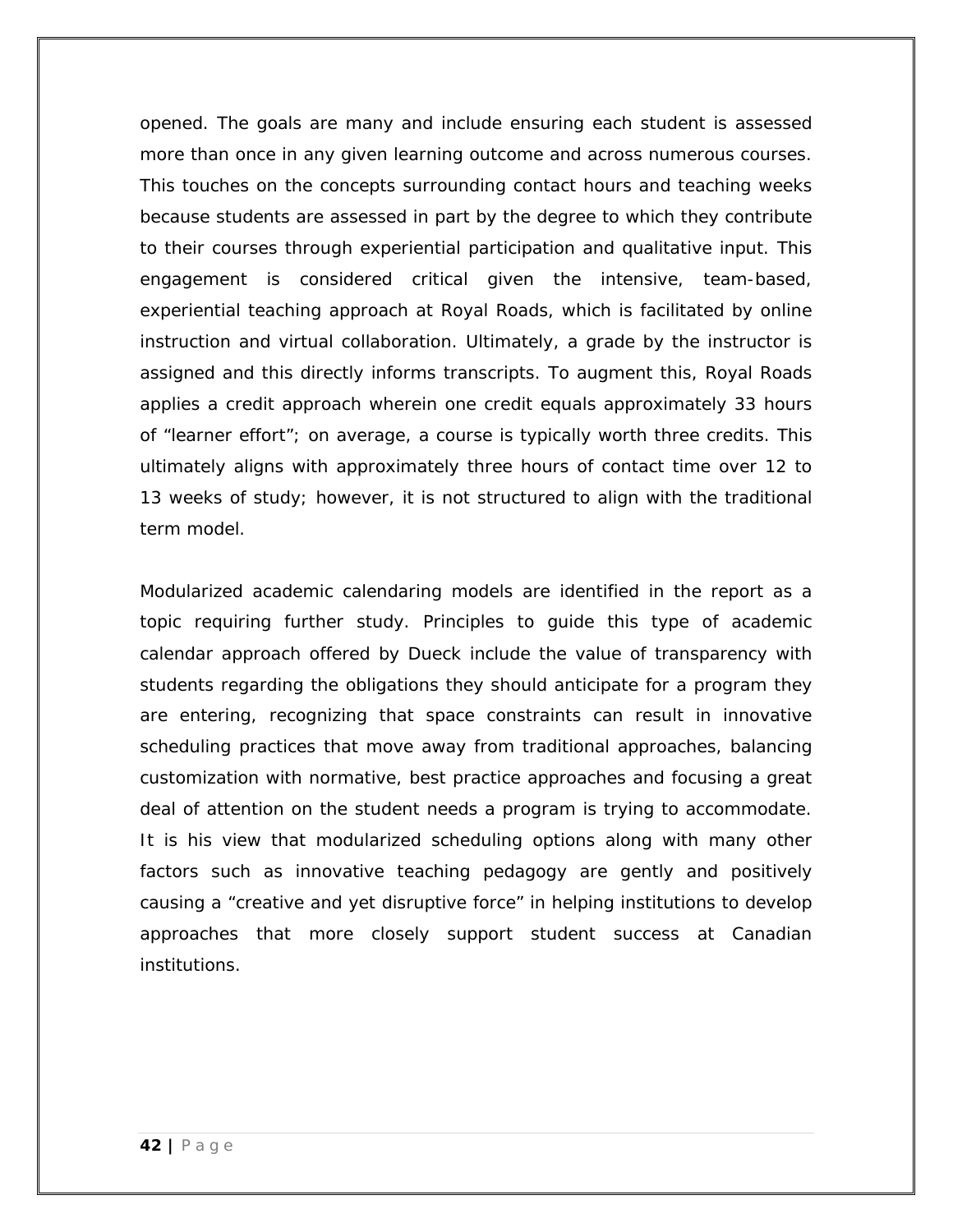## Additional Scheduling Considerations

## **Examinations**

Figure 5 contains the findings regarding the number of days set aside for the official fall exam schedule. Figure 6 provides the findings for the winter examination period. In both cases, there were 70 respondents and examination periods running from 11-13 days were most common. These time periods are in addition to the 12 to 13 weeks of instructional time. A select few reported not offering unique exam periods; instead, exams occurred during the regular class time.



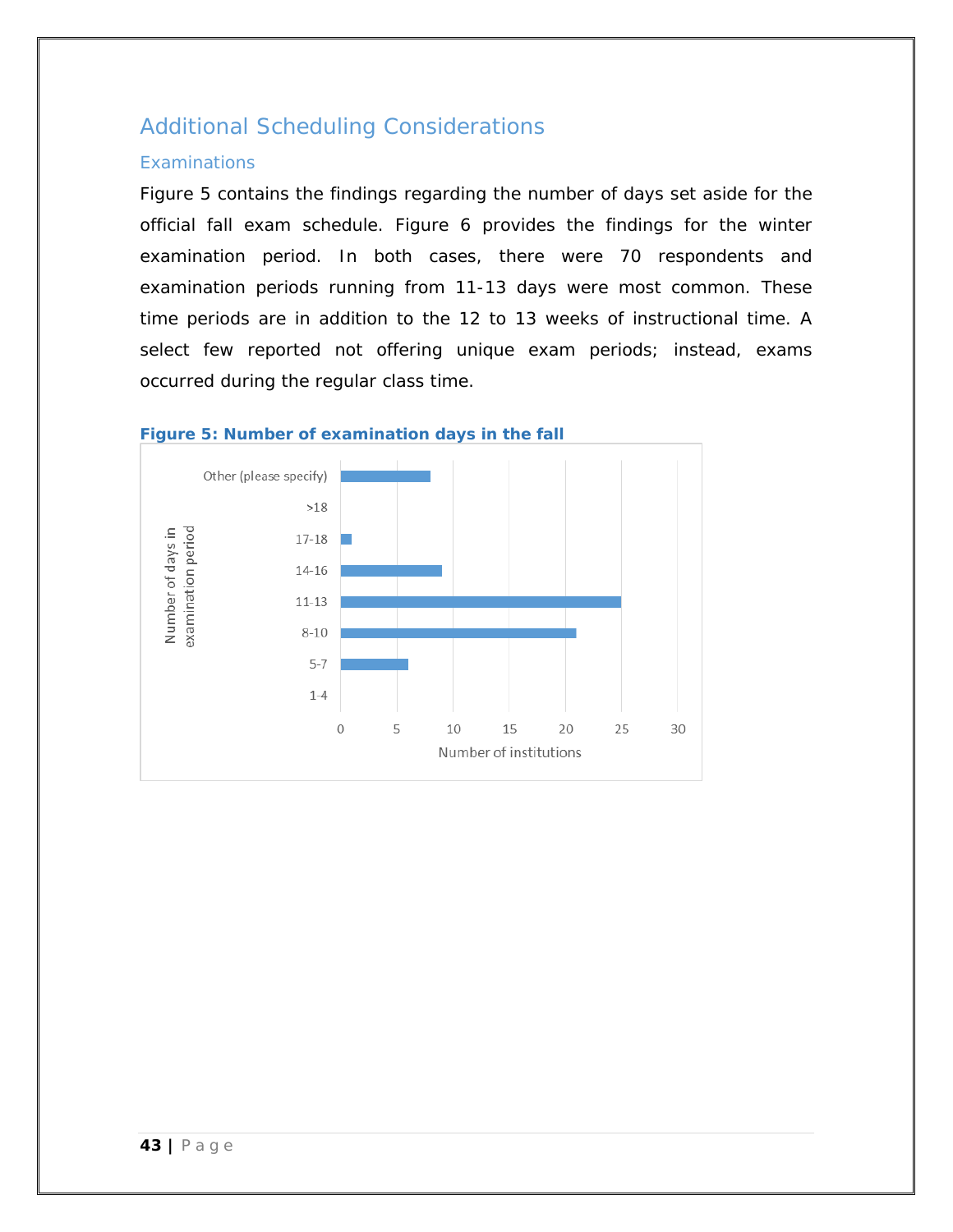

**Figure 6: Number of days in the winter examination period**

#### Fall and winter breaks

Fall breaks in the term, although less common, are evident at Canadian schools. Of the 66 institutions that responded, 65% (43) did not offer a fall reading week at the time of the survey; 35% (23) indicated "yes". In terms of length, 22% (5) had a one-day break, 17% (4) offered a two-day break, 13% (3) offered three days and 48% (11) reported offering a one-week break. For those that offered a fall break and that responded to when it was held (16 of the 23 respondents), five held it in the eighth week of term, five held it in association with Canadian Thanksgiving, three held it in the seventh week, one held it the week before midterms (and did not specify when that was) and the remaining two indicated it was held at an alternative time (no details were provided). In the qualitative commentary, it was apparent that some tied the fall break to Remembrance Day. The case study interviews suggested the emergence of fall breaks was a relatively new phenomenon in Canada.

The winter break was much more common with 92% (61) of institutions responding "yes"; 8% (5) responded "no". Ninety-seven percent (97%, 59)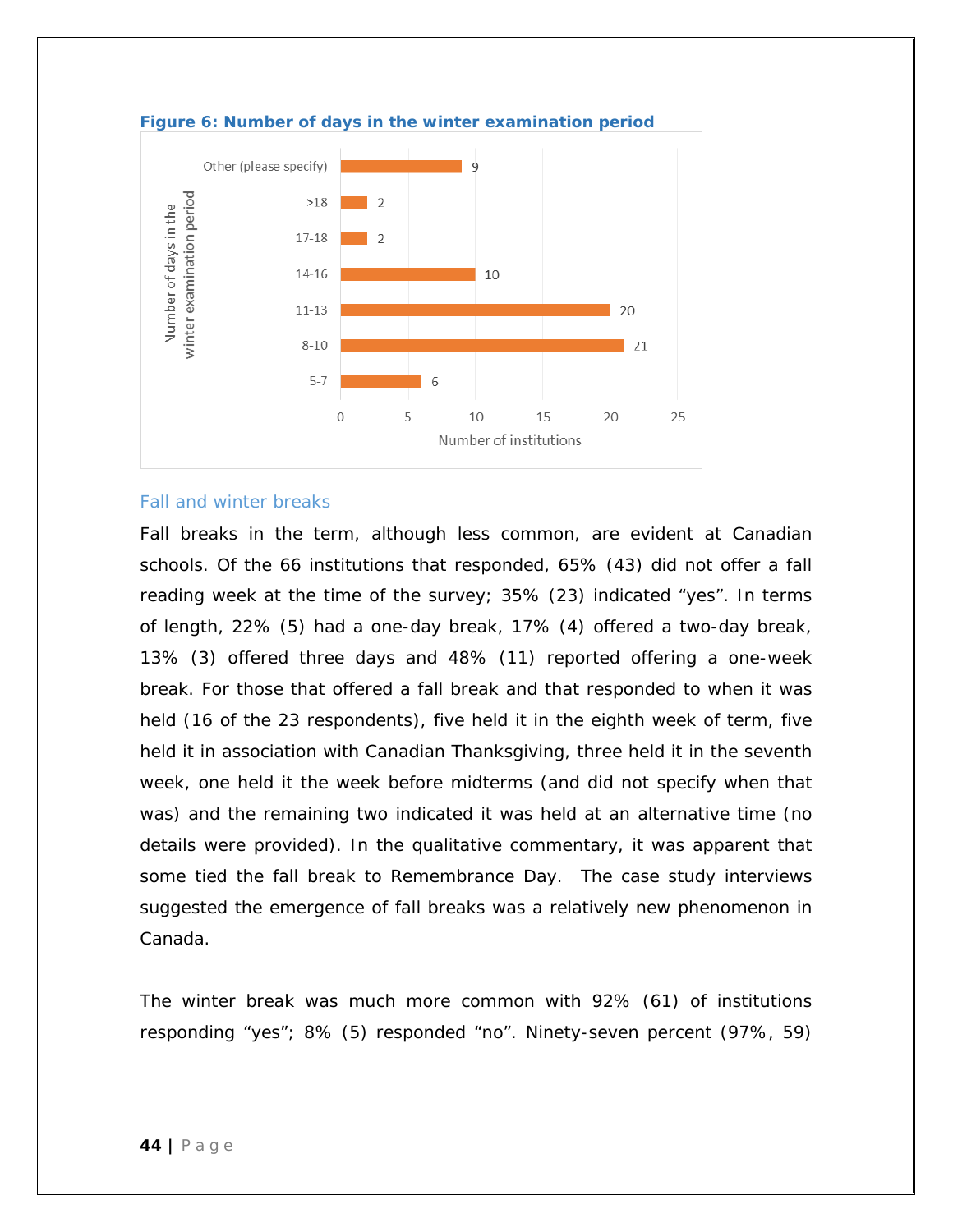reported a length of one week;  $3\%$  (2) reported less than a week.  $11$  In the next question, 64 respondents identified when the winter break occurred:  $12$ 45% (29) tied it to Family Day or Louis Riel Day (each admittedly relevant in only some jurisdictions). Seventeen percent (17%, 11) and 16% (10) held it in the seventh and eighth week of term respectively. Eight percent (8%, 5) linked it to the timing for March Break in the secondary schools. The rest (14%, 9) indicated "other" and did not provide details.

The findings suggest institutions tend to link breaks to public or statutory holidays. The probable reason is to ensure balance in the term and to minimize make up days at the end of term. There also appears to be a tendency to establish breaks at the 50% mark in a given term (e.g. seventh or eighth week).

## Add/drop date timing

The timing of add/drop dates impacts on sessional dates and academic policy in that it balances the need for students to integrate quickly into the classroom against the importance of ensuring alignment with a student's academic plans and capacities. There is also the separate but related need to ensure alignment with tuition refund dates and institutional government reporting requirements. Balancing these various components is not easy for registrarial and academic leadership.

Of the 66 respondents to the question "How many days after the start of term is the add/drop deadline?" 53% (35) indicated 10 to 15 days. The rest of the findings are in Figure 7. When probed further, 79% (52 of the 66 respondents) indicated the fall add/drop deadline was the same for one-term and full-year courses; 21% (14) responded "no" to this question.

<span id="page-44-1"></span><span id="page-44-0"></span> $\overline{a}$  $11$  A discrepancy in responses is apparent between those that identified "yes" in the question about offering a winter break (61) and those that subsequently identified the length (61) and the timing of the winter break (64). The discrepancy results from respondents responding to some questions and not others. Future surveys should consider rectifying this.  $12$  Ibid.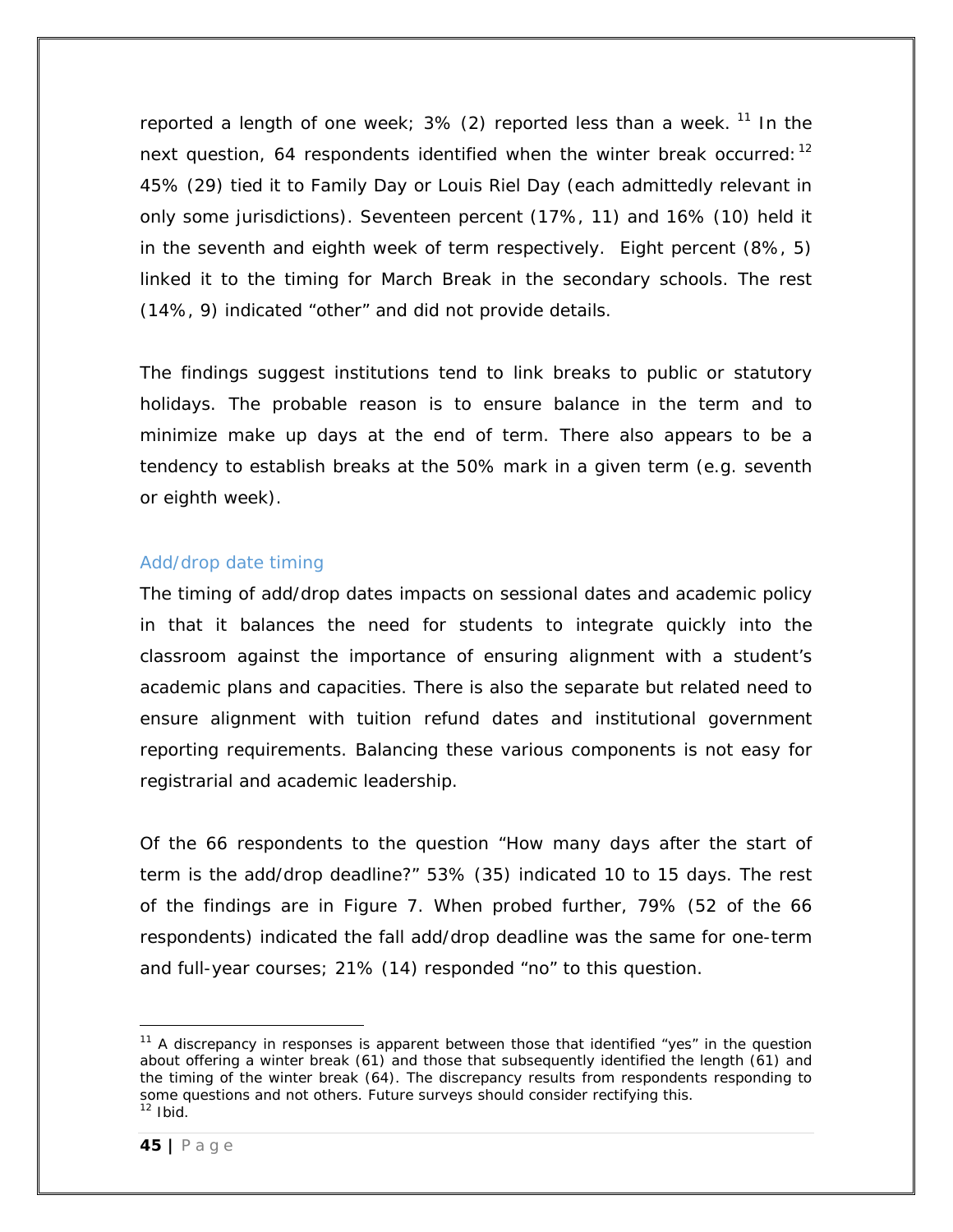

#### **Figure 7: Add/drop date timing**

#### Weekend classes and exams

As Figures 8 and 9 depict, it would appear that at the time of the survey, it was not typical for Canadian institutions to hold classes on weekends. Of those institutions that did, Saturday was more popular than Sunday with 21% (14) having indicated "yes" to holding classes on Saturday versus 3% (2) indicating "yes" to Sunday. Of the total 66 respondents, 42% (28) indicated "no" to Saturday classes and 82% (54) indicated "no" to Sunday. Table 7 contains the full findings. Reasons cited for not holding classes on these days included the lack of a perceived need (i.e. most instruction could be accommodated from Monday to Friday), faculty collective agreements or institutional policy.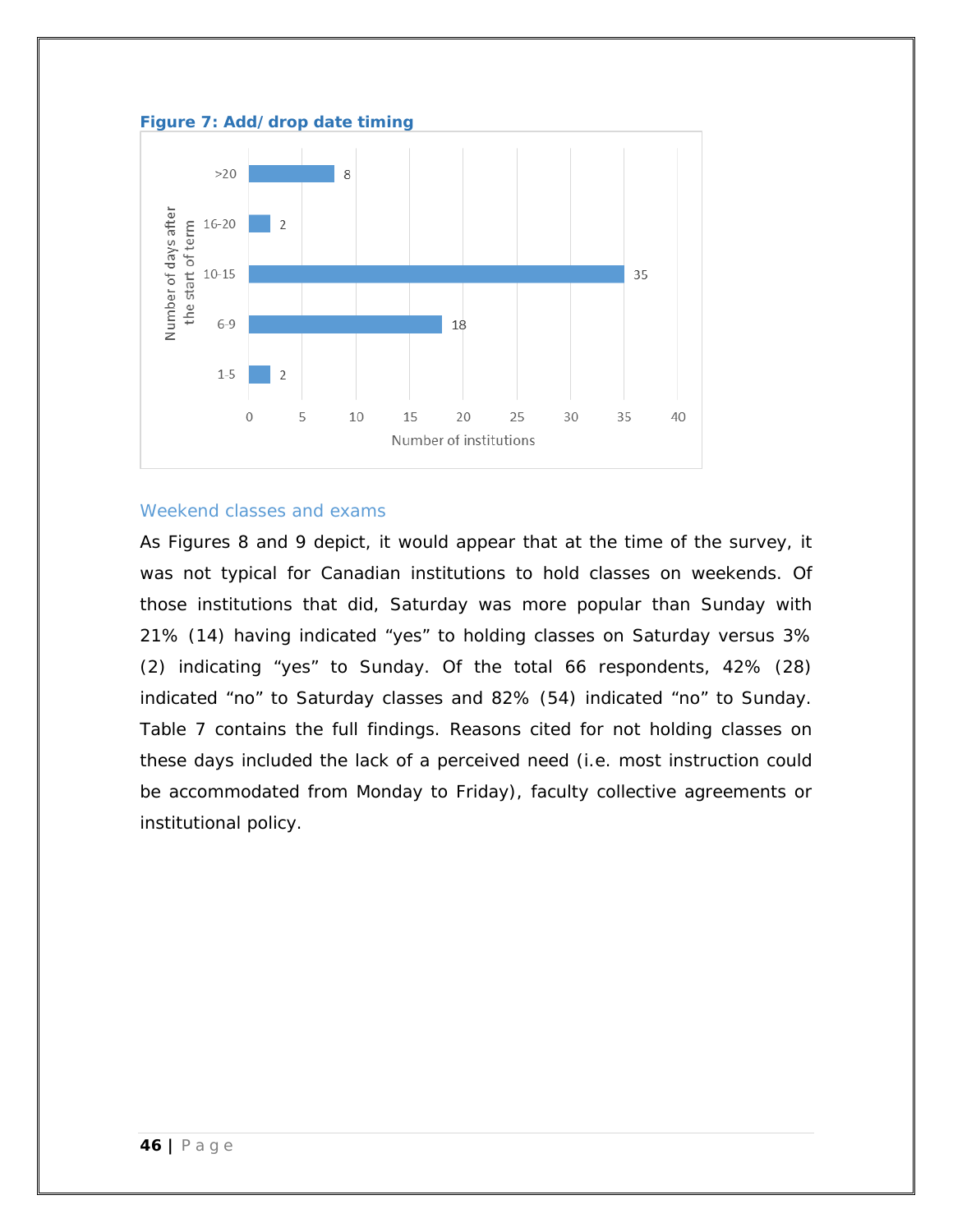## **Figure 8: Saturday classes**



# **Figure 9: Sunday classes** Yes 3% Rarely<br>15% No<br>82%

#### **Table 7: Weekend classes**

|                        |            | <b>Saturday</b> |            | <b>Sunday</b> |  |  |
|------------------------|------------|-----------------|------------|---------------|--|--|
|                        | Percentage | Count           | Percentage | Count         |  |  |
| Yes                    | 21%        | 14              | 3%         |               |  |  |
| Rarely                 | 36%        | 24              | 15%        | 10            |  |  |
| No                     | 42%        | 28              | 82%        | 54            |  |  |
| <b>Total responses</b> |            | 66              |            | 66            |  |  |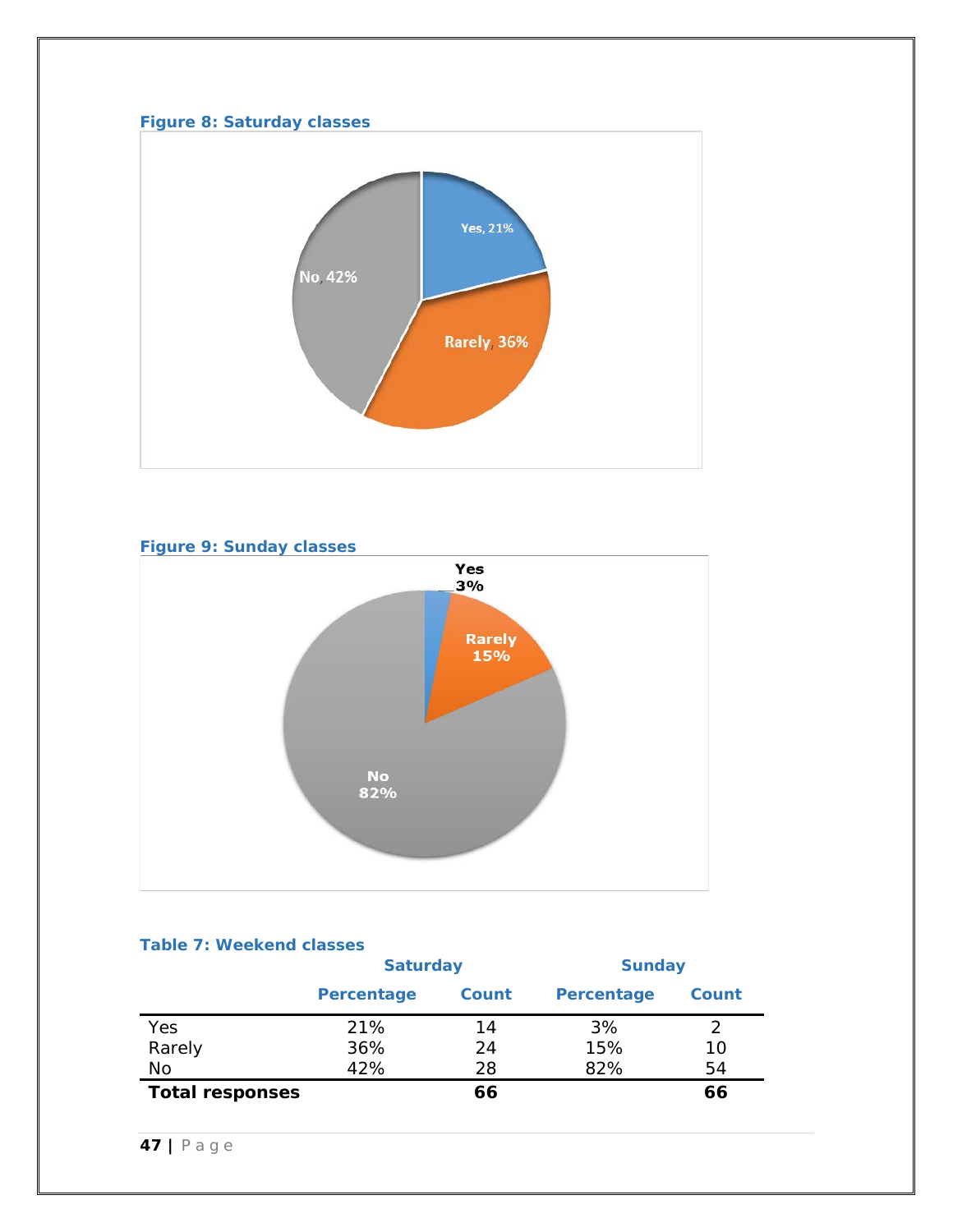Sixty-four percent (64%, 45 out of 70 respondents) reported holding evening exams for daytime classes (see Figure 10 and Table 8). Eighty-three percent (83%, 55 out of 66 respondents in Figure 11) indicated classes were held in the evenings for fulltime students.



**Figure 10: Are evening exams held for daytime classes?**

#### **Table 8: Are evening final exams held for daytime classes**

|                        | Percentage | Count |
|------------------------|------------|-------|
| Yes                    | 64%        | 45    |
| No                     | 26%        | 18    |
| Other (please specify) | 10%        |       |
| <b>Total responses</b> |            | 70    |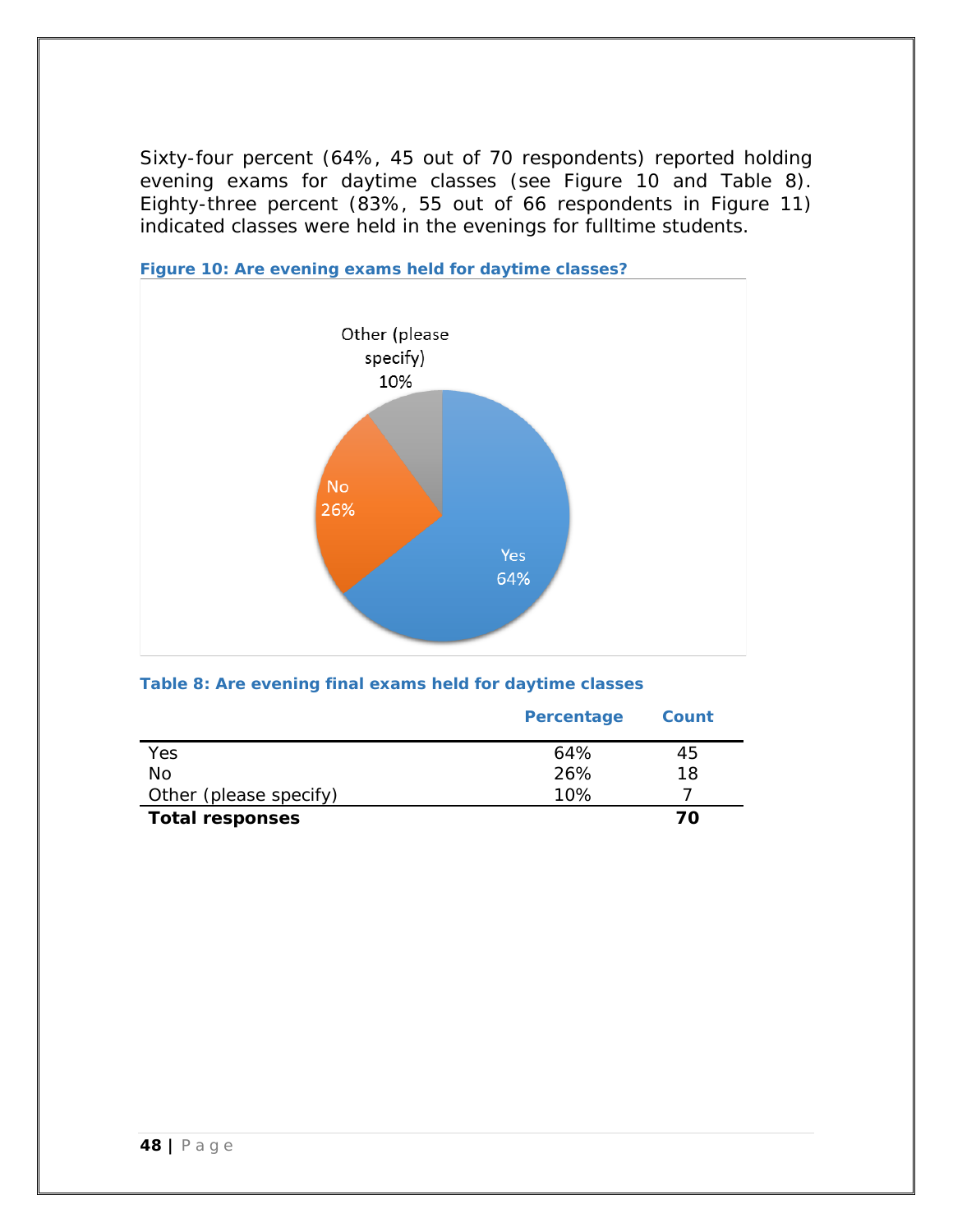

#### **Figure 11: Classes held in evening for fulltime students**

#### **Enrolment**

Table 9 provides a summary of findings regarding course registrations for new and continuing students.

For continuing students, 29% (19) of the institutions registered students in May for fall classes; 44% (29) registered them at the same time for winter classes. The same pattern was somewhat evident for new students (30%, 20, were registered in June for fall; 44%, 29, were registered for winter at the same time as for fall). The question about summer registration was not asked and represents an area for future exploration. Fall and winter enrolment appears to occur simultaneously for most of the institutions (29 institutions, 44%, out of 66 respondents). It seems plausible, based on the above findings, to conclude that many of the institutions plan their course offerings and sessional dates at the same time for the fall and winter and, given the timing of course registrations, appear to launch the academic calendar for the entirety of September through to April all at once.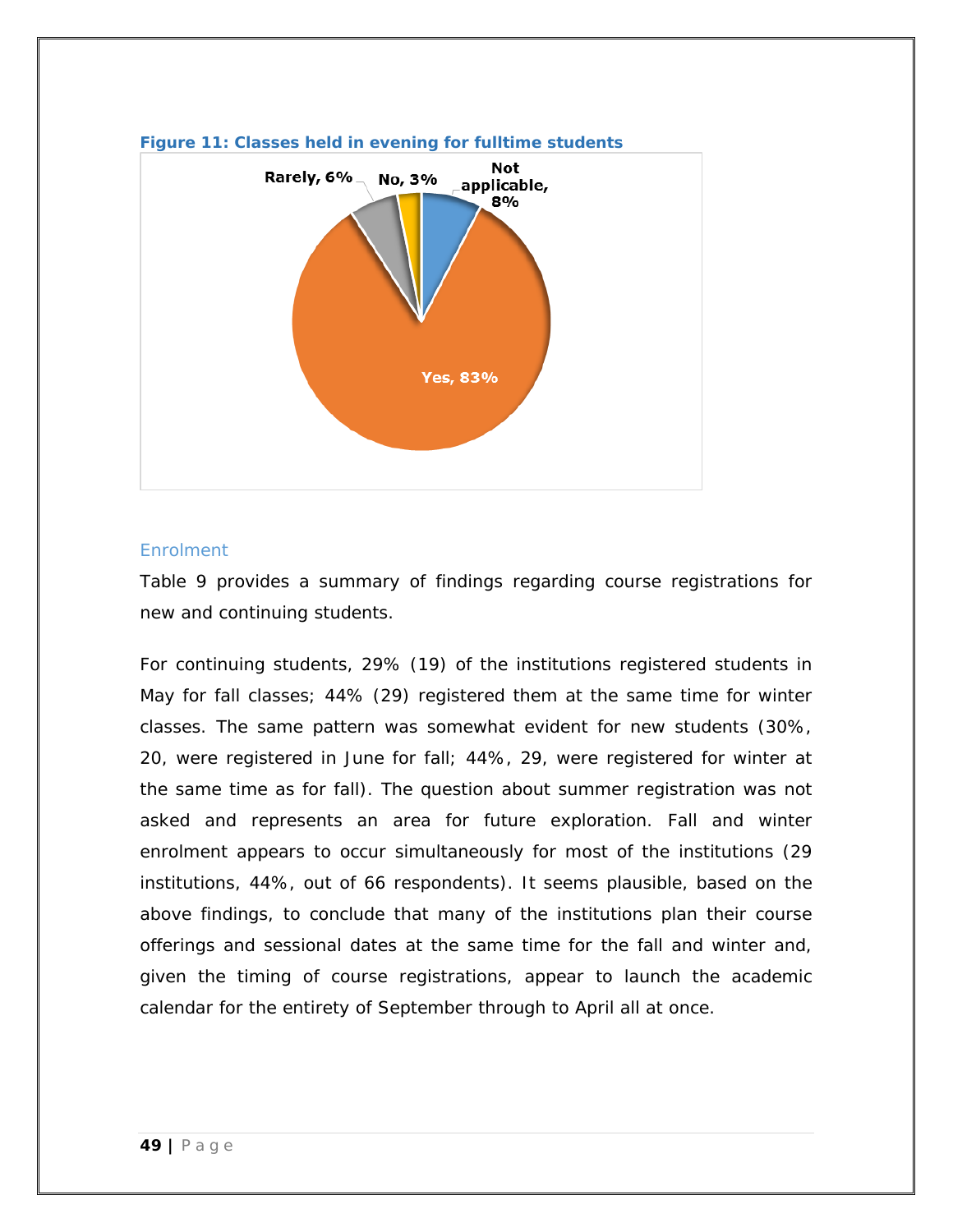## Table 9: Enrolment timing

|                            |     | <b>Continuing students</b>   |                              |                               |                          |               | <b>New students</b>            |       |  |  |
|----------------------------|-----|------------------------------|------------------------------|-------------------------------|--------------------------|---------------|--------------------------------|-------|--|--|
|                            |     | Fall<br>registration         |                              | <b>Winter</b><br>registration | <b>Fall registration</b> |               | <b>Winter</b><br>registrations |       |  |  |
| <b>REGISTRATION TIMING</b> | ℅   | Count                        | ℅                            | <b>Count</b>                  | ℅                        | <b>Count</b>  | %                              | Count |  |  |
| Time of fall registration  |     |                              | 44%                          | 29                            |                          |               | 44%                            | 29    |  |  |
| January                    | 2%  | 1                            | -                            |                               |                          |               | 2%                             | 1     |  |  |
| February                   | 26% | 17                           | 2%                           | 1                             |                          |               |                                |       |  |  |
| March                      | 14% | 9                            | 9%                           | 6                             | 3%                       | $\mathcal{P}$ | 2%                             | 1     |  |  |
| April                      | 3%  | 2                            | 3%                           | 2                             | 17%                      | 11            | 8%                             | 5     |  |  |
| May                        | 29% | 19                           | 2%                           | 1                             | 21%                      | 14            | 6%                             | 4     |  |  |
| June                       | 18% | 12                           | 9%                           | 6                             | 30%                      | 20            | 6%                             | 4     |  |  |
| July                       |     |                              | 2%                           | 1                             | 18%                      | 12            | 3%                             | 2     |  |  |
| August                     |     |                              | 2%                           | 1                             |                          |               |                                |       |  |  |
| September                  |     | $\qquad \qquad \blacksquare$ | $\qquad \qquad \blacksquare$ |                               |                          |               |                                |       |  |  |
| October                    |     |                              | 6%                           | 4                             |                          |               | 6%                             | 4     |  |  |
| November                   |     | $\overline{\phantom{a}}$     | 18%                          | 12                            |                          |               | 20%                            | 13    |  |  |
| December                   |     |                              | 5%                           | 3                             |                          |               | 5%                             | 3     |  |  |
| Other                      | 9%  | 6                            |                              |                               | 11%                      | 7             |                                |       |  |  |
| <b>Total responses</b>     |     | 66                           |                              | 66                            |                          | 66            |                                | 66    |  |  |

Ĭ.

Further probing revealed that 53% (35) of the institutions surveyed offered an open enrolment period; 47% (31) did not. Although only 35 institutions indicated open enrolment was available, 40 responded that it typically occurred in August (28%, 11). The general finding from both questions indicated an unrestricted period for enrolment later in the cycle was allowed (i.e., in the month(s) prior to the start in classes). As a small point, in the qualitative commentary it is evident that different institutions define "registration" differently and do not necessarily equate it with "enrolment".

## Tuition deadlines

Not surprisingly a plurality of institutions indicated September was the timing for the first tuition payment (42%, 28). Tables 10 and 11 provide the full findings. Eighteen percent (18%, 12) indicated that the add/drop date was the final deadline for tuition payment as well. Fifty percent (50%, 33) indicated payment was required prior to September  $30<sup>th</sup>$  (Table 11).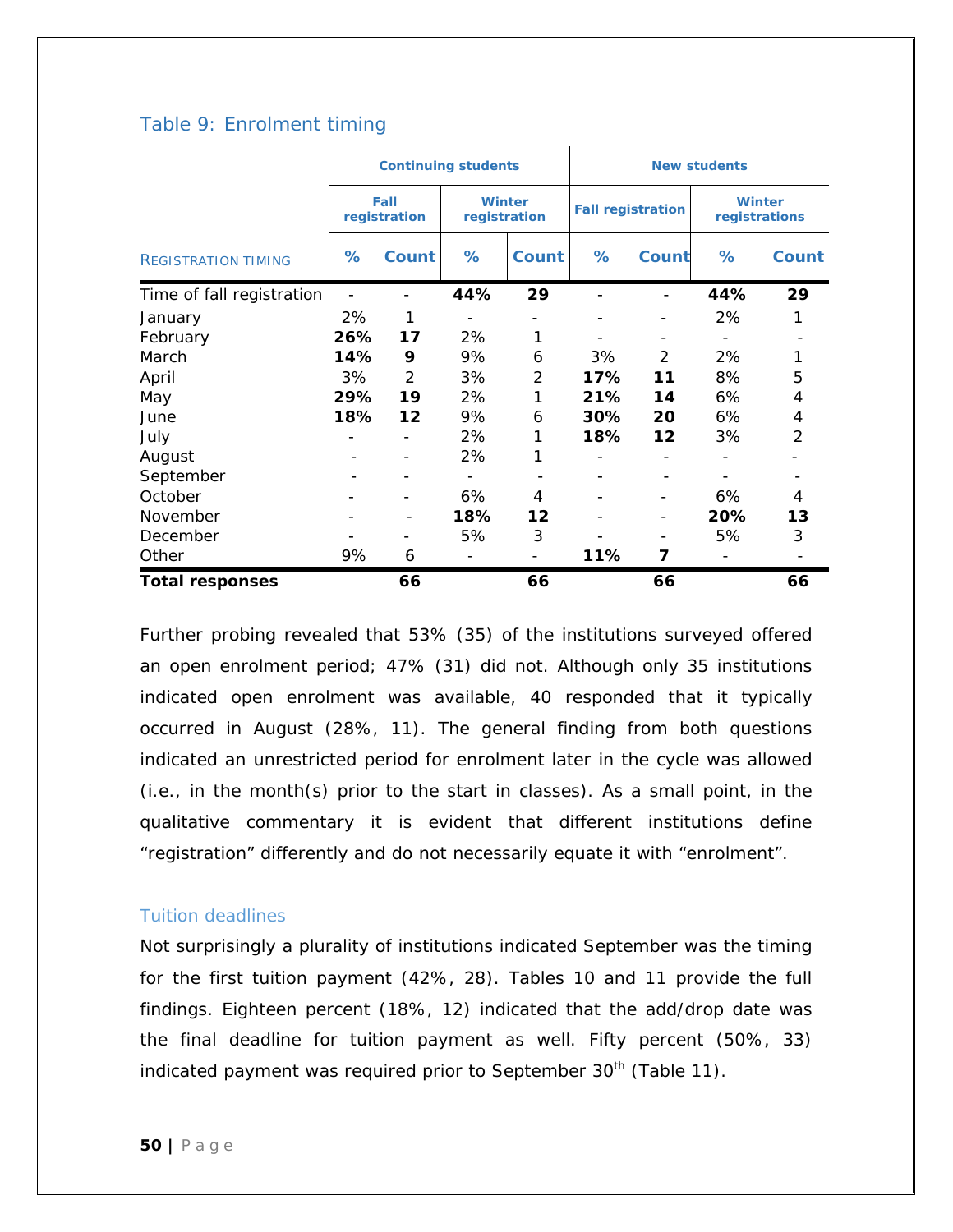#### **Table 10: Timing of first deadline for tuition payment**

|                                 | Percentage | Count |
|---------------------------------|------------|-------|
| After enrolment (up to 3 weeks) | 3%         | 2     |
| May                             | 0%         | 0     |
| June                            | 5%         | 3     |
| July                            | 5%         | 3     |
| August                          | 27%        | 18    |
| September                       | 42%        | 28    |
| Other                           | 18%        | 12    |
| <b>Total responses</b>          |            | 66    |

#### **Table 11: Timing of final deadline for tuition payment**

|                                            | Percentage | Count |  |
|--------------------------------------------|------------|-------|--|
| Before classes begin                       | 15%        | 10    |  |
| First day of classes                       | 17%        | 11    |  |
| The add/drop deadline, after classes begin | 18%        | 12    |  |
| September 30                               | 14%        | 9     |  |
| After September 30                         | 12%        | 8     |  |
| Other (please specify)                     | 24%        | 16    |  |
| <b>Total responses</b>                     |            | 66    |  |

The above two tables present some interesting reflections. Although the following questions were not probed further in the survey as each was beyond the scope of the project, they could potentially be a focus of future study.

- 1. What is the rationale for encouraging fee payment so early in the term?
- 2. What are the implications for student success related considerations (e.g., government financial aid access, student retention)?
- 3. How does the deadline for fee payment align with tuition refund deadlines?
- 4. How do the payment protocols align for entry points other than September?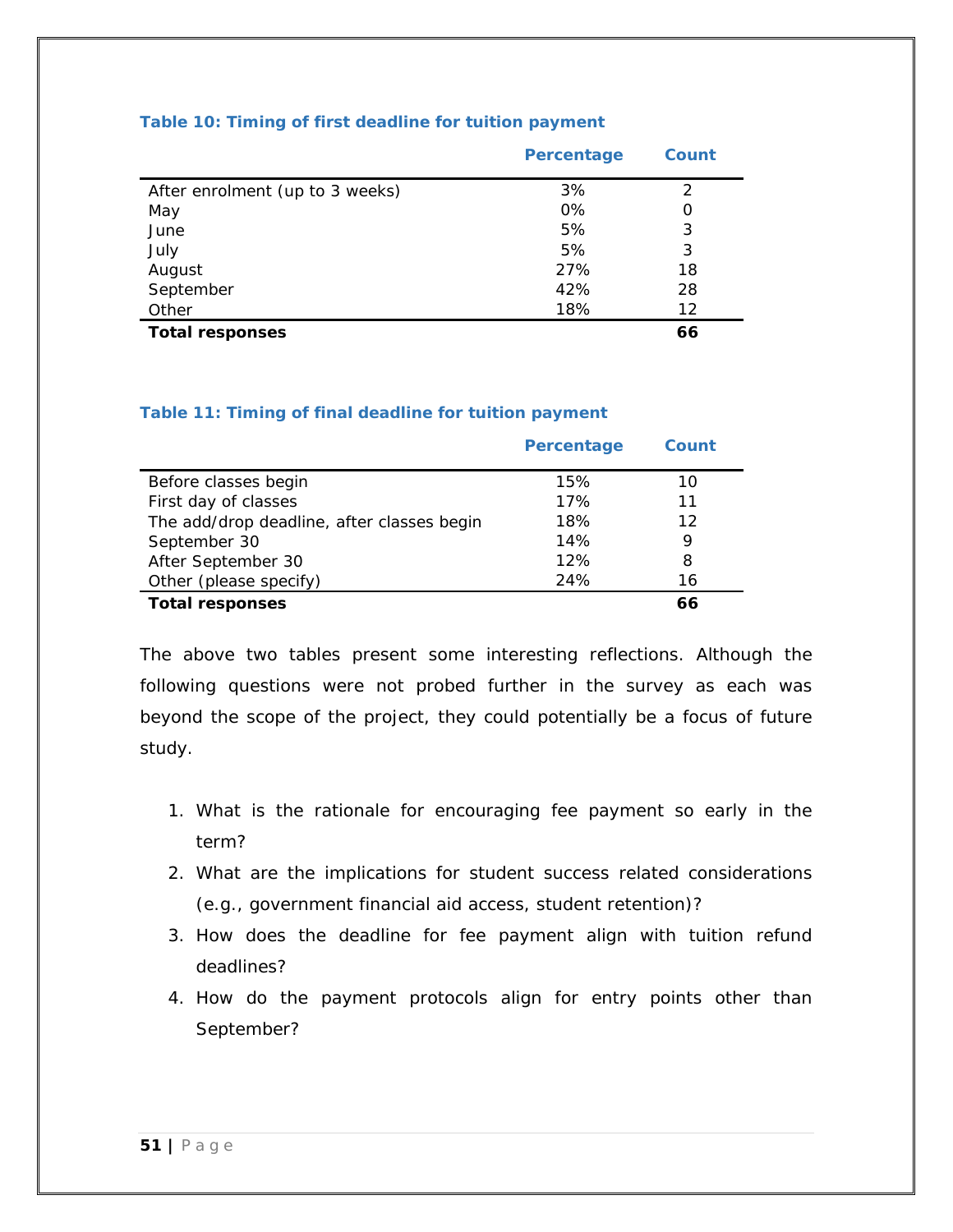Previous research has already begun to touch on these topics. For example, Felice Martinello (2009) conducted a study of 23 universities using crosssection regression analysis involving data from the Youth in Transition Survey, 1997-2005. The focus of the research was to ascertain the impact of academic regulations (e.g., course withdrawal dates, tuition refund policies and other characteristics) on persistence and degree completion. He concluded with the following finding:

"…later final withdrawal dates and more generous tuition refunds help students make adjustments (switches) to programs that are more appropriate for them before the start of their second year." (Martinello, 2009, page 16)

Put more pointedly, shorter time to credential completion and higher retention resulted from more generous withdrawal dates and tuition refund policies.

Another group of academic colleagues at Queen's University as part of a commission on mental health identified the relevance of the academic calendar as a potential trigger for stress. Their scheduling related recommendations outlined in the *Student Mental Health and Wellness Framework and Recommendations for a Comprehensive Strategy* emphasize structural changes to the length of a typical term to allow for greater support and transition opportunities for students (Queen's University, 2012, page 16). Further recommendations stress the advantages inherent to a summer term for removing pressure on students. These examples amplify the value of considering the needs of the student when engaging in sessional date planning.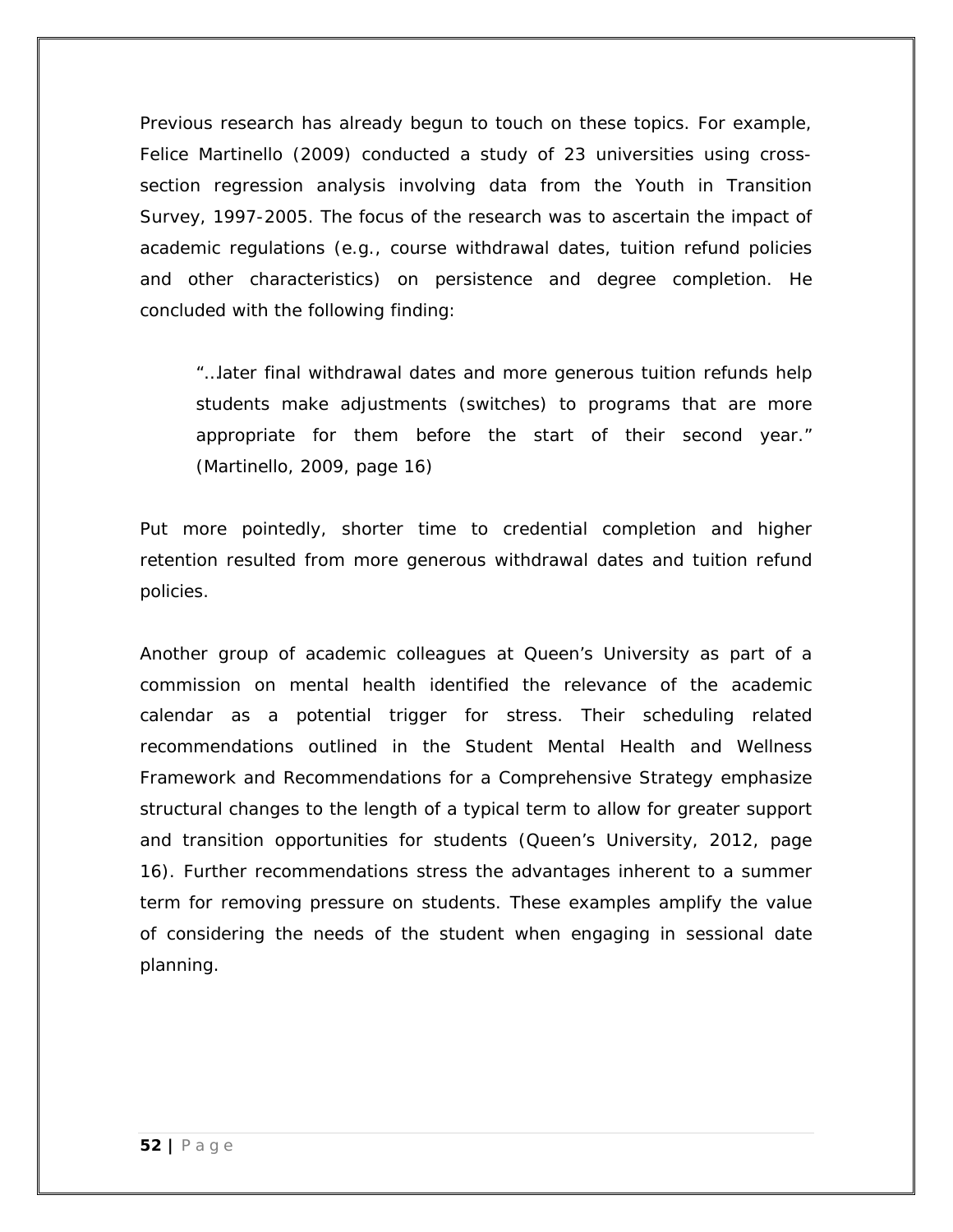While the ARUCC study included questions about tuition payment and  $add/drop<sup>13</sup>$  $add/drop<sup>13</sup>$  $add/drop<sup>13</sup>$  deadlines, it did not probe to ascertain the underpinning rationales for the existing practices at Canadian institutions. Given that other research has identified a direct link to retention and credential completion, there is an opportunity for future sessional date research to explore these questions further.

<span id="page-52-0"></span>l  $13$  Some institutions consider add/drop dates to be course withdrawal dates; others do not and still others allow for additional withdrawals after the add/drop deadline. This again emphasizes the need for a survey lexicon.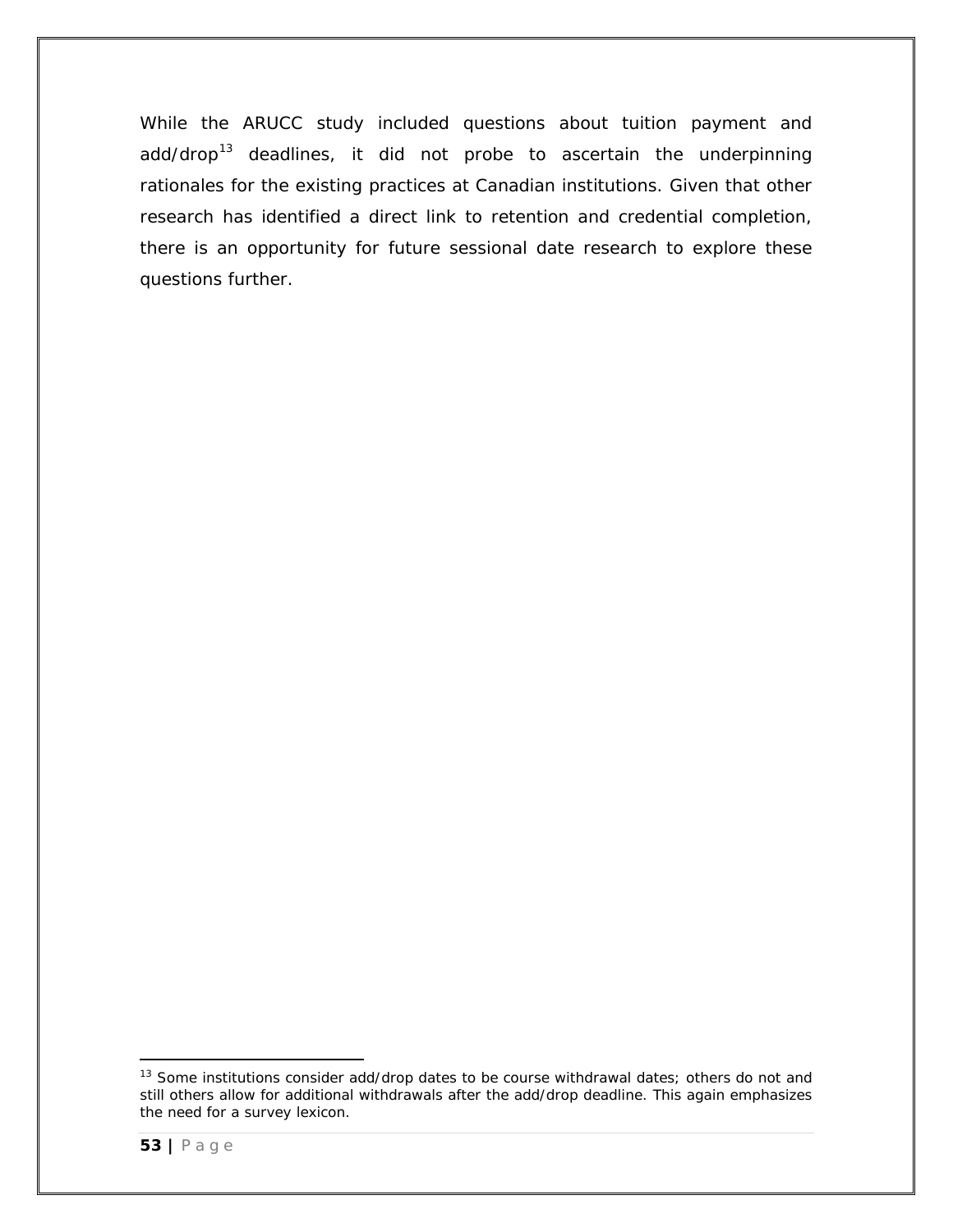## Suggestions for Future Research

Suggested areas for refinement and future research are outlined below and include developing a survey lexicon of terms to facilitate data gathering. Further, closer examination is needed of the impact of increased enrolment growth, industry drivers, student success, student mobility and alternative learning models on academic calendaring practices. Trends appear to be emerging; therefore, validating the value of conducting research in this area.

## Lexicon of terms

Creating a survey lexicon of terminology to support future academic calendar studies will be important to advance understanding, quality of response and ultimate analysis. The intention of such a lexicon would be to better understand the variety and meaning behind current terminology and its implications for institutions should they choose to adopt a certain academic calendaring approach. As an example, a deeper understanding of what is meant by words such as "sessions", "terms", "accelerated", "fulltime enrolment", "inter-session" and more would be helpful. At minimum, the nomenclature complexity around academic calendaring evident in the Canadian post-secondary sector challenges analysis and benchmarking.

## **Growth**

Examining the impact of growth more closely in terms of its implications for academic calendaring practices would be helpful. This is particularly relevant since post-secondary institutions are dealing with growing participation rates (AUCC, 2011). It will be important to confirm through future study if, in the opinion of registrarial leadership, pressures like increasing participation are impacting academic calendaring practices and, if so, in what way.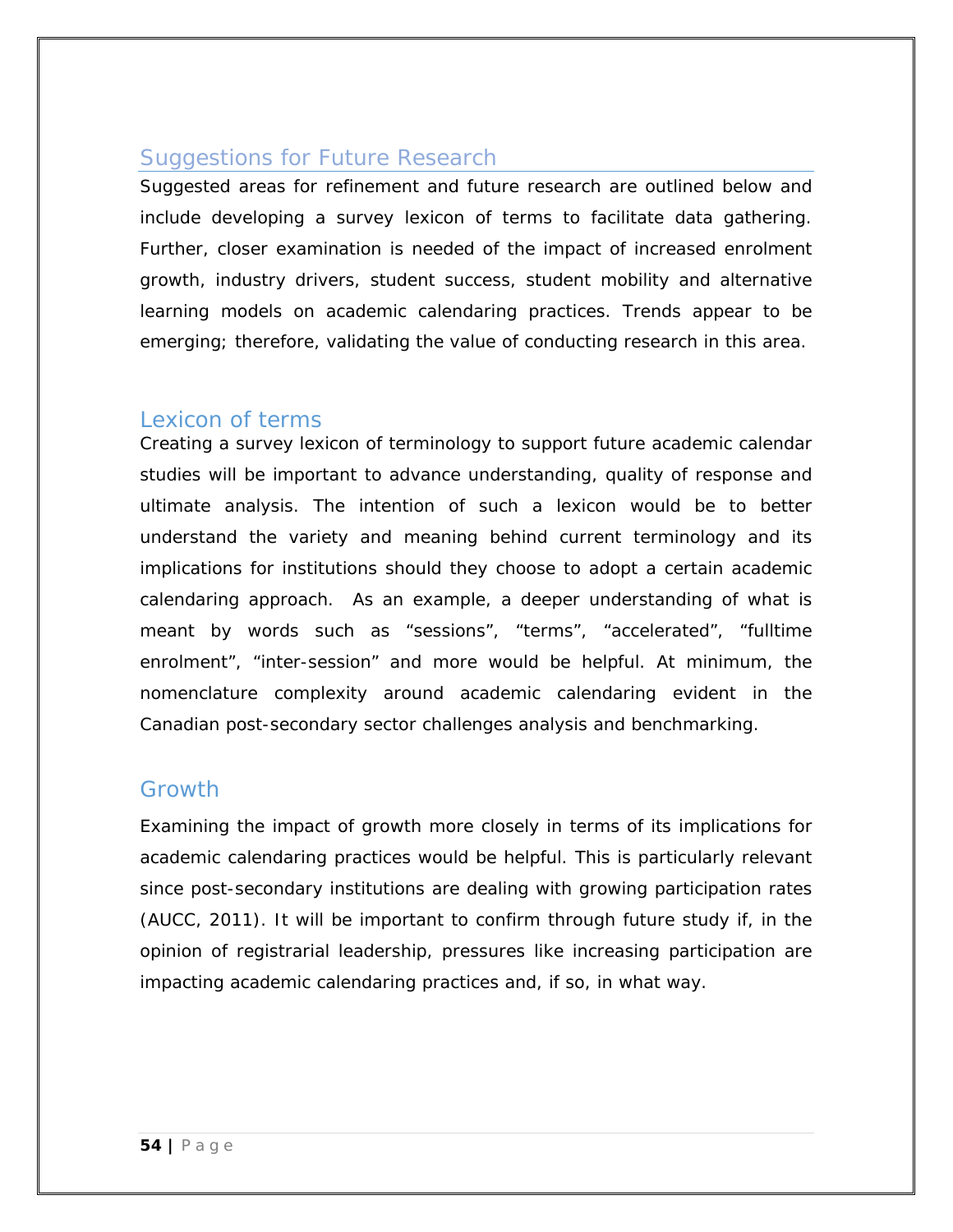## Policies and student success

It would be worthwhile in future surveys to explore the registrarial perspective on the principles and drivers shaping academic calendaring, the decision rationales and the related implications for scheduling policies and practices. Further, there appears to be somewhat of a decoupling between academic calendaring practices and student success research. Given the research suggesting the impact some of these decisions have on retention and persistence, it would be helpful to test some of these assumptions in future surveys. In addition, there is evidence of a growing focus on student success when contemplating academic calendar changes as the Nova Scotia Community College and the Queen's Mental Health examples illustrate. Research questions might seek to find a deeper understanding of successful practices developed to address student stressors. These questions were not included in this initial ARUCC survey and represent an area for future exploration.

## Student mobility

Student mobility represents a growing focus across Canada. While the survey asked for data on the number of international and out-of-province students it did not fully address the student transfer market and the related implications for academic calendaring. It would be helpful to probe what efficiencies, if any, are perceived to exist or are actually emerging. It would also be interesting to explore what types of scheduling accommodations are being made to accommodate integrated or feeder pathway programs. Again, additional research may surface successful practice, which will assist academic and administrative staff involved in academic scheduling.

## Alternative learning models

In a related vein, the current survey asks about an institution's primary location, but a current trend (and debate) centres on the provision of online, secondary or remote campuses as a solution for alleviating enrolment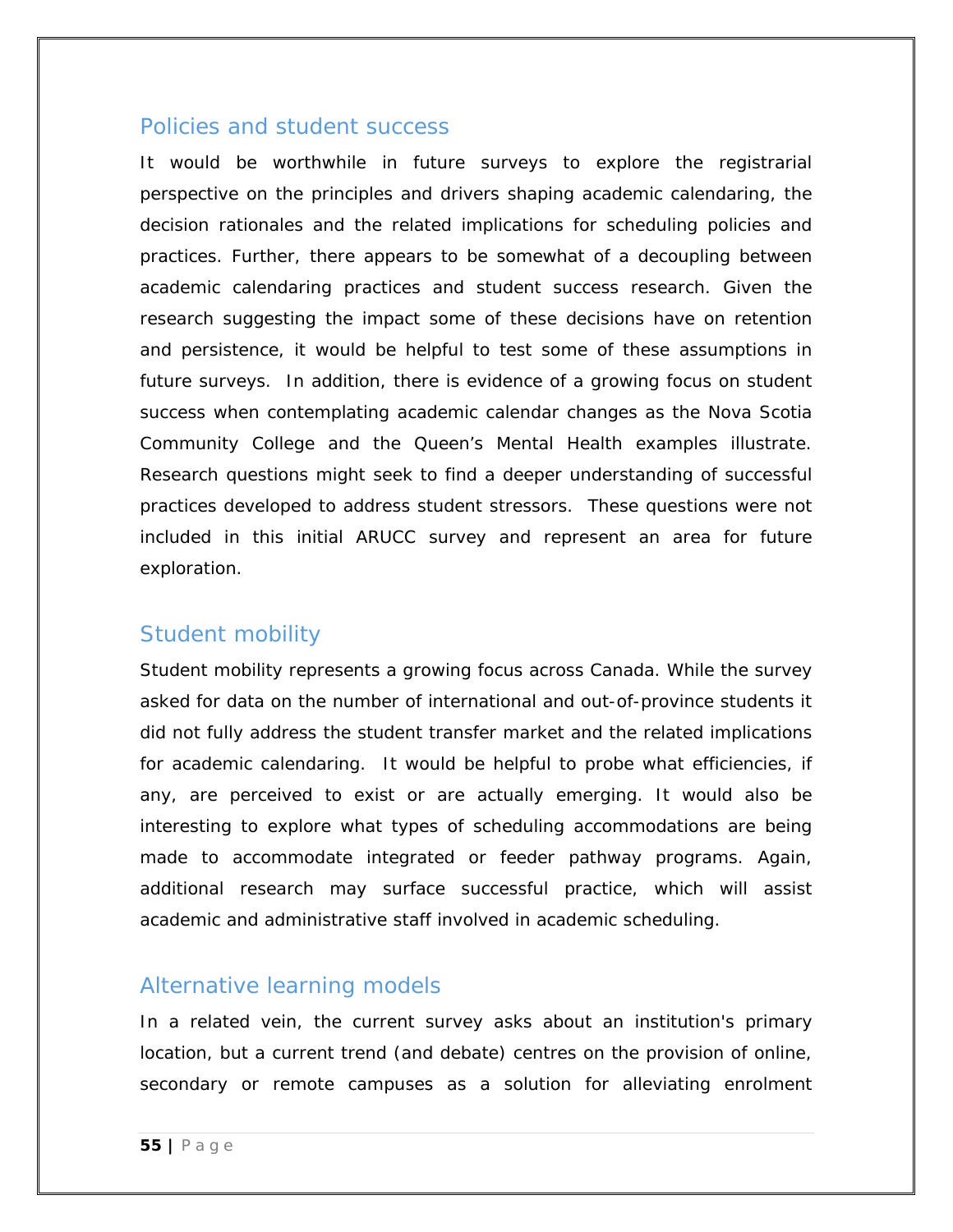pressures and creating efficiencies. Athabasca University is a long-standing example of such an institution. Peter Rickets (Rickets, 2012) in an article in University Affairs stresses some of these points in reference to Ontario universities:

"Ask anyone who was involved with the creation of the University of Northern British Columbia how much it costs to set up a brand new institution and how many years before the new university is in a position to admit even a single student. By comparison, when establishing a campus of an existing university the provision of all of these administrative and academic support services are incremental, building on the existing infrastructure in which taxpayers have already invested, and the academic degrees and programs of the existing university can be offered immediately…" (Rickets, 2012)

Alternative delivery models such as blended, competency-based, 'flipped' classrooms and experiential learning are likely impacting academic scheduling. While examining the effect of these models on sessional date planning was beyond the scope of this report, the inclusion of the case example provided by Royal Roads University provides an illustrative example of how these models can challenge long-held assumptions. Alternative academic calendaring approaches have significant implications since these hold the promise of providing potential solutions that honour the changing needs of students and faculty. Should academic discourse and policy development consider these types of alternate approaches, there are potentially significant implications for academic calendaring systems. To understand the nature and extent of impact, it would be useful in future research to identify any other institutions that have successfully implemented scheduling options that support these kinds of learning frameworks and to explore the nuances more deeply.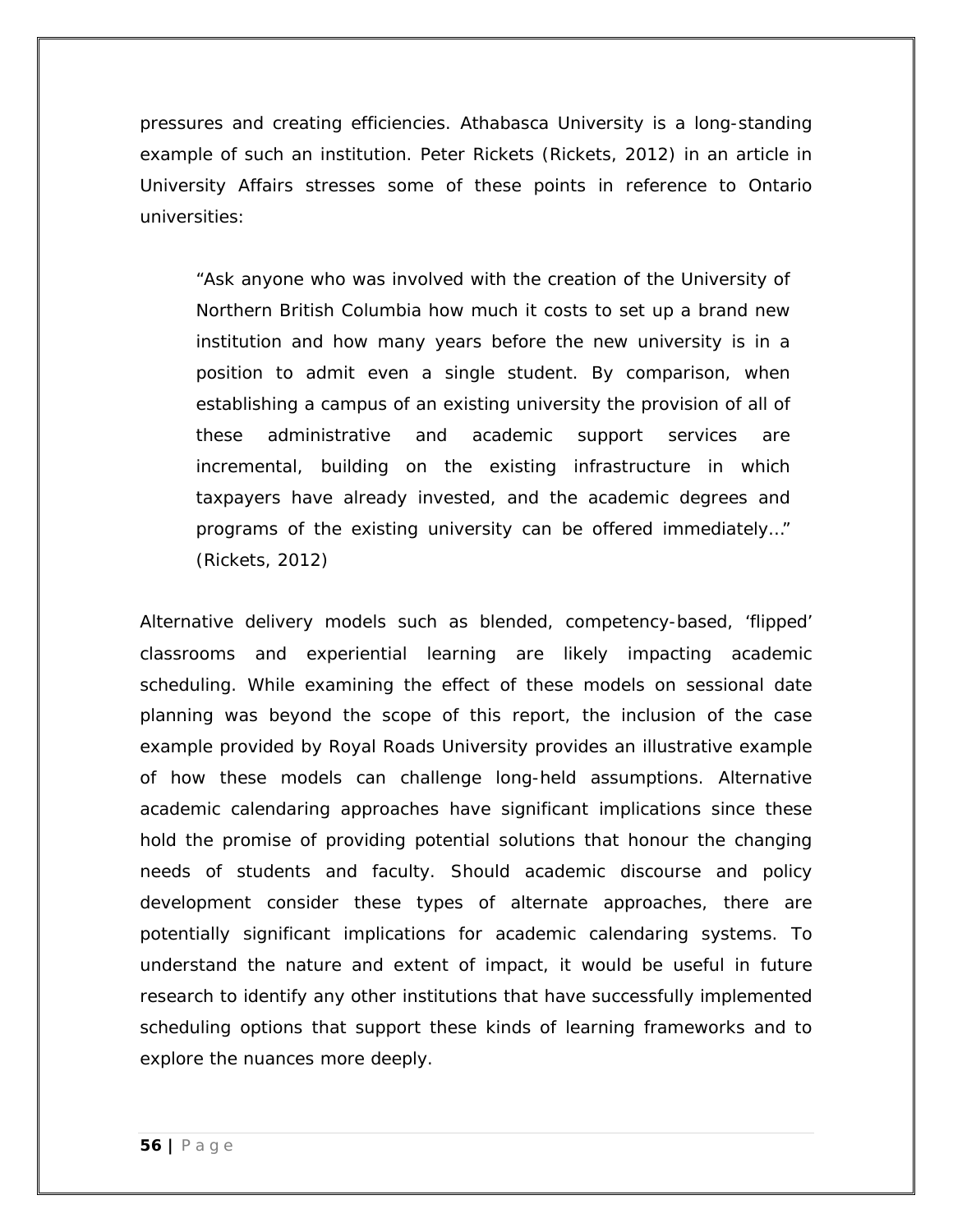## **Trends**

The findings did suggest the appearance of emerging trends all of which would benefit from further assessment, validation and study. For example, fall study breaks occurring in the middle of the term and between the end of classes and exams are becoming frequent scheduling considerations. Greater involvement of students in the consultation process and a heightened recognition of the impact of academic calendar models on student stress seem to be more evident. There is also a growing interest in leveraging summer to extend the year, support students and maximize efficiencies. Tied to a focus on student success appears to be a growing influence of accountability considerations.

A greater emphasis on learning outcomes and non-traditional learning frameworks is increasing the pressure on administrative staff and institutional systems to create alternate calendaring approaches. There may be a resulting conflict between space and time emerging. For example, an institution that is reliant on web-based courses may have different needs from one that relies heavily on a physical campus with highly structured academic calendaring. The same might be true of an institution that blends learning delivery models. These tensions are all challenging the primary attachment of scheduling to physical space and time as the measure for learning. Defining 'credits' and exploring alternate measurement approaches appear to be emerging conversations. It would be interesting to test whether or not these and other trends are truly emerging and to deepen an understanding of the implications for academic calendaring. Potential alternate solutions may also emerge.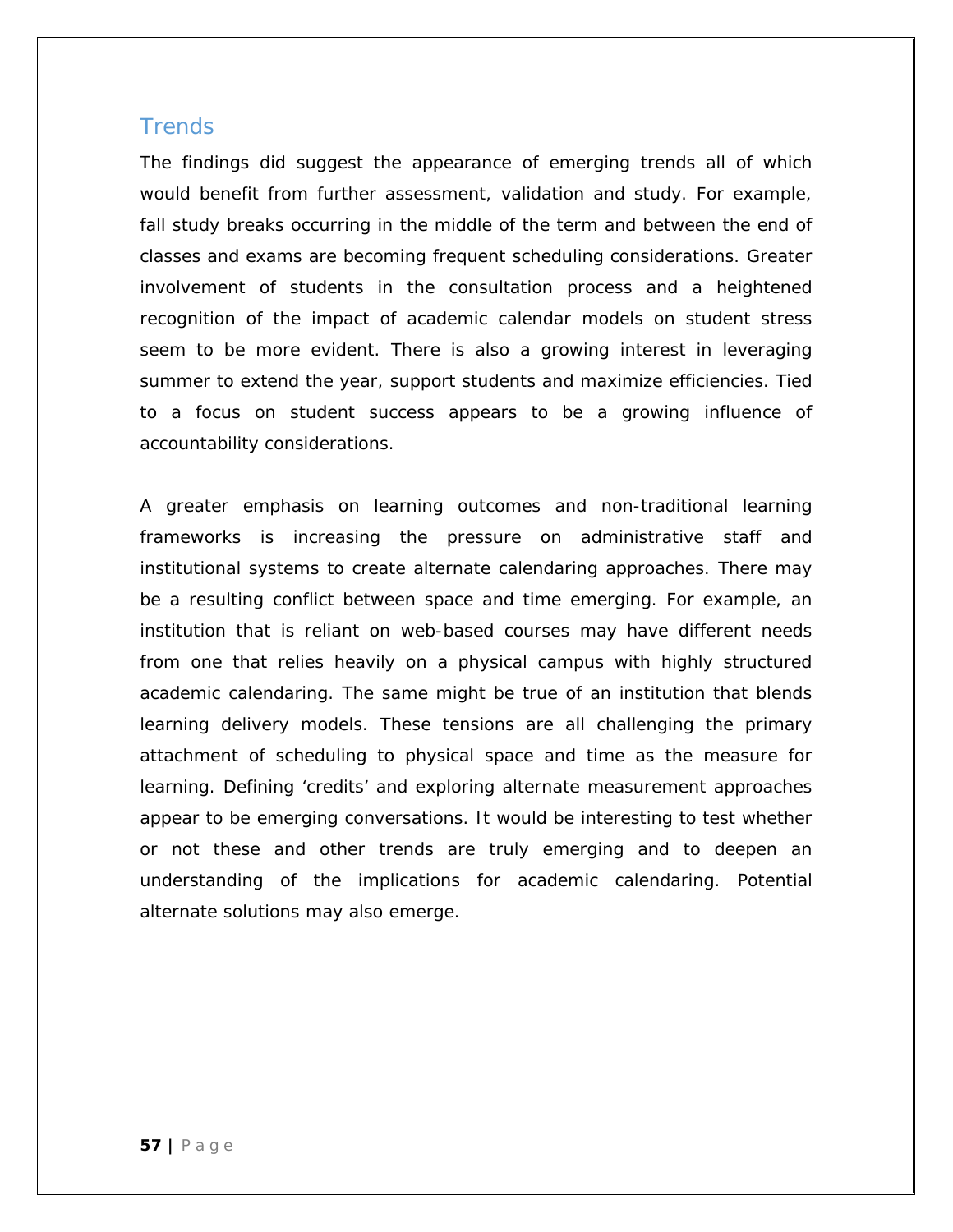## **Baseline Benchmark Practices**

One of the stated objectives of the study was to identify an initial list of potential baseline benchmark practices for academic calendaring. If an institution is predominately using the traditional semester model for academic calendaring, successful and common benchmark practices can be extrapolated from the findings on current practice. Specifically, the findings suggest that institutional registrars might wish to consider the following:

- Developing academic calendaring practices that are guided by core principles and that adhere to academic policy (as well as any relevant labour relations contracts and legislative requirements if applicable)
- Clarifying practices and approval processes that are mindful of academic and, if applicable, professional considerations (e.g. such as accreditation constraints, pedagogy, etc.)
- $\triangleright$  Considering the impact on students when changing or maintaining the status quo
- $\triangleright$  Scheduling the appropriate number of teaching days and contact hours for courses (typically, an institutional policy is in place to facilitate this; if not, it is advisable to support the creation of one)
- $\triangleright$  Promoting professional development for scheduling staff
- $\triangleright$  Monitoring and assessing evidence and research on an ongoing basis that highlights areas for improvement
- Monitoring successful practice and other jurisdictional approaches as a means to improve campus-level calendaring efforts
- > Exploring weekend and evening exams if doing so facilitates achieving student supports, teaching pedagogy, the appropriate meets and exam contact points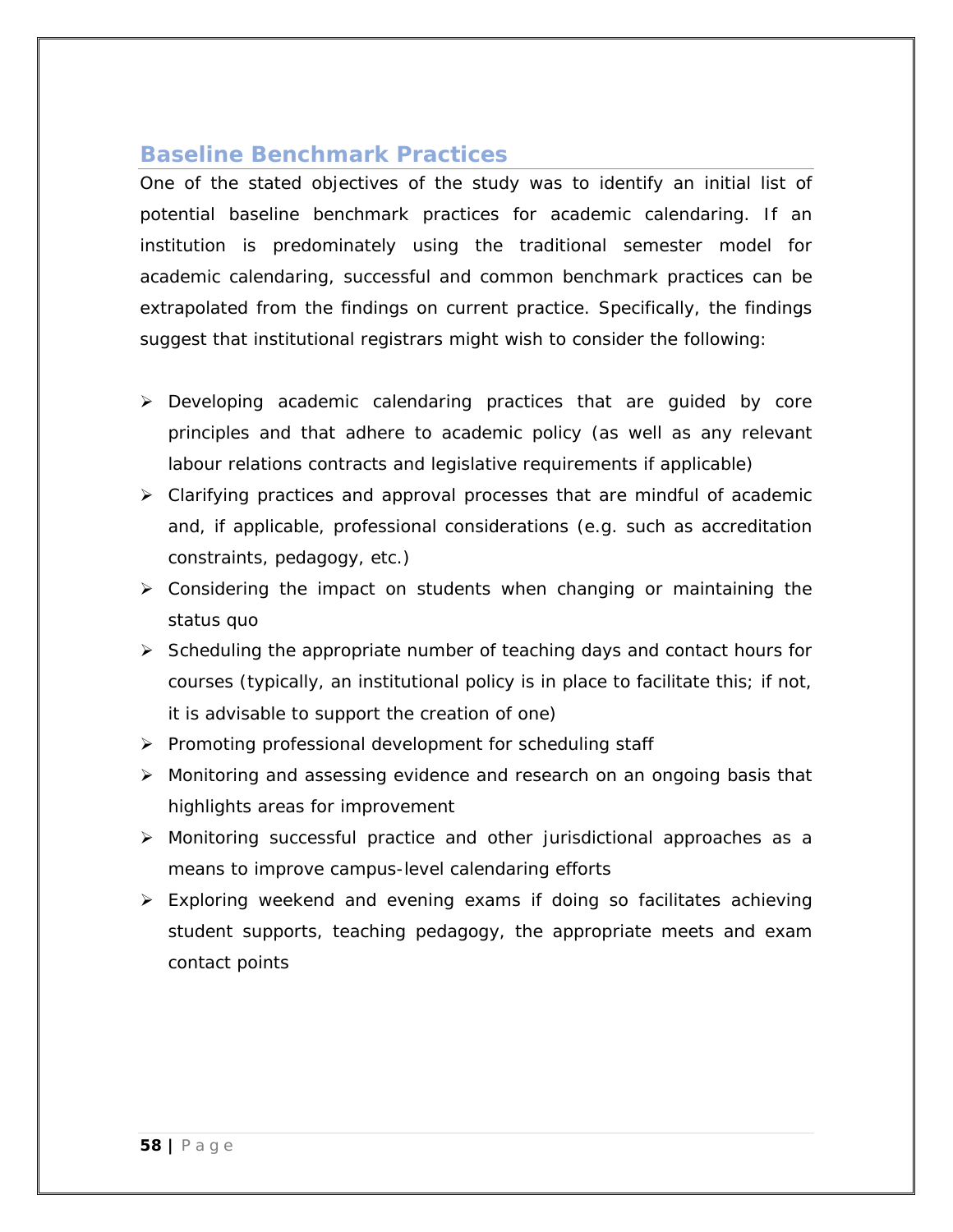## **Concluding Remarks**

The ARUCC survey findings indicate the most common form of academic calendar structure in Canada is the traditional semester format; it is not, however, the only model in use. The traditional Canadian model involves a start date after Labour Day (i.e. in early September) or New Year's Day (in early January), 12 to 13 weeks of instructional time and typically 36 to 39 contact hours per term (typically based on three hours of instructional time per week). Having said this, the case studies featured in the report demonstrate that use of one academic calendaring model for the entirety of Canada is not completely evident or appropriate.

Most institutions at the time of the survey offered a winter break and, for those provinces that are subject to it, ensured the pause is aligned with public holidays. A number of schools paused for a significant period of time between Christmas and New Year's Day as well as before and after these dates. Very few, at the time of the survey, offered a fall break; those that did tended to tie it to holidays and weekends and did not always pause for an entire week.

Examinations were typically a minimum of eight days in length. Exams were held on weekends even for those that typically attended fulltime day studies. Having noted this, at the time of survey, there were few examples of institutions offering classes and exams on weekends.

All of these findings taken together suggest somewhat of a standard for current practice does exist at Canadian institutions. Further, the results provide a baseline benchmark to guide institutional sessional date research and planning.

There are variants to this structure such as terms which overlap other terms, terms offered within a term and modularized structures with rolling entry points. Accreditation also influenced the length of term. Variance appeared to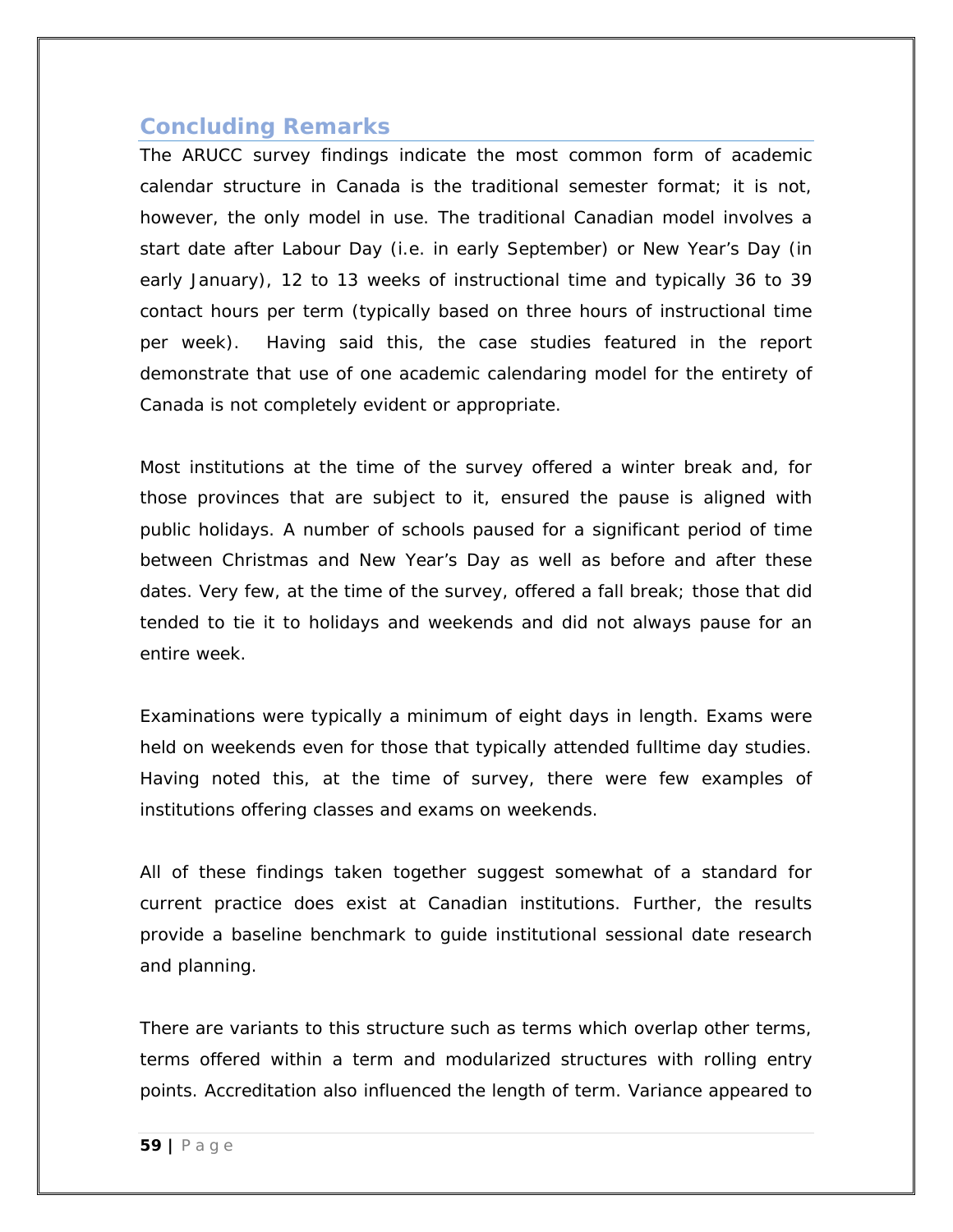be the exception rather than the rule although further study on the prevalence and characteristics of these alternative terms would be helpful.

Scheduling practices in place to support competency-based learning, experiential or online instruction were not evident in the survey responses. It is worth noting the survey did not include direct questions regarding these topics as the objective was to begin to identify initial practices and the academic calendaring models evident in Canadian institutions; therefore, future research in this area is needed.

While the evidence suggests sessional date planning is heavily influenced by academic quality standards based on time as a measure of learning, there does not appear to be evidence that scheduling of sessional dates is informed by student success or persistence research. It is worth noting that direct questions regarding this were not included in the questionnaire. However, it is an area requiring future study as further evidence could provide interesting insights about potential successful practice and result in related improvements to sessional date planning.

Participant responses surfaced benchmark practices that appear to be essential to providing high quality academic calendaring. These are outlined in the report and range from providing a balanced and principled academic calendar through to considering the needs of both the academic and student perspectives.

The report ends with a focus on identifying potential topic areas that would benefit from future research. The current findings provide a baseline understanding of Canadian academic calendaring structures, which will be of use to future benchmarking studies. The extent of the American research noted in the report is due in large part to the deep and broad quality of data available to the US researchers. For example, the AACRAO study involved 4,000 participants and the data was gathered by a central agency. A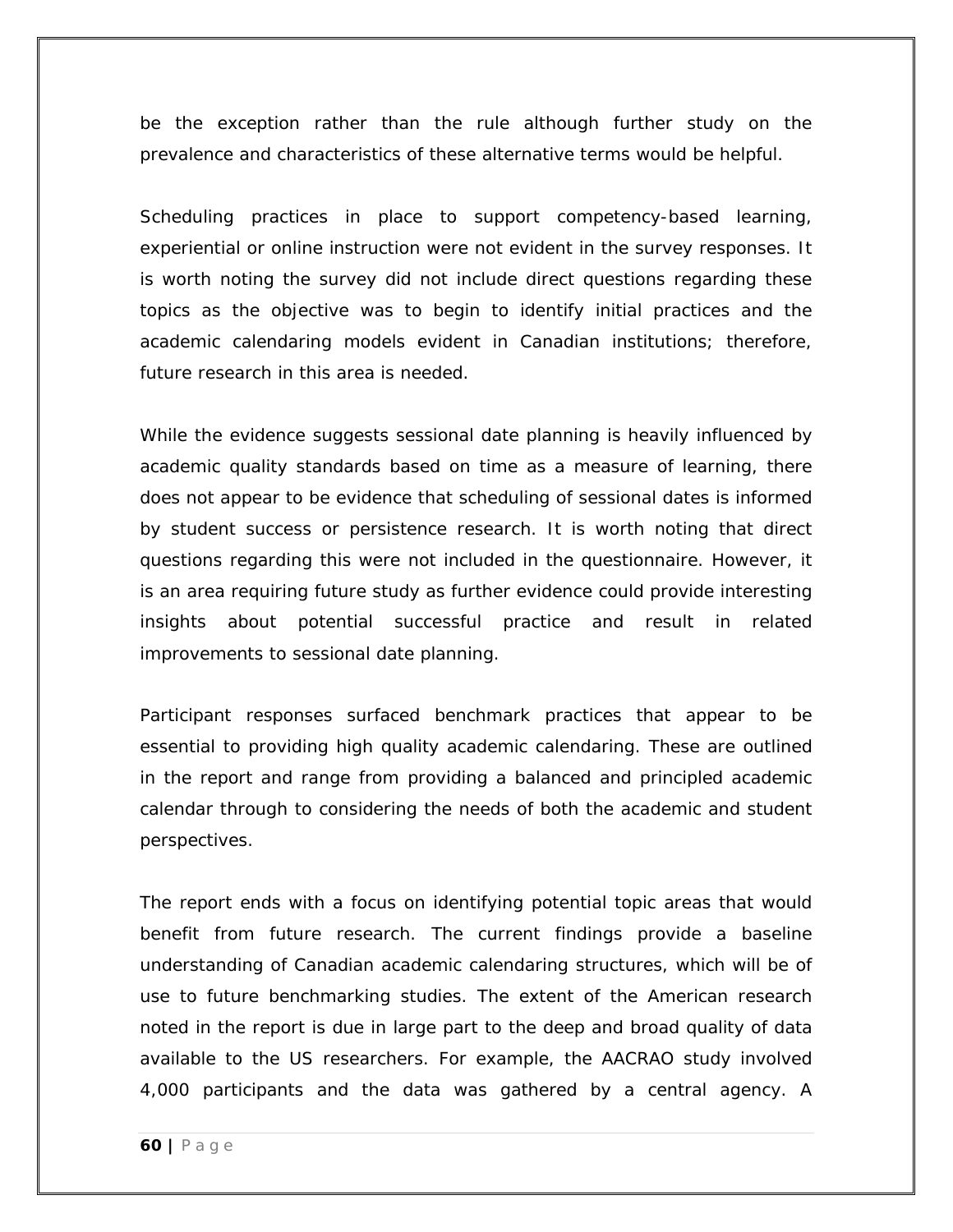comparable Canadian data set is not available at this time. This situation limits analysis, benchmarking, and identification of best practice. Recognizing that the number of institutions in Canada is much smaller, the high response rate to the ARUCC academic calendaring study is a positive indicator of the engagement and interest of registrars in this topic.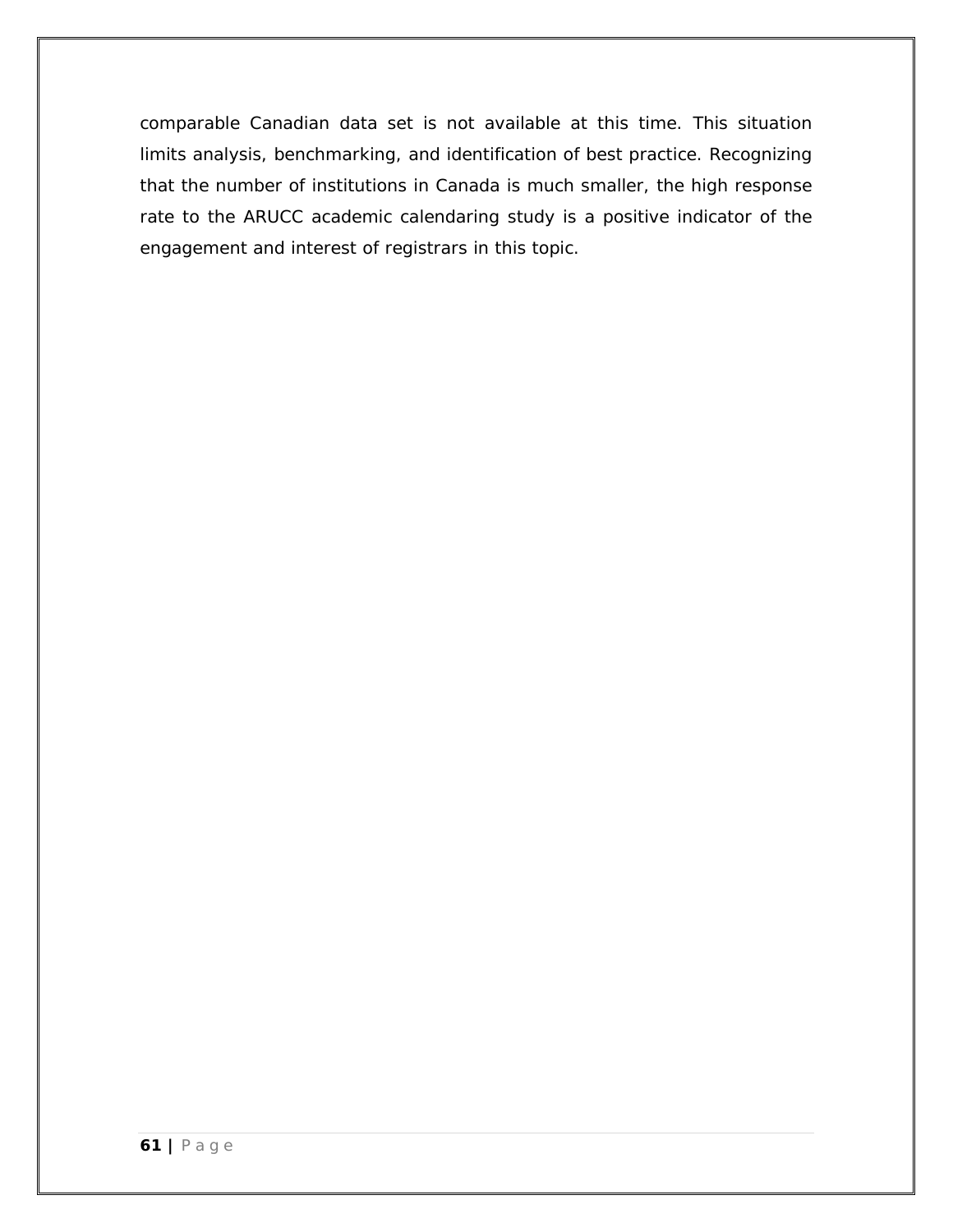## **References**

- Andrews, D., Nonnecke, B., & Preece, J. (2003). Electronic survey methodology: a case study in reaching hard-to-involve internet users. *International journal of human-computer interaction*, *16*(2), 185-210.
- Ashford, B. (2001). 2000-2001 Academic calendars study: analytical profiles of calendar use and conversions. In *American Association of Collegiate Registrars and Admissions Officers*. Retrieved September 23, 2013, from [http://www.aacrao.org/libraries/publications\\_documents/calstudy.sflb.](http://www.aacrao.org/libraries/publications_documents/calstudy.sflb.ashx) [ashx](http://www.aacrao.org/libraries/publications_documents/calstudy.sflb.ashx)
- Association of Universities and Colleges of Canada. (2011). Trends in higher education: volume 1 - enrolment. Retrieved September 26, 2013, from [http://www.aucc.ca/wp-content/uploads/2011/05/trends-2011-vol1](http://www.aucc.ca/wp-content/uploads/2011/05/trends-2011-vol1-enrolment-e.pdf) [enrolment-e.pdf](http://www.aucc.ca/wp-content/uploads/2011/05/trends-2011-vol1-enrolment-e.pdf)
- Association of Universities and Colleges of Canada. (2011). Trends in higher education: volume 3 - finance. Retrieved September 26, 2013, from http://www.aucc.ca/wpcontent/uploads/2011/06/trends\_2008\_vol3\_e.pdf
- Canadian Council of Professional Engineers. (2012). Canadian Engineering Accreditation Board accreditation criteria and procedures. Retrieved November 13, 2013 from [http://www.engineerscanada.ca/sites/default/files/w\\_Accreditation\\_Cri](http://www.engineerscanada.ca/sites/default/files/w_Accreditation_Criteria_Procedures_2012.pdf) [teria\\_Procedures\\_2012.pdf](http://www.engineerscanada.ca/sites/default/files/w_Accreditation_Criteria_Procedures_2012.pdf)
- Carnegie Foundation for the Advancement of Teaching (2012). Retrieved September 23 2013, from <http://www.carnegiefoundation.org/>
- Commission on the reform of Ontario's public services. (2012, February 14). Public services for Ontarians: a path to sustainability and excellence. In *Ministry of Finance*. Retrieved September 26, 2013, from <http://www.fin.gov.on.ca/en/reformcommission/>
- Curtis, John. (2013, September). Registrar: Centennial College; Chair, Ontario Committee of Registrars, Admissions and Liaison Officers. Telephone interview on September 27, 2013.

Donnelly, F. (2008, October 8). N.B. plans to restructure postsecondary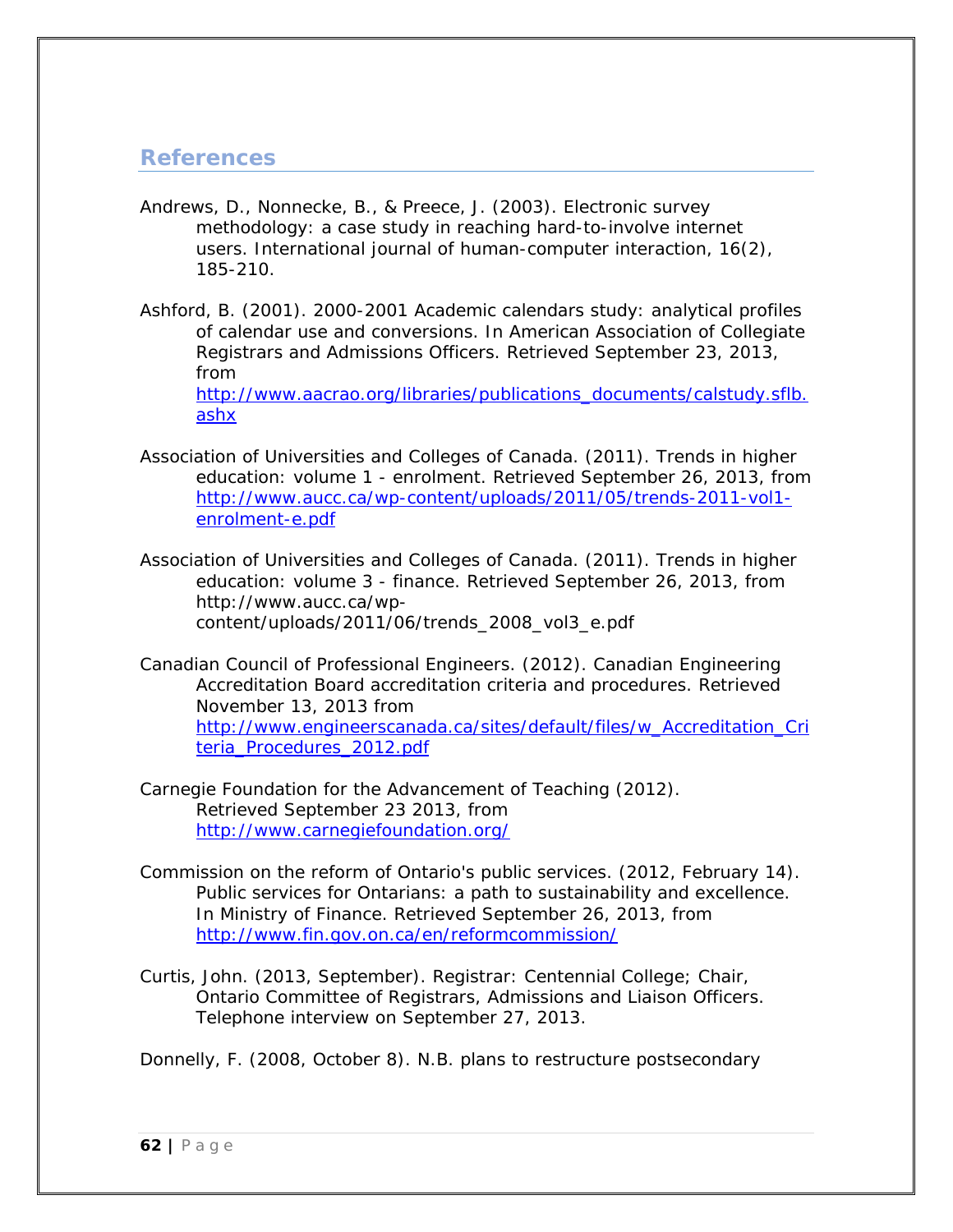sector. In *University Affairs*. Retrieved September 17, 2012, from [http://www.universityaffairs.ca/nb-plans-to-restructure](http://www.universityaffairs.ca/nb-plans-to-restructure-postsecondary-sector.aspx)[postsecondary-sector.aspx](http://www.universityaffairs.ca/nb-plans-to-restructure-postsecondary-sector.aspx)

- Drolet, D. (2012, April 2). Maximizing classroom space. In *University Affairs*. Retrieved September 26, 2013, from http://'www.universityaffairs.ca/maximizing-classroom-space.aspx
- Dueck, P. (2013, October). Registrar, Royal Roads University. Telephone Interview on October 24 2013.
- Educause. (2012, February). Things you should know about… flipped classrooms. In *Educause*. Retrieved October 17, 2013, from <http://net.educause.edu/ir/library/pdf/eli7081.pdf>
- Emami, H. (2013, October). Assistant Registrar, McGill University. Includes consultation through Emami with Réjean Drolet, Chargé de recherche principal at CREPUQ (La Conférence des recteurs et des principaux des universités du Québec). Telephone interview on October 1, 2013.
- Johnson, T. (2010, October 12). You say semesters, I say trimesters. *University Affairs*. Retrieved November 18, 2013 from <http://www.universityaffairs.ca/semesters-trimesters.aspx>
- Kolb, D.K. (1984). *Experiential learning: experience as the source of learning and development* (p. 38). Englewood Cliffs, NJ: Prentice Hall. Retrieved October 17, 2013, from ED205 Adult Learning, Regis University (Kolb84).
- MacDonald, P. (2013, October). College registrar, Nova Scotia Community College. Telephone interview on October 9 2013.
- Martinello, F. (2009, May). Effects of university characteristics and academic regulations on student persistence, degree completion, and time to degree completion. Retrieved November 13, 2013 from [http://higheredstrategy.com/mesa/pub/pdf/MESA2008\\_Martinello.pdf](http://higheredstrategy.com/mesa/pub/pdf/MESA2008_Martinello.pdf)
- Massey, K. (2013, October). Registrar and executive director, enrolment services, McGill University. Telephone interview on October 5 2013.
- Matheos, K. (2011, November). Report on blended learning. In *Collaboration for Online Higher Education and Research*. Retrieved October 17, 2013, from [http://cohere.ca/wp-content/uploads/2011/11/REPORT-](http://cohere.ca/wp-content/uploads/2011/11/REPORT-ON-BLENDED-LEARNING-FINAL1.pdf)[ON-BLENDED-LEARNING-FINAL1.pdf](http://cohere.ca/wp-content/uploads/2011/11/REPORT-ON-BLENDED-LEARNING-FINAL1.pdf)

Mayberry, K. (2009, June 22). Quarter-to-semester calendar conversion,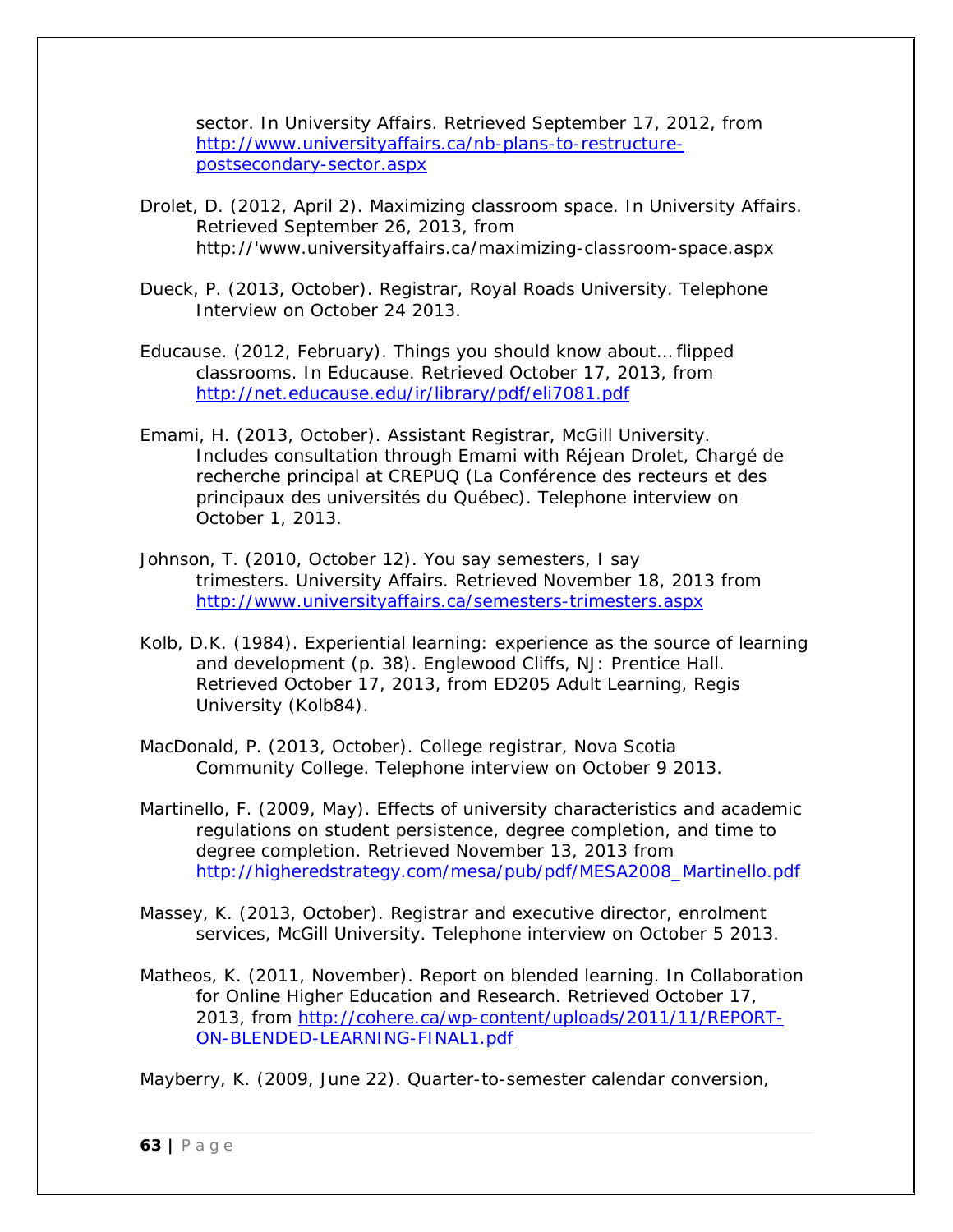Rochester Institute of Technology. Retrieved September 26, 2013, from http://www.rit.edu/~wconver/media/documents/CalendarConversionReportbyDrMayberry.pdf

- McGill University. (2011). Guidelines regarding the setting of the university calendar of academic dates. Retrieved September 24, 2013, from <http://www.mcgill.ca/importantdates/key-dates/csaguidelines>
- Mendenhall, R. (2012, September 5). What is competency-based education? In *Huffington Post Canada*. Retrieved September 23, 2013, from [http://www.huffingtonpost.com/dr-robert-mendenhall/competency](http://www.huffingtonpost.com/dr-robert-mendenhall/competency-based-learning-_b_1855374.html)[based-learning-\\_b\\_1855374.html](http://www.huffingtonpost.com/dr-robert-mendenhall/competency-based-learning-_b_1855374.html)
- Ministry of Advanced Education, Innovation and Technology. (2012, September). Student FTE Enrollment Reporting Manual. Retrieved September 26, 2013, from [http://www.aved.gov.bc.ca/postsecondary](http://www.aved.gov.bc.ca/postsecondary-data/docs/FTE-Manual.pdf)[data/docs/FTE-Manual.pdf](http://www.aved.gov.bc.ca/postsecondary-data/docs/FTE-Manual.pdf)
- Ministry of Education (October 2013). In Publications Quebec. Règlement sur le régime des études collégiales. Retrieved October 8, 2013, from [http://www2.publicationsduquebec.gouv.qc.ca/dynamicSearch/telecha](http://www2.publicationsduquebec.gouv.qc.ca/dynamicSearch/telecharge.php?type=2&file=//C_29/C29R4.htm) [rge.php?type=2&file=//C\\_29/C29R4.htm](http://www2.publicationsduquebec.gouv.qc.ca/dynamicSearch/telecharge.php?type=2&file=//C_29/C29R4.htm)
- Nova Scotia Teachers Union. (June 26, 2013). Fifth collective agreement between Nova Scotia Community College and Nova Scotia Teachers Union: Faculty. Retrieved October 9, 2013, from [http://nstu.ca/images/Agreements/Faculty%20Collective%20Agreeme](http://nstu.ca/images/Agreements/Faculty%20Collective%20Agreement%202011-2014.pdf) [nt%202011-2014.pdf](http://nstu.ca/images/Agreements/Faculty%20Collective%20Agreement%202011-2014.pdf)
- O'Neill, T. (September, 2010). Report on the university system in Nova Scotia. In *Nova Scotia Canada*. Retrieved October 2, 2013, from <http://premier.novascotia.ca/sites/default/files/EducationReport.pdf>
- Queen's University. (2012, November). Student mental health and wellness framework and recommendations for a comprehensive strategy. Retrieved September 26, 2013, from <http://www.queensu.ca/cmh/index/CMHFinalReport.pdf>
- Paquet, W. (2013, October). Eastern regional representative, Association of Registrars of the Universities and Colleges of Canada, Director of Enrolment Services – Agricultural Campus, Dalhousie University and former Registrar of Nova Scotia Agricultural College. Telephone interview on October 2, 2013.
- Rickets, P. "Academic Reform: tread carefully". (2012, January 9). In *University Affairs*. Retrieved September 26, 2013, from <http://www.universityaffairs.ca/academic-reform-tread-carefully.aspx>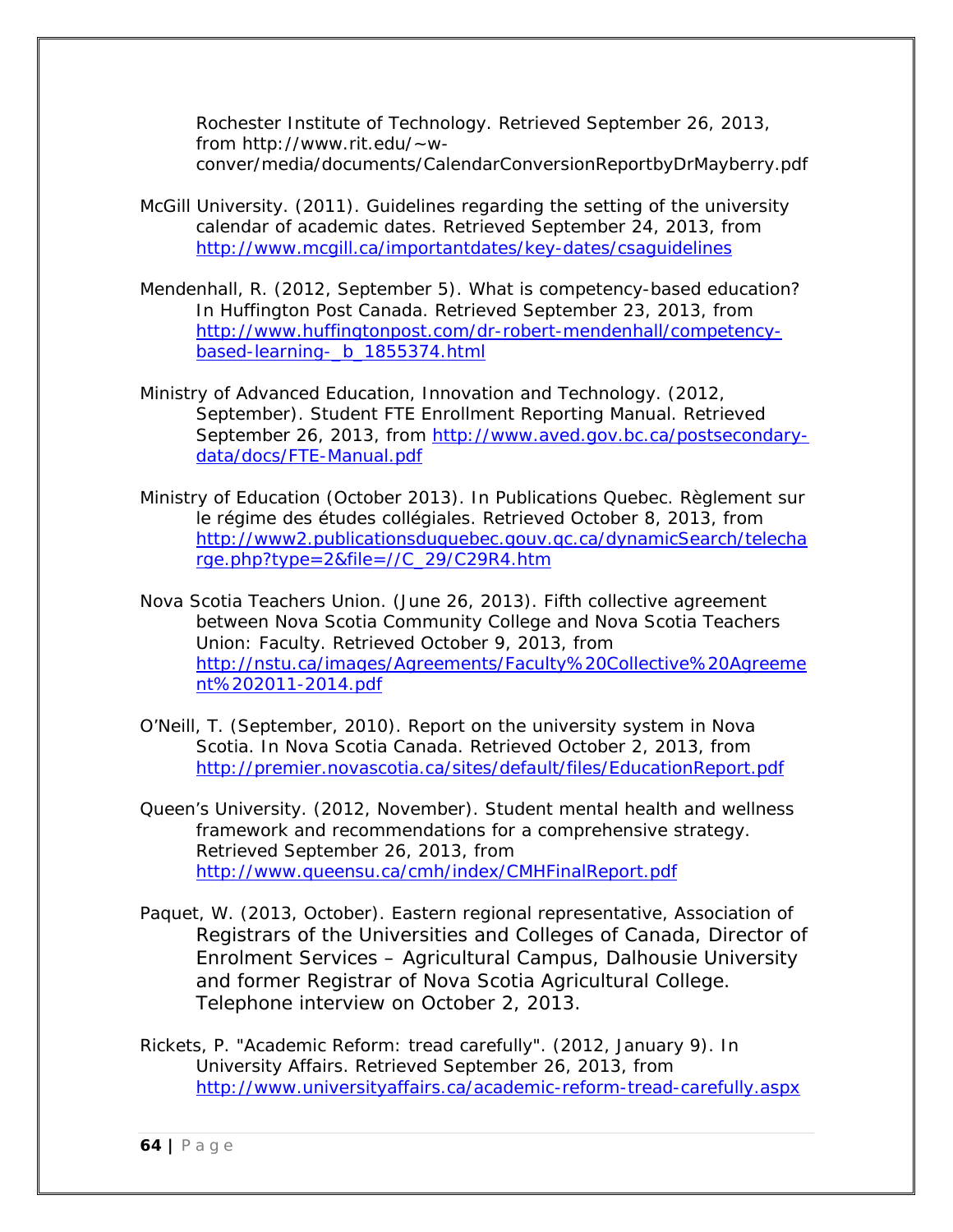Spady, W. (1977, January). Competency based education: a bandwagon in search of a definition. *Educational Researcher*, *6*(1), 9-14.

- Statistics Canada. (2009, November 13). In *Statistics Canada.* Standard Student Workload. Retrieved September 26, 2013, from <http://www.aved.gov.bc.ca/postsecondary-data/docs/FTE-Manual.pdf>
- University of British Columbia (2013). Senate policy and current practice on term and examination scheduling. Retrieved September 24, 2013, from [http://senate.ubc.ca/okanagan/policies/abstracts/term](http://senate.ubc.ca/okanagan/policies/abstracts/term-examination-schedule)[examination-schedule](http://senate.ubc.ca/okanagan/policies/abstracts/term-examination-schedule)
- University of Alberta (2013). Academic schedule policy. Retrieved September 24, 2013, from [https://policiesonline.ualberta.ca/PoliciesProcedures/Policies/Academic](https://policiesonline.ualberta.ca/PoliciesProcedures/Policies/Academic-Schedule-Policy.pdf) [-Schedule-Policy.pdf](https://policiesonline.ualberta.ca/PoliciesProcedures/Policies/Academic-Schedule-Policy.pdf)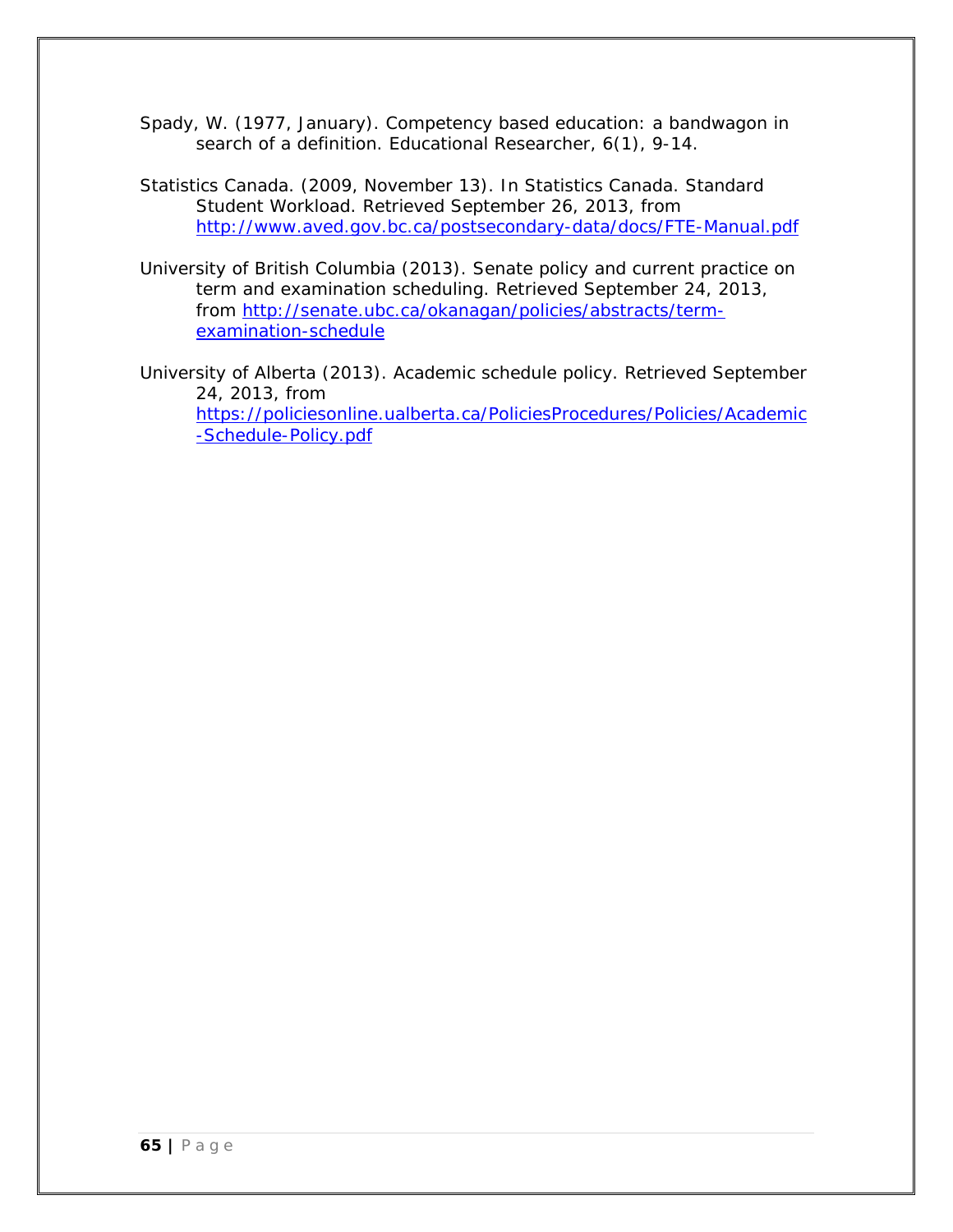```
Appendix A – The Survey Instrument
```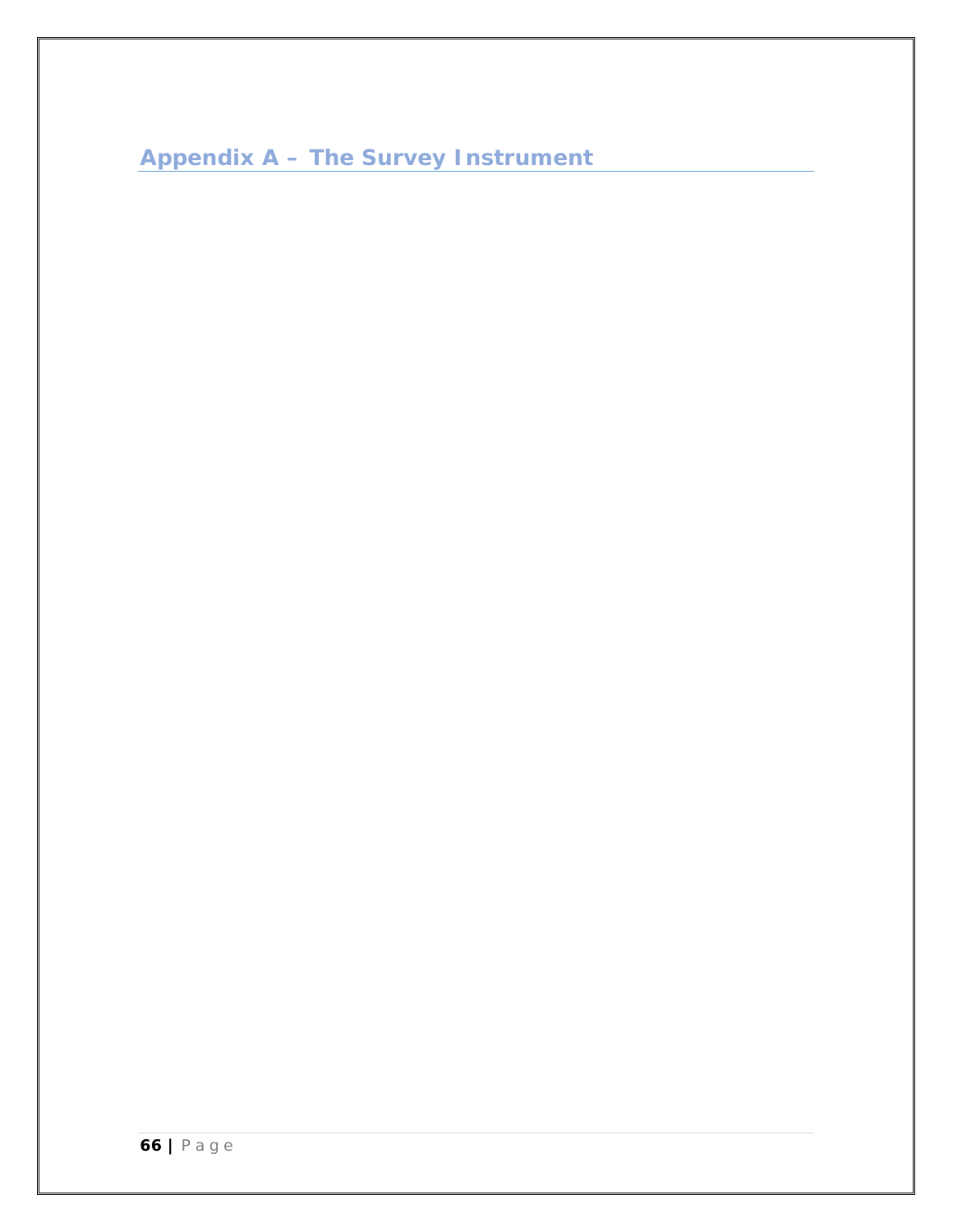# Sessional Dates: Comprehensive Survey of Registrarial Practices

## 1. Survey objectives

ARUCC will create a series of authoritative summary reports of Canadian institutional practices as reported by member institutions with a goal to surface best practices to assist registrarial leadership in senior level policy development on their home campuses.

This survey is directed to Registrars or AVP/Registrars, who may wish to delegate responsibility for responding to another senior leader in their organization. We are seeking feedback from one respondent per institution, please.

The purpose of this first survey is to collect comprehensive information about your institutional practices regarding the setting of sessional dates/academic dates.

Thank you for investing the time to participate in this survey, which will require approximately 40 minutes to complete.

## 2. Institution description

#### 1. How many full- and part-time students of all types are enrolled at your institution?

- 0 4999
- nmlkj 5000 9999
- 10000 14999
- 15000 19999
- $> 20000$

 $\sim$ 

## 2. Most advanced credential offered at your institution:

- Diplomas and certificates
- 3 year degrees
- 4 year degrees
- Graduate degrees (masters and doctorates)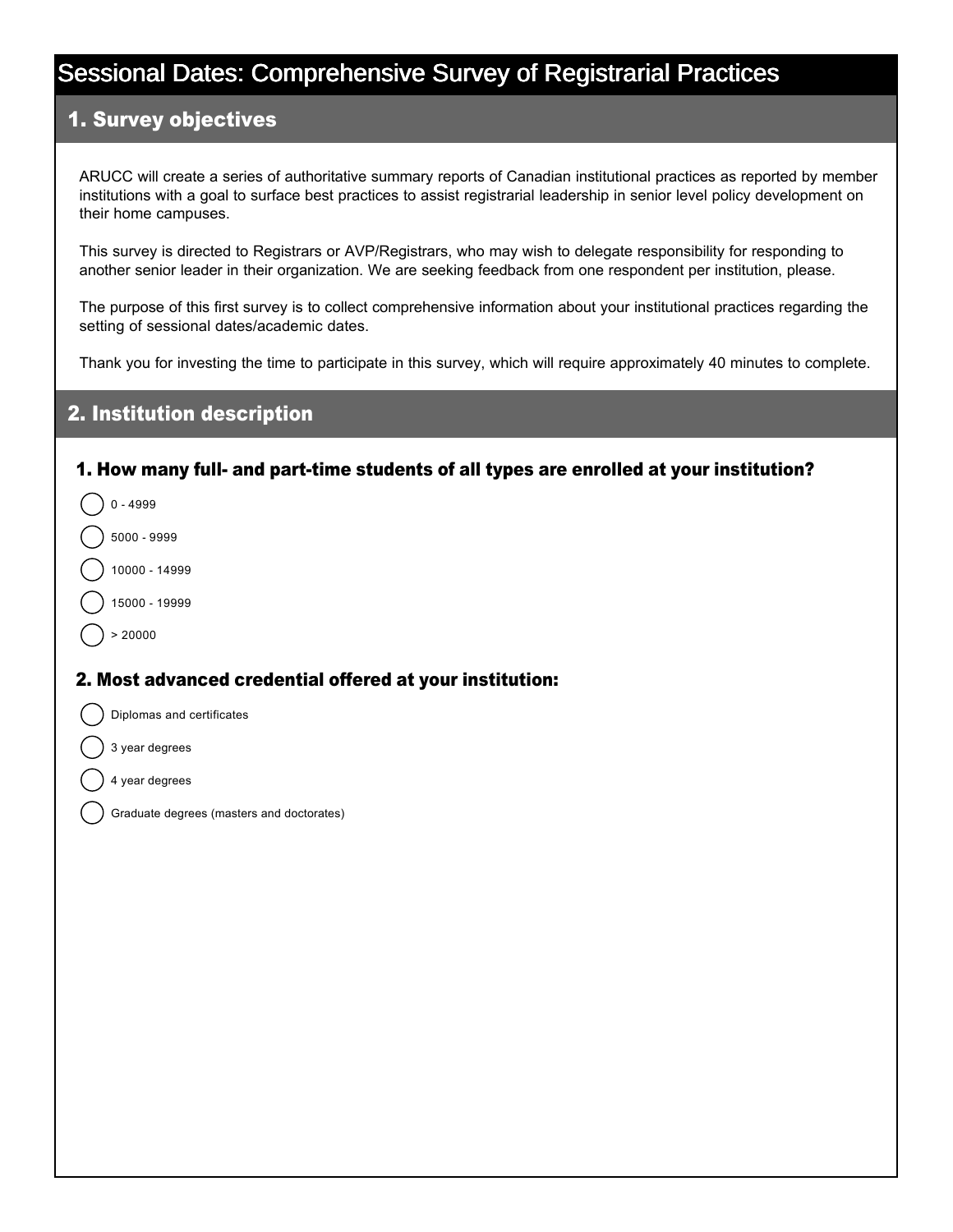# Sessional Dates: Comprehensive Survey of Registrarial Practices

| 3. What is the location of the campus with the highest enrolment? |
|-------------------------------------------------------------------|
| Alberta                                                           |
| British Columbia                                                  |
| Manitoba                                                          |
| New Brunswick                                                     |
| Newfoundland and Labrador                                         |
| Northwest Territory                                               |
| Nova Scotia                                                       |
| Nunavut                                                           |
| Ontario                                                           |
| Prince Edward Island                                              |
| Quebec                                                            |
| Saskatchewan                                                      |
| Yukon                                                             |
| Other                                                             |
| Other (please specify)                                            |
|                                                                   |

4. What is the percentage of international (visa) students enrolled at your institution? **\***

| 5%     |
|--------|
| 6-10%  |
| 11-15% |
| 16-18% |
| 19-21% |
| >21%   |

**\*5. What is the percentage of 'out-of-province' students enrolled at your institution** (excluding international)?

| <5%       |
|-----------|
| $6 - 10%$ |
| 11-15%    |
| 16-18%    |
| 19-21%    |
| 21%       |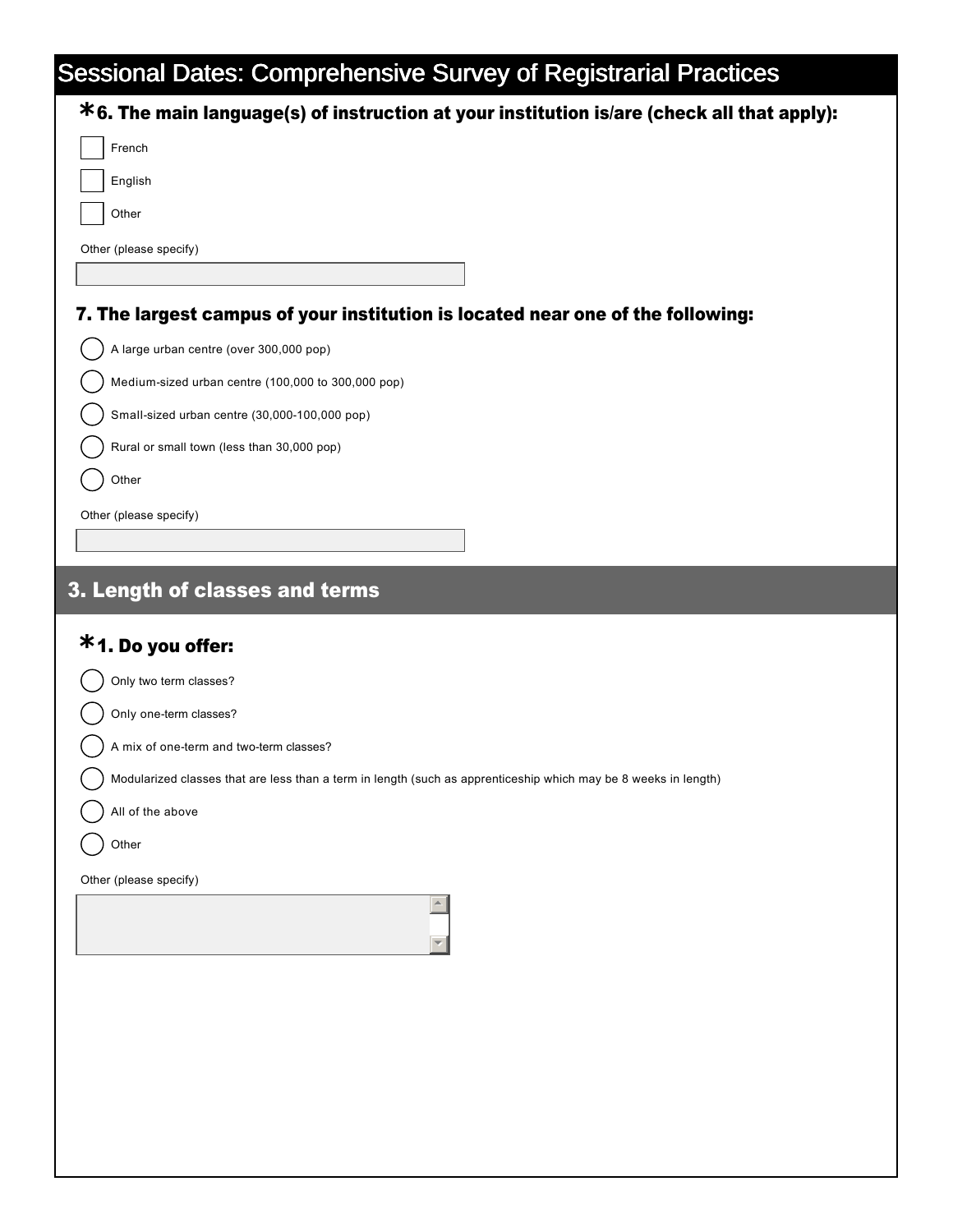## Sessional Dates: Comprehensive Survey of Registrarial Practices

| sociolita Batoc: Compromente Carvey of Regionanti Pachoco                        |  |  |
|----------------------------------------------------------------------------------|--|--|
| 2. During how many weeks are classes held in each of your fall and winter terms? |  |  |
| 10                                                                               |  |  |
| $10\,$                                                                           |  |  |
| 11                                                                               |  |  |
| $12\,$                                                                           |  |  |
| $13$                                                                             |  |  |
| 14                                                                               |  |  |
| 15                                                                               |  |  |
| 16                                                                               |  |  |
| $>16$                                                                            |  |  |
| other                                                                            |  |  |
| Other (please specify)                                                           |  |  |
| $\blacktriangle$                                                                 |  |  |
|                                                                                  |  |  |

## 3. How many contact hours are scheduled for each course for the majority of **\*** programs?

| $-33$                  |
|------------------------|
| 33                     |
| 36                     |
| 39                     |
| 42                     |
| 45                     |
| $>45$                  |
| Other                  |
| Other (please specify) |
|                        |
|                        |

## 4. Do you have different term lengths for any programs (e.g. for accreditation or other reasons)?

 $\left| \right|$ 

 $\mathbf{v}$ 

|  | z<br>÷ |
|--|--------|
|--|--------|

 $\bigcap$  No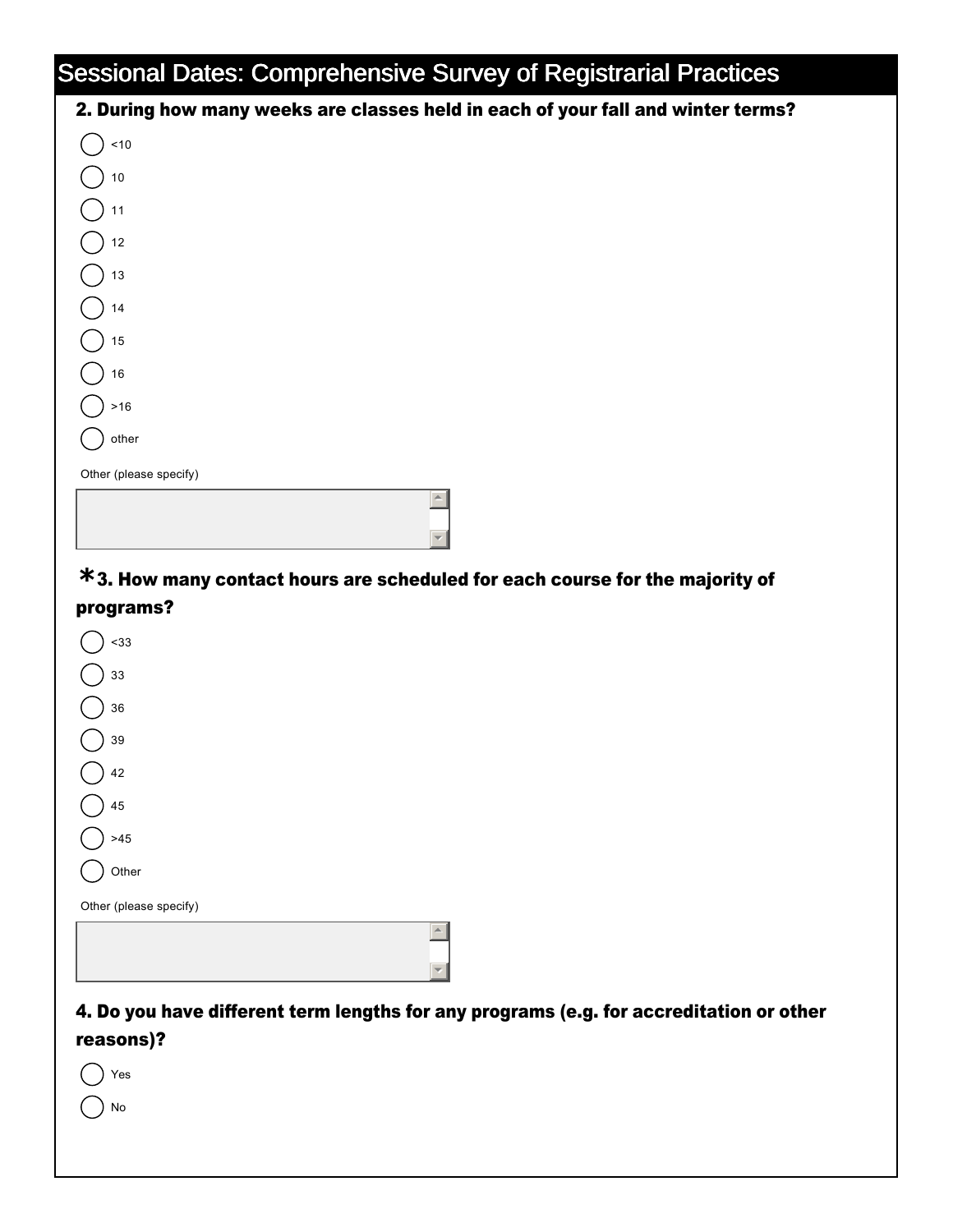| <b>Sessional Dates: Comprehensive Survey of Registrarial Practices</b>                                                                                               |
|----------------------------------------------------------------------------------------------------------------------------------------------------------------------|
| 5. How does accreditation constrain your term lengths?                                                                                                               |
| Requires a longer term than other programs                                                                                                                           |
| Requires additional lab time                                                                                                                                         |
| Other (please specify)                                                                                                                                               |
|                                                                                                                                                                      |
| 6. What is the typical length in days of your institution's break between the end of<br>December examinations and beginning of January classes (including weekends)? |
| ~10                                                                                                                                                                  |
| $10 - 12$                                                                                                                                                            |
| $13 - 15$                                                                                                                                                            |
| $15 - 18$                                                                                                                                                            |
| $19 - 21$                                                                                                                                                            |
| >21                                                                                                                                                                  |
| Other (please specify)                                                                                                                                               |
|                                                                                                                                                                      |
| 7. Does your institution have classes that start in one term and end in the next?                                                                                    |
| Yes                                                                                                                                                                  |
| No                                                                                                                                                                   |
| Other (please specify)                                                                                                                                               |
|                                                                                                                                                                      |
| 4.                                                                                                                                                                   |
| 1. If your institution allows classes to start and end in different terms, how do you manage<br>this?                                                                |
|                                                                                                                                                                      |
|                                                                                                                                                                      |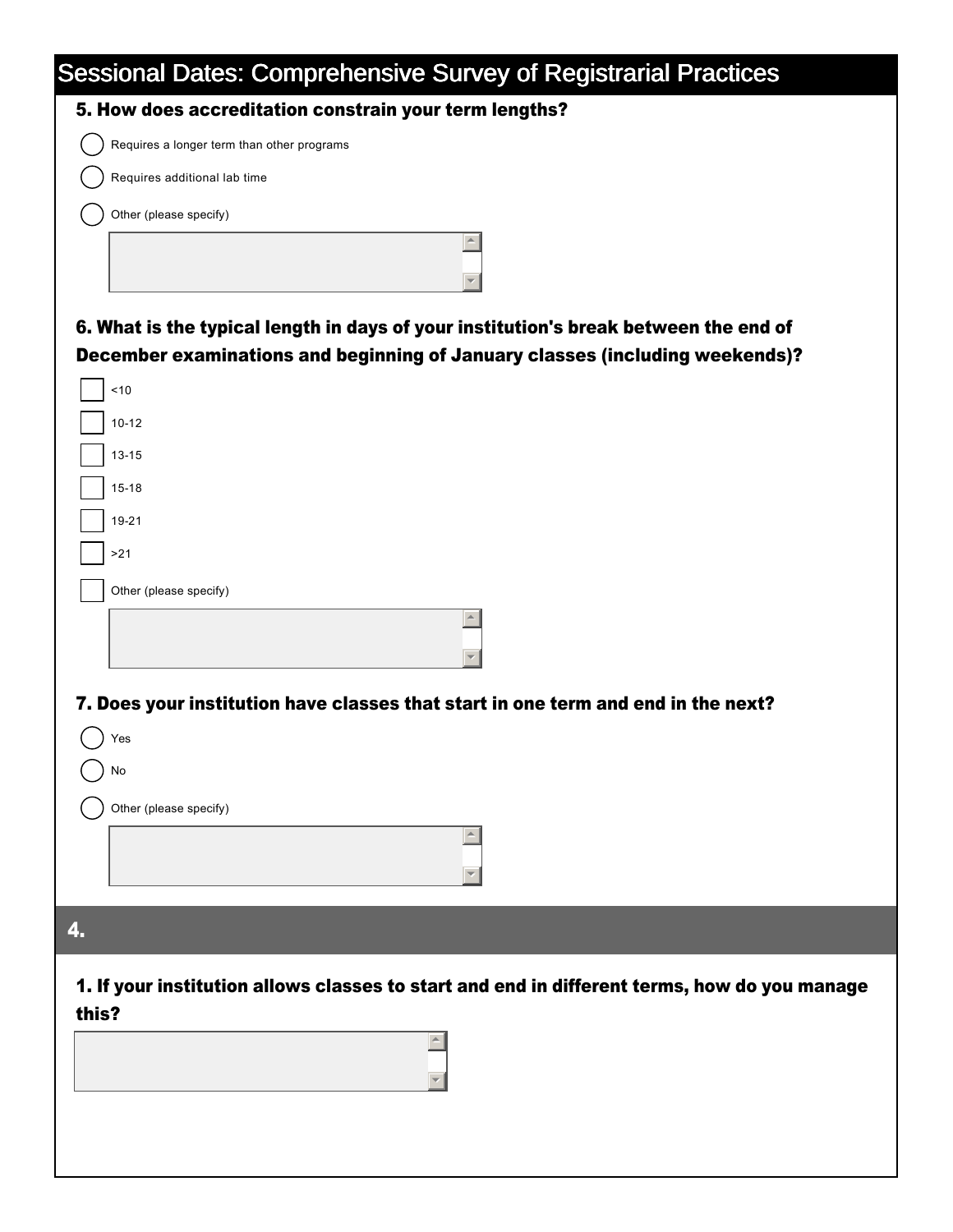| 2. Do you offer a summer term(s)?<br>Yes<br>No<br>3. Are the Summer academic dates structured differently from your institution's fall and<br>winter terms? Please elaborate.<br>4. Do you offer an inter-session term (ie a term that begins before another ends)?<br>Yes<br>No<br>5. Please describe the rationale for and structure of the inter-session term.<br>*6. How many days are there in your official fall examination period?<br>$1 - 4$<br>$5 - 7$<br>$8 - 10$<br>$11 - 13$<br>14-16<br>$17 - 18$<br>$>18$<br>Other (please specify) | <b>Sessional Dates: Comprehensive Survey of Registrarial Practices</b> |
|----------------------------------------------------------------------------------------------------------------------------------------------------------------------------------------------------------------------------------------------------------------------------------------------------------------------------------------------------------------------------------------------------------------------------------------------------------------------------------------------------------------------------------------------------|------------------------------------------------------------------------|
|                                                                                                                                                                                                                                                                                                                                                                                                                                                                                                                                                    |                                                                        |
|                                                                                                                                                                                                                                                                                                                                                                                                                                                                                                                                                    |                                                                        |
|                                                                                                                                                                                                                                                                                                                                                                                                                                                                                                                                                    |                                                                        |
|                                                                                                                                                                                                                                                                                                                                                                                                                                                                                                                                                    |                                                                        |
|                                                                                                                                                                                                                                                                                                                                                                                                                                                                                                                                                    |                                                                        |
|                                                                                                                                                                                                                                                                                                                                                                                                                                                                                                                                                    |                                                                        |
|                                                                                                                                                                                                                                                                                                                                                                                                                                                                                                                                                    |                                                                        |
|                                                                                                                                                                                                                                                                                                                                                                                                                                                                                                                                                    |                                                                        |
|                                                                                                                                                                                                                                                                                                                                                                                                                                                                                                                                                    |                                                                        |
|                                                                                                                                                                                                                                                                                                                                                                                                                                                                                                                                                    |                                                                        |
|                                                                                                                                                                                                                                                                                                                                                                                                                                                                                                                                                    |                                                                        |
|                                                                                                                                                                                                                                                                                                                                                                                                                                                                                                                                                    |                                                                        |
|                                                                                                                                                                                                                                                                                                                                                                                                                                                                                                                                                    |                                                                        |
|                                                                                                                                                                                                                                                                                                                                                                                                                                                                                                                                                    |                                                                        |
|                                                                                                                                                                                                                                                                                                                                                                                                                                                                                                                                                    |                                                                        |
|                                                                                                                                                                                                                                                                                                                                                                                                                                                                                                                                                    |                                                                        |
|                                                                                                                                                                                                                                                                                                                                                                                                                                                                                                                                                    |                                                                        |
|                                                                                                                                                                                                                                                                                                                                                                                                                                                                                                                                                    |                                                                        |
|                                                                                                                                                                                                                                                                                                                                                                                                                                                                                                                                                    |                                                                        |
|                                                                                                                                                                                                                                                                                                                                                                                                                                                                                                                                                    |                                                                        |
|                                                                                                                                                                                                                                                                                                                                                                                                                                                                                                                                                    |                                                                        |
|                                                                                                                                                                                                                                                                                                                                                                                                                                                                                                                                                    |                                                                        |
|                                                                                                                                                                                                                                                                                                                                                                                                                                                                                                                                                    |                                                                        |
|                                                                                                                                                                                                                                                                                                                                                                                                                                                                                                                                                    |                                                                        |
|                                                                                                                                                                                                                                                                                                                                                                                                                                                                                                                                                    |                                                                        |
|                                                                                                                                                                                                                                                                                                                                                                                                                                                                                                                                                    |                                                                        |
|                                                                                                                                                                                                                                                                                                                                                                                                                                                                                                                                                    |                                                                        |
|                                                                                                                                                                                                                                                                                                                                                                                                                                                                                                                                                    |                                                                        |
|                                                                                                                                                                                                                                                                                                                                                                                                                                                                                                                                                    |                                                                        |
|                                                                                                                                                                                                                                                                                                                                                                                                                                                                                                                                                    |                                                                        |
|                                                                                                                                                                                                                                                                                                                                                                                                                                                                                                                                                    |                                                                        |
|                                                                                                                                                                                                                                                                                                                                                                                                                                                                                                                                                    |                                                                        |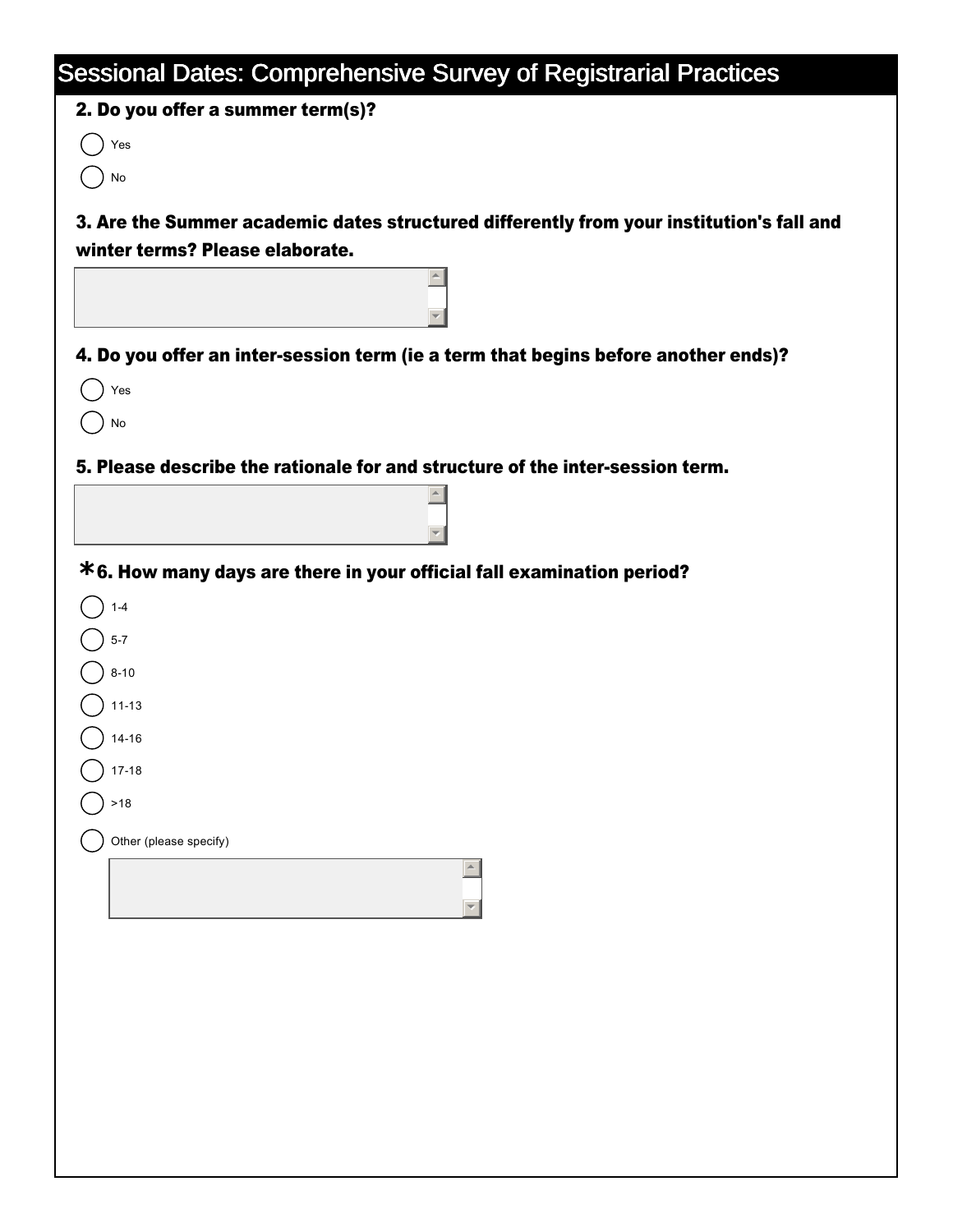| <b>Sessional Dates: Comprehensive Survey of Registrarial Practices</b>                      |
|---------------------------------------------------------------------------------------------|
| *7. How many days are there in your official winter examination period?                     |
| $5-7$                                                                                       |
| $8 - 10$                                                                                    |
| $11 - 13$                                                                                   |
| $14 - 16$                                                                                   |
| $17 - 18$                                                                                   |
| $>18$                                                                                       |
| Other (please specify)                                                                      |
|                                                                                             |
| $*$ 8. Does your institution hold evening final examinations for classes normally scheduled |
| during the day?                                                                             |
| Yes                                                                                         |
| No                                                                                          |
| Other (please specify)                                                                      |
|                                                                                             |
|                                                                                             |
| 5. Managing the term                                                                        |
| *1. Do you make up for Mondays or Fridays lost to statutory holidays by adding extra        |
| days to the academic/sessional calendar?                                                    |
| Yes                                                                                         |
| No                                                                                          |
| Other (please specify)                                                                      |
|                                                                                             |
|                                                                                             |
|                                                                                             |
|                                                                                             |
|                                                                                             |
|                                                                                             |
|                                                                                             |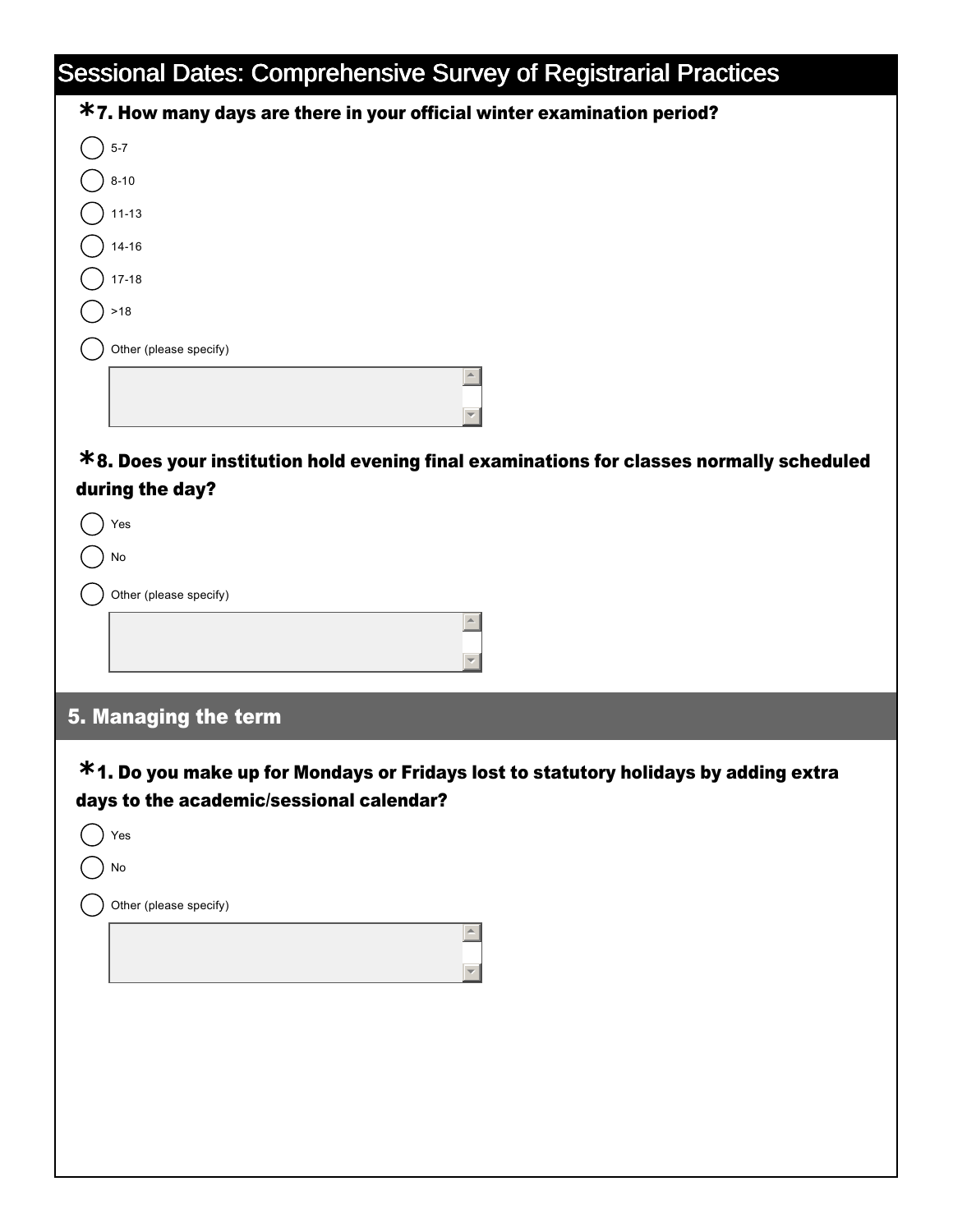|  | Sessional Dates: Comprehensive Survey of Registrarial Practices |  |
|--|-----------------------------------------------------------------|--|
|  |                                                                 |  |

| 2. Does fall term typically begin                                           |
|-----------------------------------------------------------------------------|
| Before Labour Day?                                                          |
| The day after Labour Day?                                                   |
| After an orientation period?                                                |
| Other                                                                       |
| Other (please specify)                                                      |
|                                                                             |
| 3. What is your institution's earliest possible start date for winter term? |
| First available Monday after New Year's Day                                 |
| First working day after New Year's Day                                      |
| Other                                                                       |
| Other (please specify)                                                      |
|                                                                             |
| 4. Do you have a fall reading period?                                       |
| Yes                                                                         |
| No                                                                          |
| 5. If you have a fall reading period, what is the length?                   |
| 1 day                                                                       |
| 2 days                                                                      |
| 3 days                                                                      |
| 1 week                                                                      |
| > 1 week                                                                    |
|                                                                             |
| 6. Do you have a spring reading period?                                     |
| Yes                                                                         |
| No                                                                          |
| 7. If you have a spring reading period, what is the length?                 |
| 1 day                                                                       |
| 2 days                                                                      |
| 3 days                                                                      |
| 1 week                                                                      |
| > 1 week                                                                    |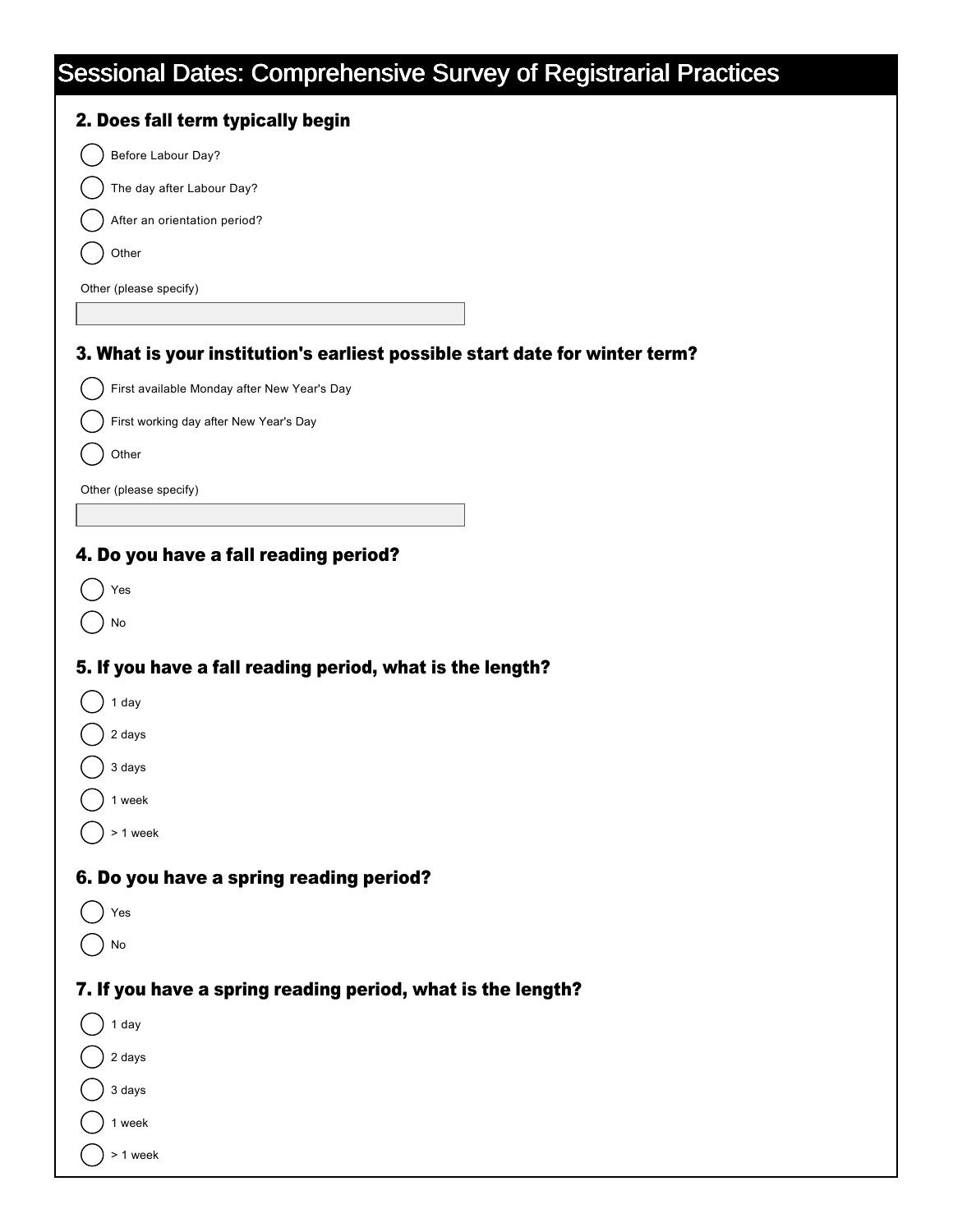| 8. When is (are) your fall reading week(s)/mid term break(s)?          |
|------------------------------------------------------------------------|
| In the 7th week of the term                                            |
| In the 8th week of the term                                            |
| Linked to Canadian Thanksgiving                                        |
| Linked to the last date to withdraw without academic penalty           |
| The week before midterms                                               |
| Other                                                                  |
| Other (please specify)                                                 |
|                                                                        |
| 9. When is (are) your winter/spring reading week(s)/mid term break(s)? |
| In the 7th week of the term                                            |
| In the 8th week of the term                                            |
| Linked to Family Day (relevant in some jurisdictions only)             |

10. In fall and winter terms, how many days after the start of term is the add/drop **\*** deadline?

| $1-5$                  |
|------------------------|
| $6-9$                  |
| $10-15$                |
| 16-20                  |
| >20                    |
|                        |
| Other (please specify) |
|                        |
|                        |
|                        |

Linked to the last date to withdraw without academic penalty

The week before midterms

Other

Other (please specify)

Linked to school board March breaks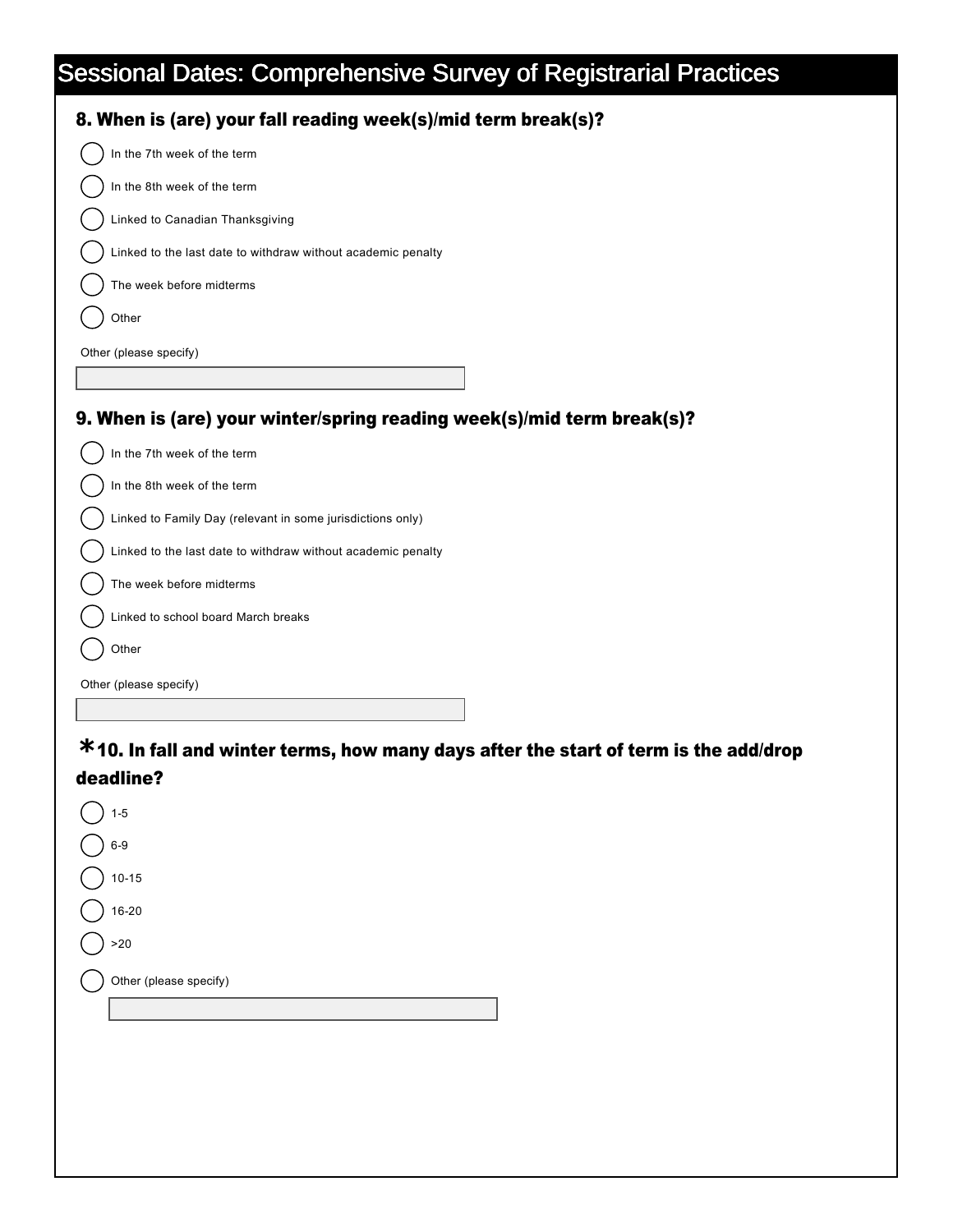|                                       | <b>Sessional Dates: Comprehensive Survey of Registrarial Practices</b>              |
|---------------------------------------|-------------------------------------------------------------------------------------|
|                                       | *11. Is the fall add/drop deadline the same for one-term and full year courses?     |
| Yes                                   |                                                                                     |
| No                                    |                                                                                     |
| Other (please specify)                |                                                                                     |
|                                       |                                                                                     |
| 12. Do you hold classes on Saturdays? |                                                                                     |
| Yes                                   |                                                                                     |
| Rarely                                |                                                                                     |
| No                                    |                                                                                     |
| If not, please specify a reason       |                                                                                     |
|                                       |                                                                                     |
| 13. Do you hold classes on Sundays?   |                                                                                     |
| Yes                                   |                                                                                     |
| Rarely                                |                                                                                     |
| No                                    |                                                                                     |
| If not, please specify a reason       |                                                                                     |
|                                       |                                                                                     |
|                                       | *14. Do you hold classes during the evenings for students pursuing full-time degree |
| studies?                              |                                                                                     |
| Not applicable                        |                                                                                     |
| Yes                                   |                                                                                     |
| Not applicable                        |                                                                                     |
| Rarely                                |                                                                                     |
| No                                    |                                                                                     |
| Not applicable                        |                                                                                     |
| If not, please specify a reason       |                                                                                     |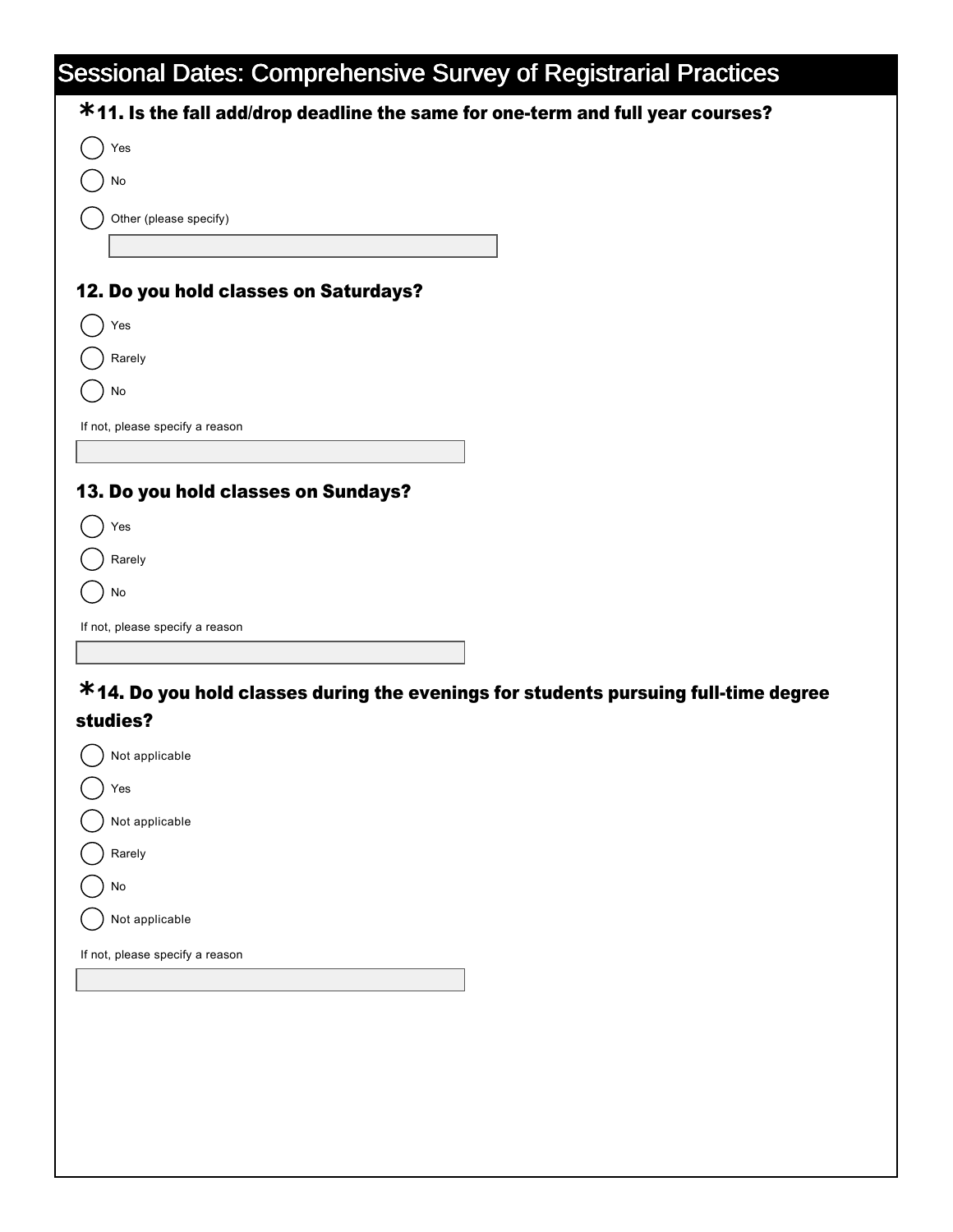| *15. Do you hold classes during the evenings for students pursuing full-time   |
|--------------------------------------------------------------------------------|
| undergraduate certificate/diploma studies?                                     |
| Not applicable                                                                 |
| Yes                                                                            |
| Rarely                                                                         |
| $\operatorname{\mathsf{No}}$                                                   |
| If not, please specify a reason                                                |
|                                                                                |
| *16. When do continuing/returning students begin to register for fall classes? |
| January                                                                        |
| February                                                                       |
| March                                                                          |
| April                                                                          |
| May                                                                            |
| June                                                                           |
| July                                                                           |
| Other                                                                          |
| Other (please specify)                                                         |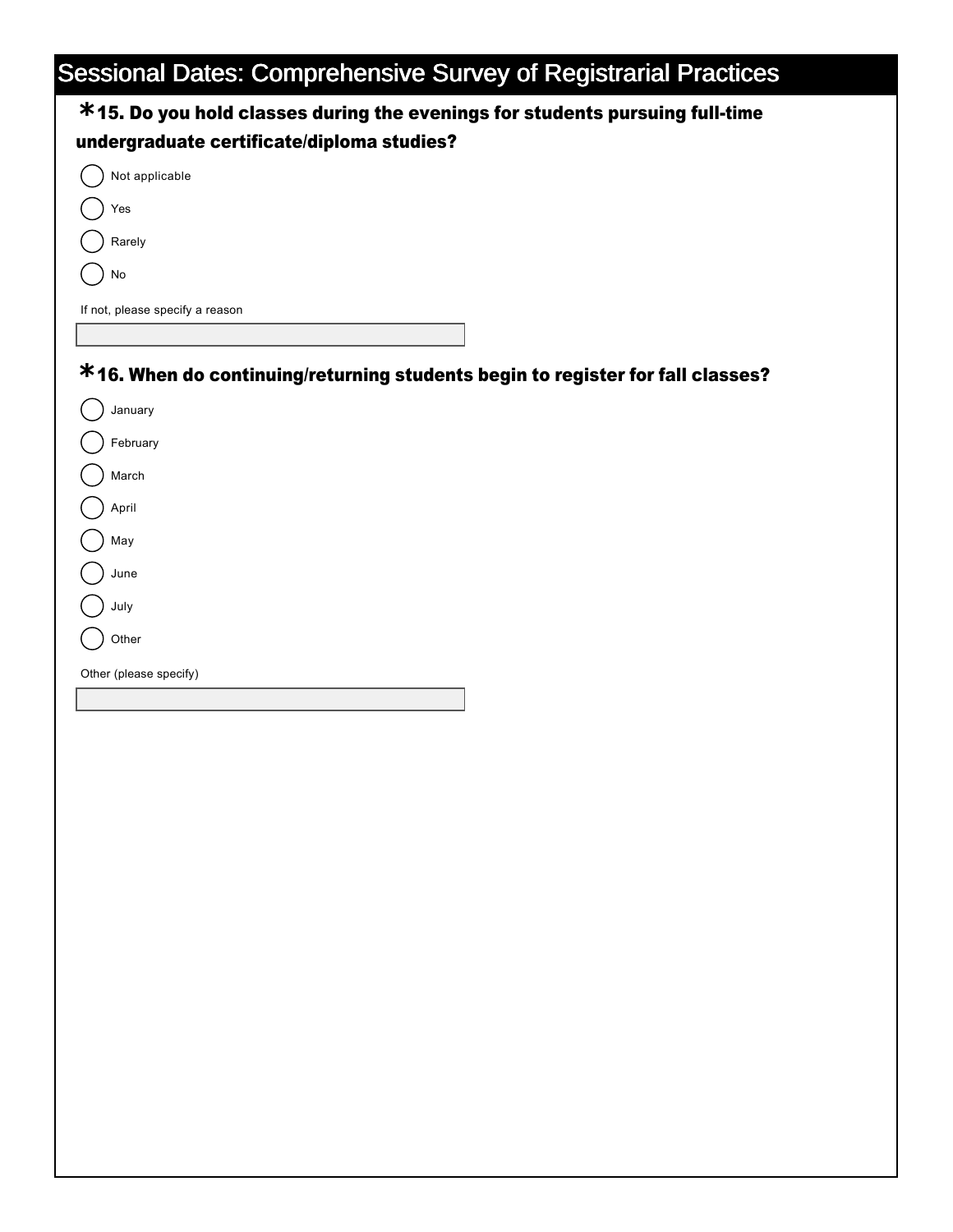| <b>Sessional Dates: Comprehensive Survey of Registrarial Practices</b>           |
|----------------------------------------------------------------------------------|
| *17. When do continuing/returning students begin to register for winter classes? |
| At the same time they register for fall classes                                  |
| January                                                                          |
| February                                                                         |
| March                                                                            |
| April                                                                            |
| May                                                                              |
| June                                                                             |
| July                                                                             |
| August                                                                           |
| September                                                                        |
| October                                                                          |
| November                                                                         |
| December                                                                         |
| *18. When do newly admitted students begin to register for fall classes?         |
| January                                                                          |
| February                                                                         |
| March                                                                            |
| April                                                                            |
| May                                                                              |
| June                                                                             |
| July                                                                             |
| Other                                                                            |
| Other (please specify)                                                           |
|                                                                                  |
|                                                                                  |
|                                                                                  |
|                                                                                  |
|                                                                                  |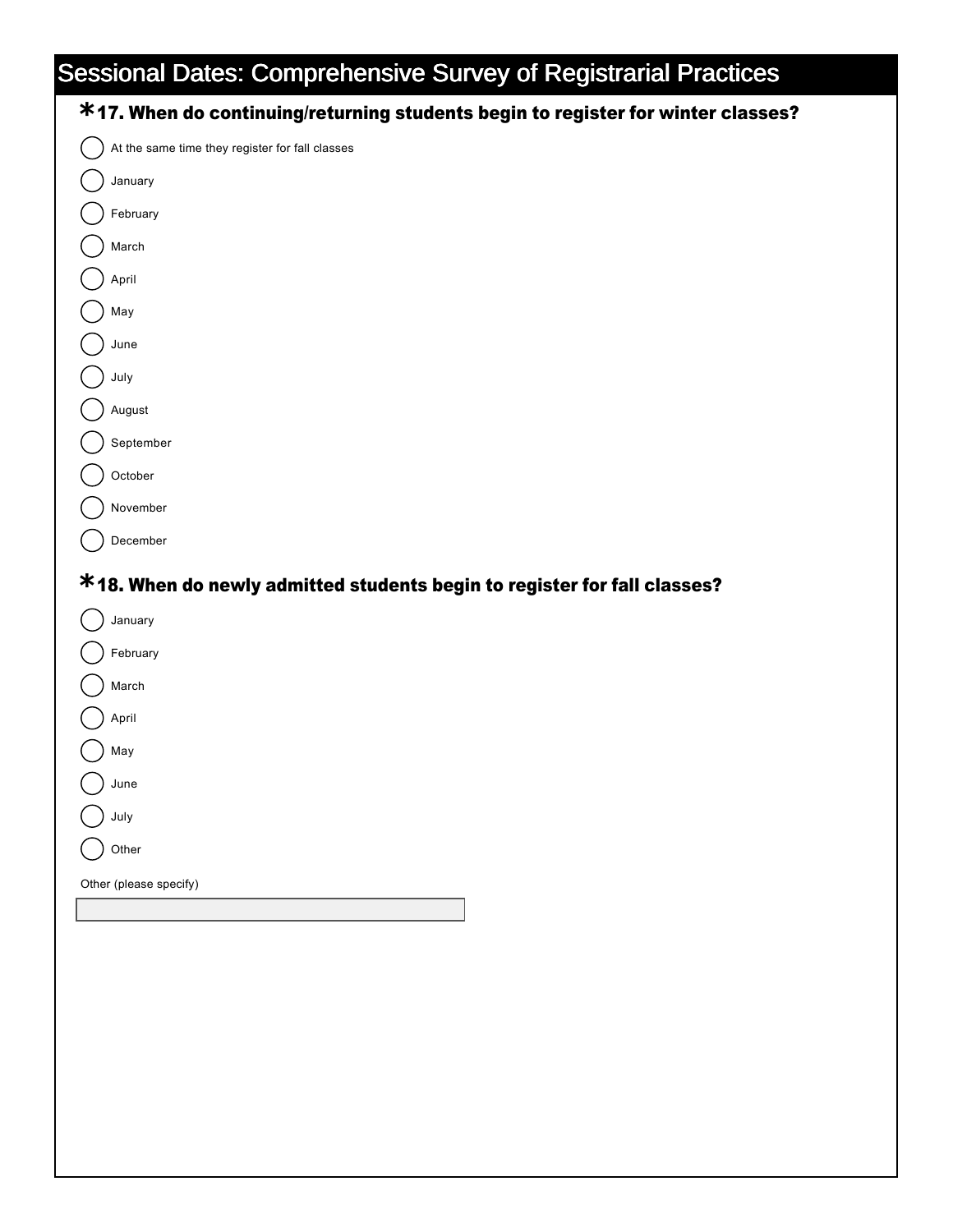| <b>Sessional Dates: Comprehensive Survey of Registrarial Practices</b>       |
|------------------------------------------------------------------------------|
| *19. When do newly admitted students begin to register for winter classes?   |
| At the same time they register for Fall term classes                         |
| January                                                                      |
| February                                                                     |
| March                                                                        |
| April                                                                        |
| May                                                                          |
| June                                                                         |
| July                                                                         |
| August                                                                       |
| September                                                                    |
| October                                                                      |
| November                                                                     |
| December                                                                     |
| $*$ 20. Do you have an open enrolment period? This is a time when all course |

restrictions/filters/access specifications are removed and most students can enrol in courses.

| Yes                                            |
|------------------------------------------------|
| No                                             |
| 21. If yes, when is the open enrolment period? |
| June                                           |
| July                                           |
| August                                         |
| September                                      |
| Other                                          |
| Other (please specify)                         |
|                                                |
|                                                |
|                                                |
|                                                |
|                                                |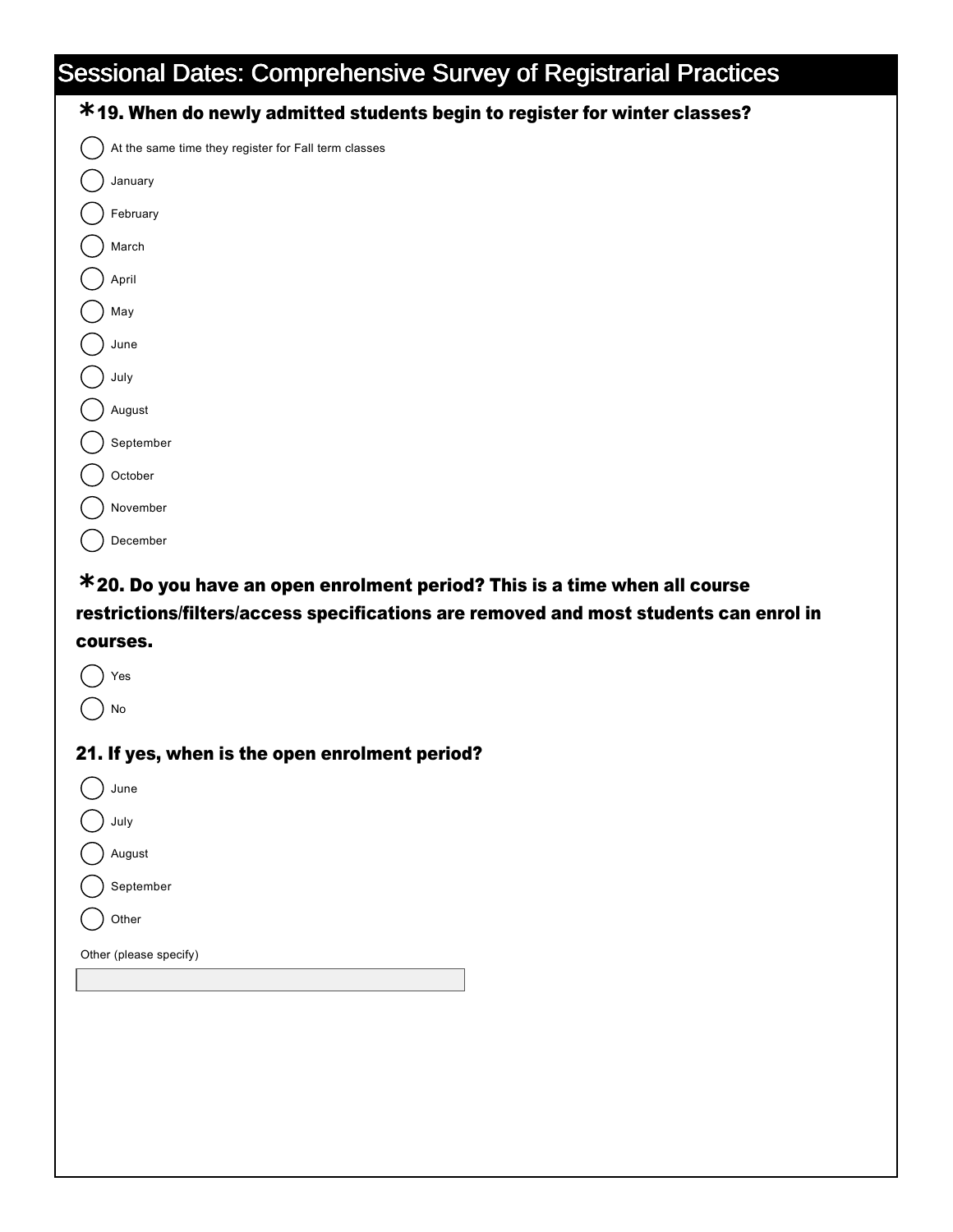| After enrolment (up to 3 weeks)                      |
|------------------------------------------------------|
| May                                                  |
| June                                                 |
| July                                                 |
| August                                               |
| September                                            |
| Other                                                |
|                                                      |
| Other (please specify)                               |
|                                                      |
| 23. What is your final deadline to pay Fall tuition? |
| Before classes begin                                 |
| First day of classes                                 |
| The add/drop deadline, after classes begin           |

After September 30

Other (please specify)

### 24. What committee or person has final authority to approve sessional/academic dates **\*** at your institution?

| Registrar                                                                                  |
|--------------------------------------------------------------------------------------------|
| Academic Provost                                                                           |
| Highest academic governing body (e.g. Senate, General Faculties Council, Academic Council) |
| Secretary General                                                                          |
| Other                                                                                      |
| Other (please specify)                                                                     |
|                                                                                            |
|                                                                                            |
|                                                                                            |
|                                                                                            |
|                                                                                            |
|                                                                                            |
|                                                                                            |